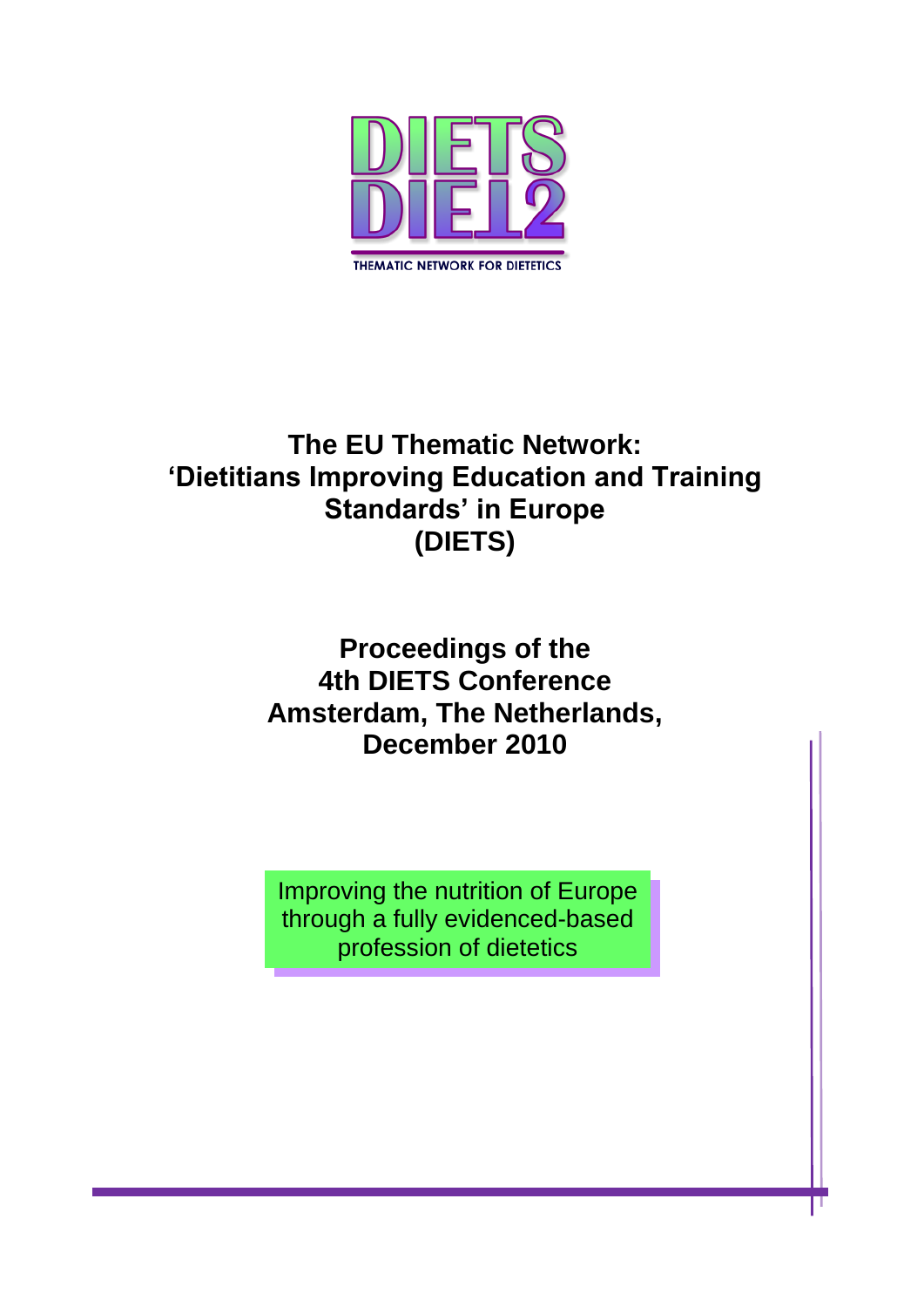

The DIETS Thematic Network for Dietetics is the grateful beneficiary of generous financial support from the European Union's Socrates programme. The Network takes sole responsibility for everything it publishes, including this document and wishes to make clear that the Education, Audiovisual and Cultural Executive Agency is not responsible for any use that may be made of the information contained herein.



# **Lifelong Learning Programme**



| Title:                      | Proceedings of the 4th DIETS Conference held in Amsterdam, The Netherlands,<br>December 2010                                                                                           |
|-----------------------------|----------------------------------------------------------------------------------------------------------------------------------------------------------------------------------------|
| Editor:                     | Professor Anne de Looy                                                                                                                                                                 |
| Copy-editor:                | Terry Hyde                                                                                                                                                                             |
| <b>Date of Publication:</b> | February 2012                                                                                                                                                                          |
| <b>Contact Address for</b>  | Professor Anne de Looy, School of Health Professions, Faculty of Health, Education<br>Publication Requests: and Society, Plymouth University, England PL4 8AA, UK (+44) (0)1752 588888 |

**© DIETS Thematic Network - all rights reserved**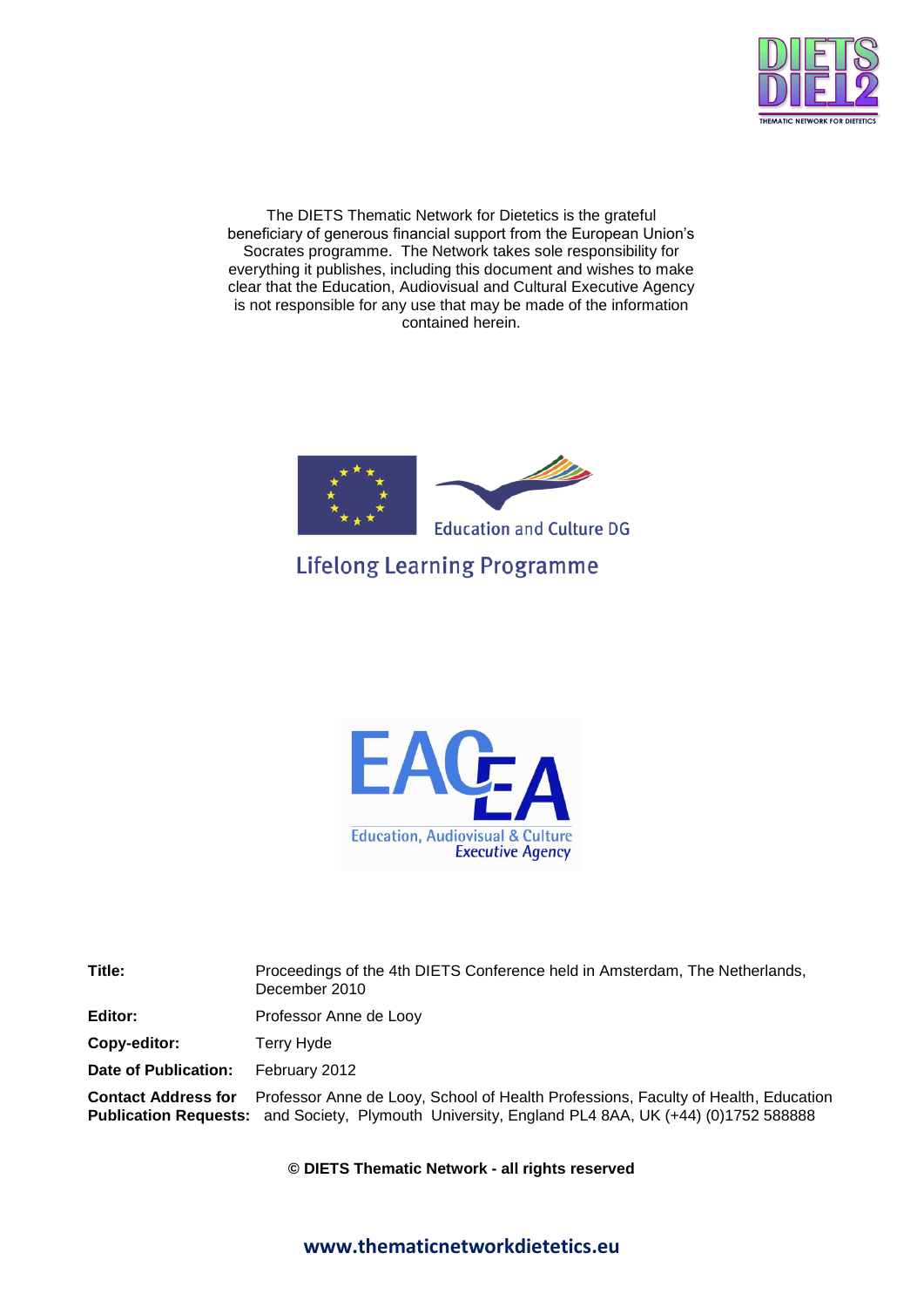

# **Contents**

| <b>Welcome</b>              | $\mathbf 2$ |
|-----------------------------|-------------|
| <b>Conference Programme</b> | 4           |
| <b>Speaker Abstracts</b>    | 6           |
| <b>Posters</b>              | 18          |
| <b>Workshop Reports</b>     | 46          |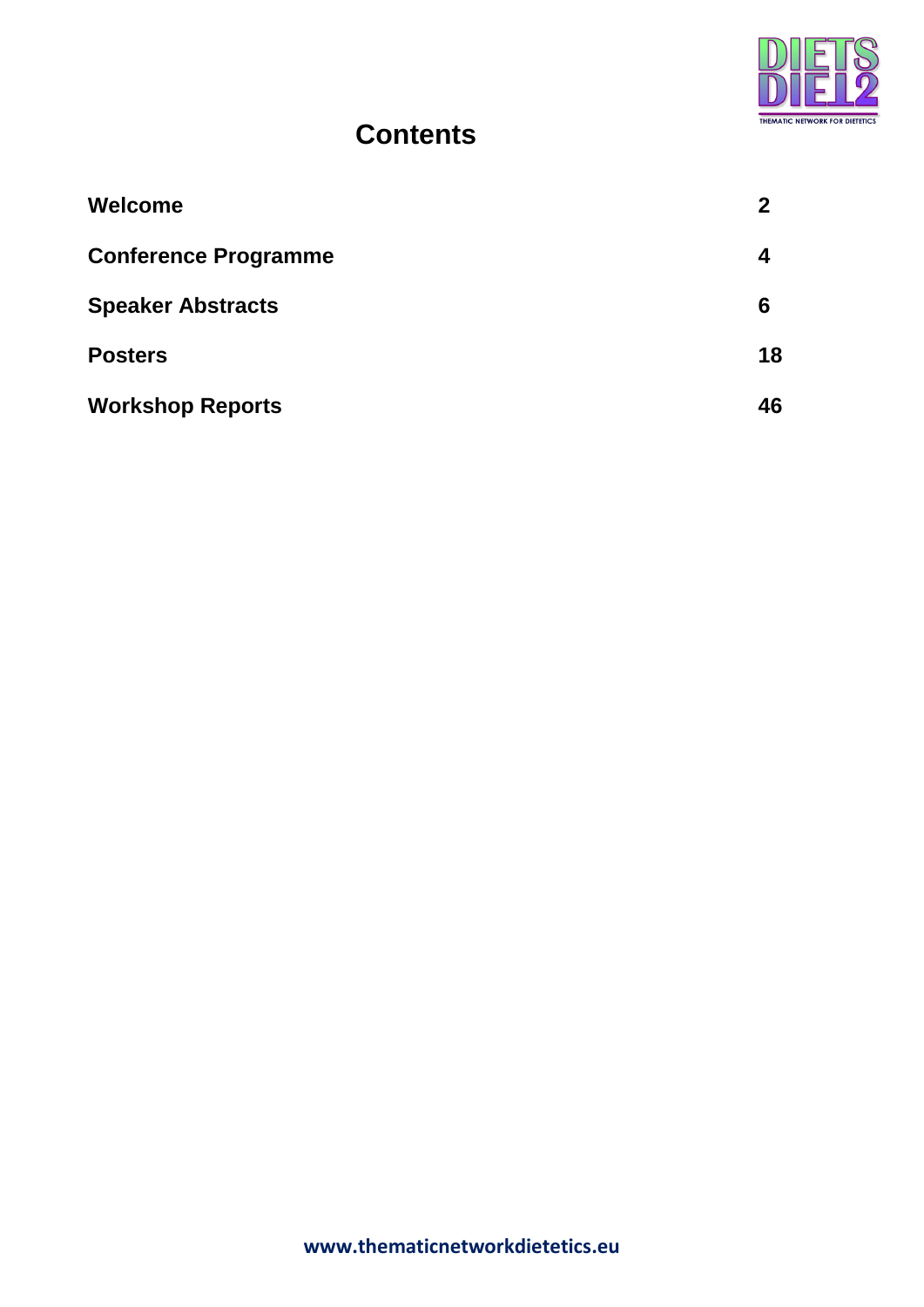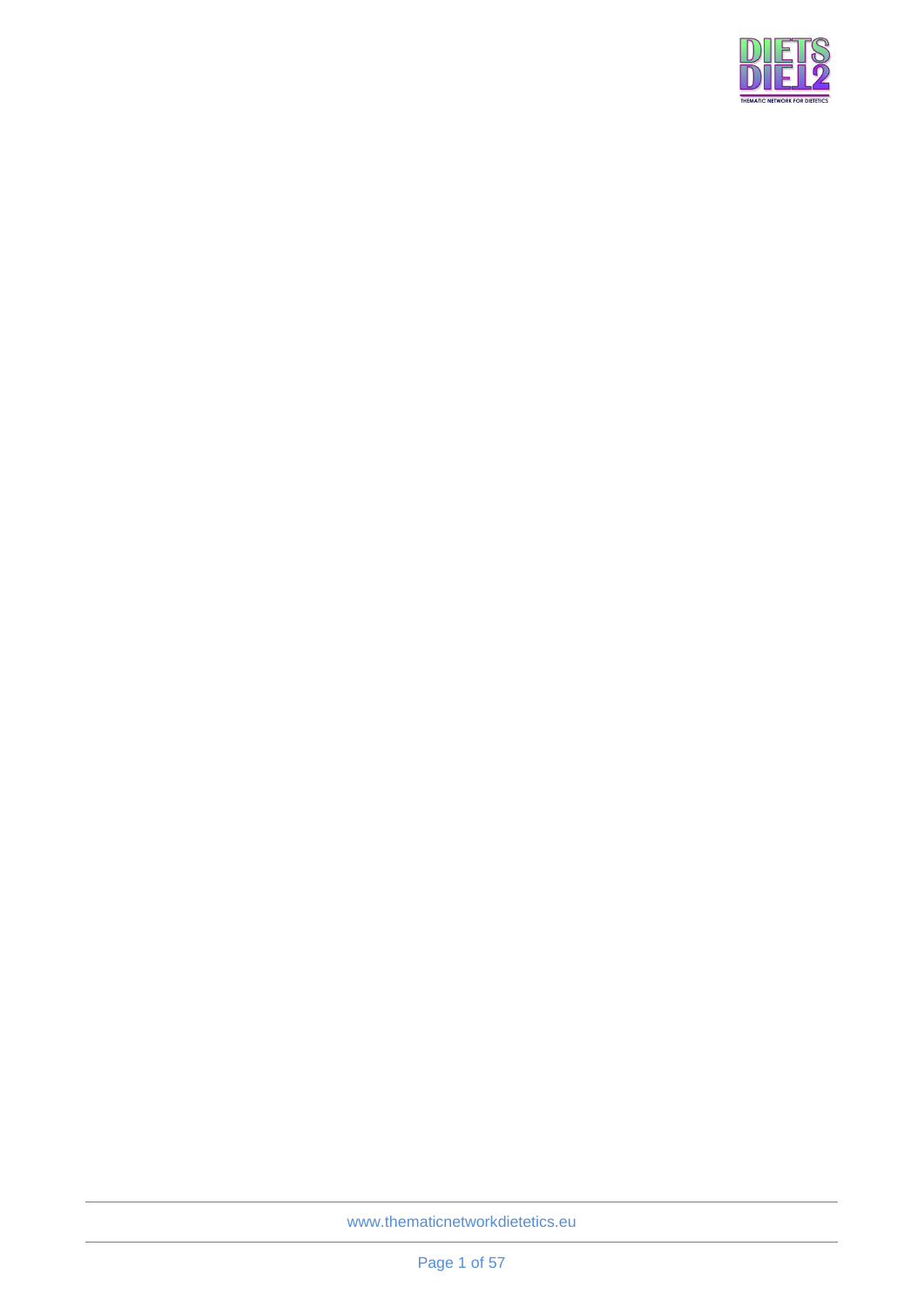

## **Welcome,**

Dietitians Improving Education and Training Standards (DIETS) was an EU-funded Thematic Network of Dietetic Associations, Departments of Nutrition and Dietetics in Higher Education and NGOs across 29 countries is Europe. DIETS had over 120 partner institutions, 70 of which were in Higher Education (HEIs) and ran from 2006 to 2009. The Network ran three successful conferences and promoted the education and training of dietitians. In 2010 the EU invested further resources in the Network and this time the theme is 'Ensuring education, teaching and professional quality' (DIETS2).

DIETS2 has increased its HEI representation and now spreads over 31 countries. The European Federation of the Associations of Dietitians (EFAD) is a prime partner promoting dietetics at European level and representing some 30,000 dietitians across Europe. The website [www.efad.org](http://www.efad.org/) and [www.thematicnetworkdietetics.eu](http://www.thematicnetworkdietetics.eu/) provide further details.

The 4th Conference takes as its theme '*Improving the nutrition of Europe through a fully evidenced-based profession of dietetics'.* The Conference will explore the foundations of education required to ensure a fully competent and educated dietetic workforce. It will also explore areas of dietetics where professional dietitians provide specialist services such as in diabetes, obesity, paediatrics and renal disease. One particular feature is the promotion of the evidence base for administrative dietitians.

The proceedings and abstracts for the posters presented will be proactively promoted by NDAs to all 30,000 dietitians in the Network as well as NGOs, HEIs and agencies in individual Nation States. The Network, working with EFAD, is already an established guarantor of the quality of education and the future research activity of dietitians through the publication of academic standards both for first cycle degrees and practice. DIETS2 will continue this work, especially focussing on post qualification practice and their standards.

The organising committee and I hope you really enjoy this important conference, in the beautiful city of Amsterdam.

Rive det

Anne de Looy Professor of Dietetics Thematic Network Coordinator and Honorary President of EFAD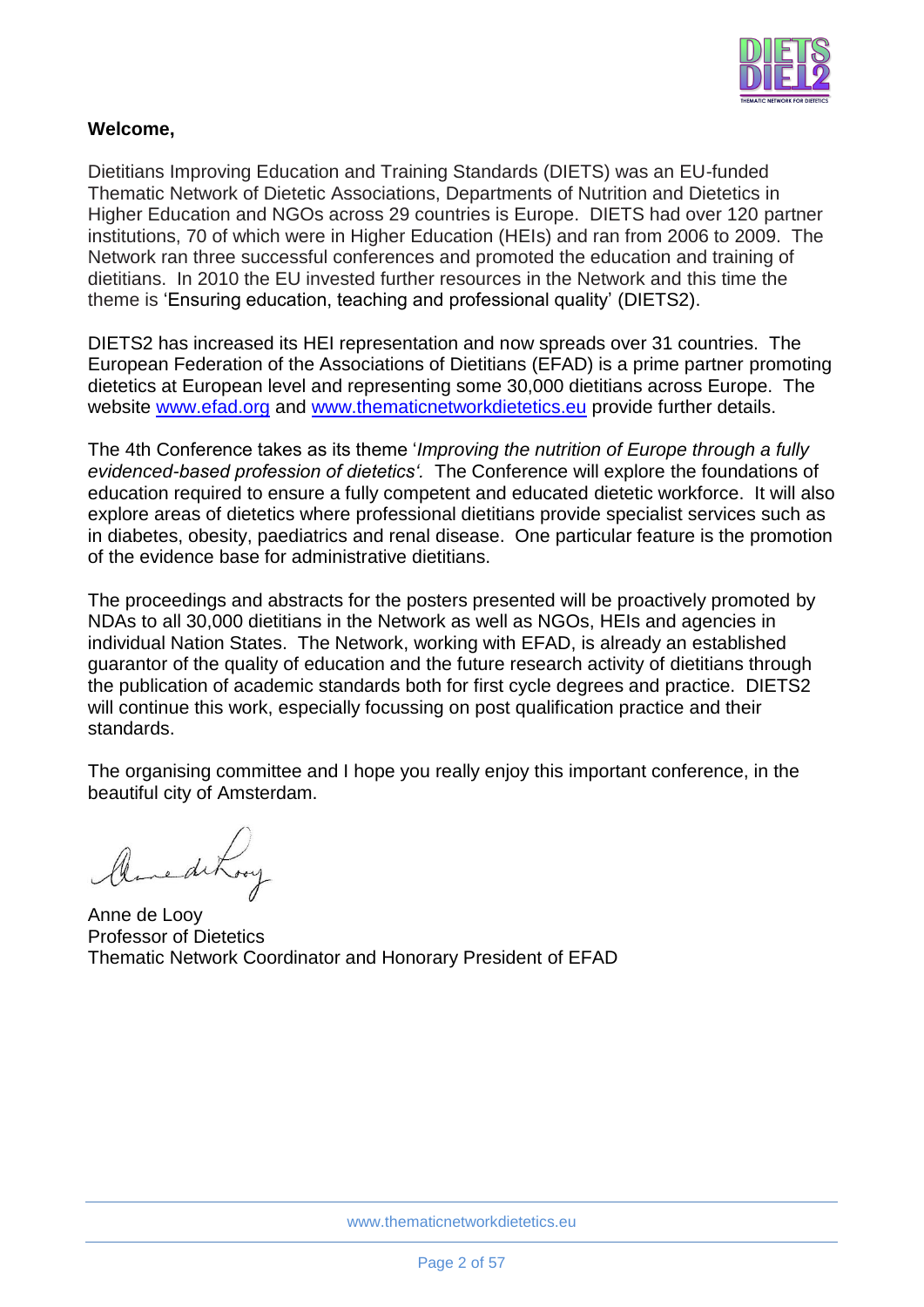

#### **Objectives of the DIETS2 Conferences**

- To raise the profile of the profession of dietetics and dietitians as experts in the nutritional health of individuals and groups
- To increase the professional knowledge of those within dietetics and all who are interested in human nutritional health
- To provide opportunities for networking, mentoring and employment
- To create a discussion between dietitians, educators, industry and those who can affect the continuing improvement of nutritional health of the vulnerable within Europe

#### **Aims of the 4th Conference**

- To highlight issues facing the profession, educators, industry and others working together to improve nutritional health of the gaps in our evidence base
- To engender new thoughts and actions for dietitians and others in enhancing our knowledge, skills and influence to change

#### **Event Format**

- Two days of presentations and workshops by both European and international high profile and experts, primarily dietitians
- Networking where attendees can meet face-to-face with colleagues and others across disciplines and industry
- Poster presentations of contemporary research activities of dietitians and others in Europe

#### **Partners, Participants and Delegates**

- *Dietitians and researchers* who have a special interest in specific areas of dietetic practice as well as dietetics overall
- *Key decision makers* interested in nutritional health within the dietetic profession, higher education, non-governmental organisations, industry and charities
- *Academics* including researchers, teachers, researchers, information gatherers, analysts and students
- *Others* within the food & pharmaceutical industry

*Certificates of attendance and recommendations for learning credits are available for attendees.*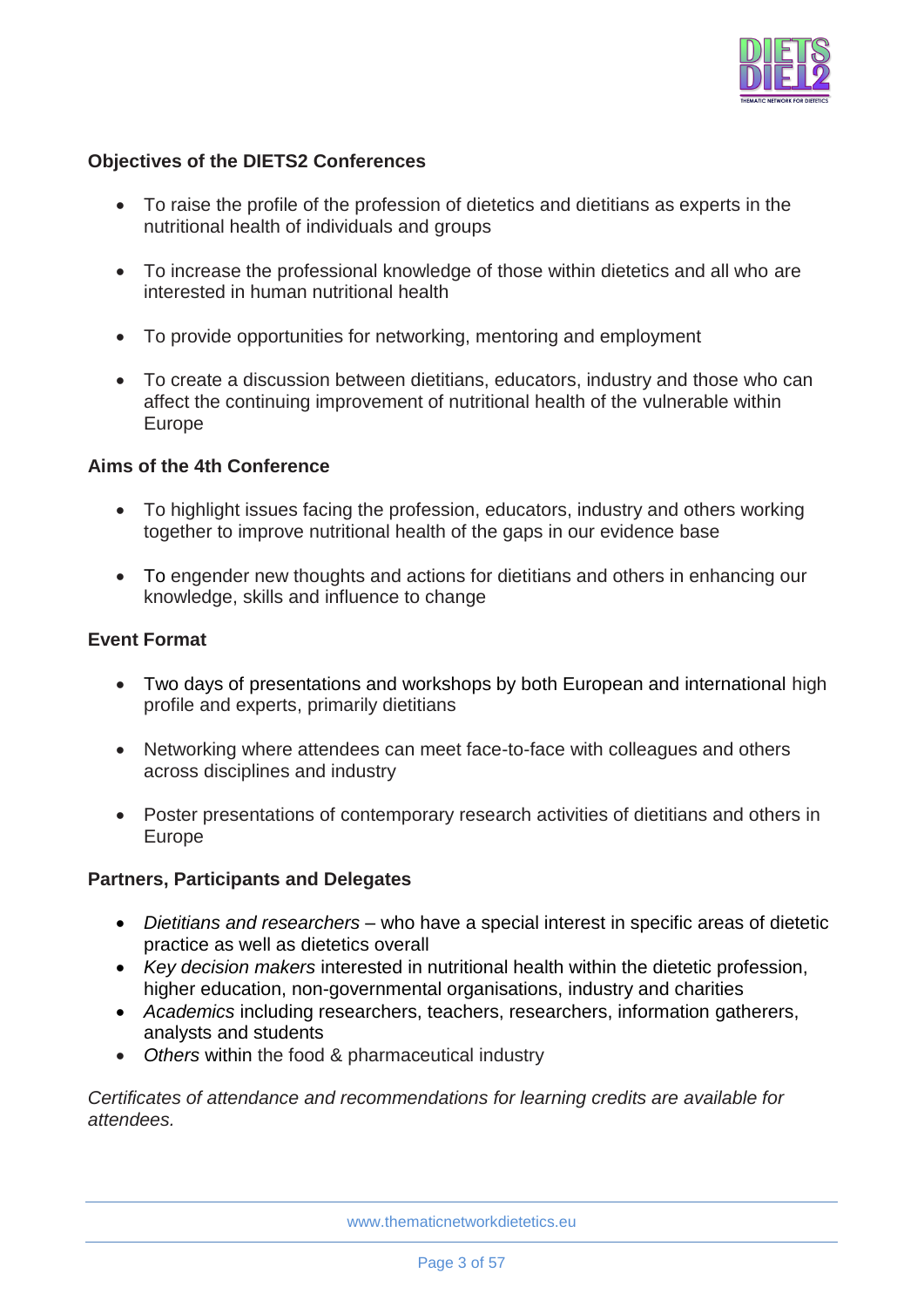

# **Conference Programme**

# **Friday 3 December 2010**

| 09.00 | Registration                                                                                                                                          |                                                                                                                |
|-------|-------------------------------------------------------------------------------------------------------------------------------------------------------|----------------------------------------------------------------------------------------------------------------|
| 09:45 | Welcome                                                                                                                                               |                                                                                                                |
| 10:00 | Achievements for the Thematic Network DIETS and new<br>beginning for DIETS2                                                                           | Anne de Looy<br><b>Network Coordinator</b>                                                                     |
| 10:30 | European Federation of the Associations of Dietitians:<br><b>Dietetic Priorities for Europe</b>                                                       | <b>Judith Liddell</b><br><b>General Secretary EFAD</b>                                                         |
| 11:00 | Tea and coffee                                                                                                                                        |                                                                                                                |
| 11:30 | Working together in a nutritionally vulnerable Europe;<br>identifying priorities                                                                      | Anne Hoel<br><b>EU Policy Manager, EPHA</b>                                                                    |
| 12:00 | The key role of placements for the achievement of<br>dietetic competences in undergraduate education                                                  | <b>Clare Corish</b><br><b>Lecturer in Nutrition &amp; Dietetics</b><br>Dublin Institute of Technology, Ireland |
| 12:30 | Using Information Technology and Communication (ITC)<br>for improving nutritional habits                                                              | Roy Ballam<br><b>Education Programme Manager,</b><br><b>British Nutrition Foundation</b>                       |
| 13:00 | Lunch (and posters)                                                                                                                                   |                                                                                                                |
| 14:30 | Standardising dietetic practice terminology implications<br>for the profession in Europe and worldwide (ADA)                                          | <b>Esther Myers</b><br>Chief Science Officer, American<br><b>Dietetic Association</b>                          |
| 15:00 | European perspective; the ICF terminology                                                                                                             | Jose Tiebie<br><b>Dutch Association of Dietetics</b>                                                           |
|       | Workshops on the following themes:                                                                                                                    |                                                                                                                |
| 15:30 | Innovative student placement<br>➤<br>Introducing Enquiry-based learning at first,<br>➤<br>second and third cycle degrees<br>Using ITC creatively<br>➤ | Lead by the Theme Leaders for<br>DIETS <sub>2</sub>                                                            |
| 16:30 | Tea and coffee (and posters)                                                                                                                          |                                                                                                                |
| 16:45 | Workshop on Standardising Dietetic Practice<br>Terminology                                                                                            | <b>Esther Myers</b><br>Chief Science Officer, American<br><b>Dietetic Association</b><br>Jose Tiebie           |
|       |                                                                                                                                                       | <b>Dutch Association of Dietetics</b>                                                                          |
| 18:00 | <b>Dissemination Techniques</b>                                                                                                                       | <b>Dissemination Group DIETS2</b>                                                                              |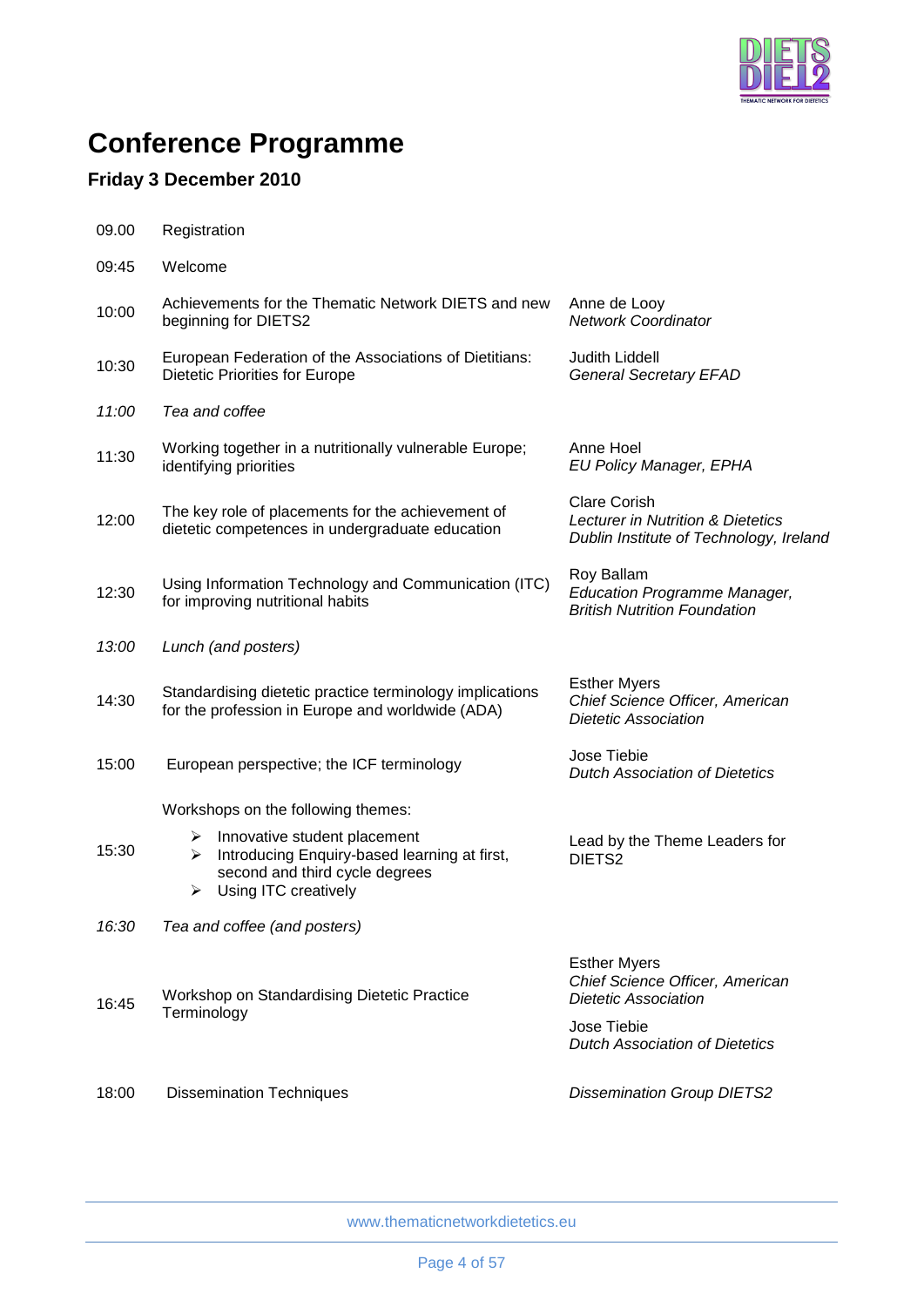

# **Saturday 4 December 2010**

| 09:15 | Re-formulation of our food in Europe through technology                                                    | Annelies Rotteveel<br>Lecturer, Hague University, The<br>Netherlands                                                                          |  |
|-------|------------------------------------------------------------------------------------------------------------|-----------------------------------------------------------------------------------------------------------------------------------------------|--|
| 09:45 | Themed Workshops: Briefing by specialist dietitians on<br>evidence base and current challenges to practice | <b>Theme Leaders</b>                                                                                                                          |  |
|       | Obesity<br>➤                                                                                               | <b>Ellen Govers</b><br>Research Dietitian, The Netherlands<br>Maria Hassapidou<br>Professor of Nutrition & Dietetics,<br>Thessaloniki, Greece |  |
|       | ➤<br><b>Diabetes</b>                                                                                       | Cathy Breen<br>Research Dietitian, Endocrine Unit,<br>Dublin, Ireland                                                                         |  |
|       | ➤<br>Renal                                                                                                 | Barbara Gillman<br>Clinical Specialist Renal Dietitian,<br><b>Mater Misericordiae University</b><br>Hospital, Dublin, Ireland                 |  |
|       | Administrative dietitians<br>≻                                                                             | <b>Ylva Mattsson Sydner</b><br>Head of Nutrition & Dietetics,<br>University of Uppsala, Sweden                                                |  |
|       | Public health dietitians<br>➤                                                                              | <b>Clare Pettinger</b><br>Lecturer in Public Health Nutrition,<br>Plymouth University, England                                                |  |
|       |                                                                                                            | Jolein Lestra<br><b>Utrecht University, The Netherlands</b>                                                                                   |  |
|       | Paediatric<br>⋗                                                                                            | Peter Jacobs<br>Dozent Bachelorstudiengang<br>Ernährung und Diätetik, Bern,<br>Switzerland                                                    |  |
|       |                                                                                                            | Anne de Looy<br>Plymouth University, England                                                                                                  |  |
| 12:15 | The role of lifelong learning for supporting dietetic<br>specialisation                                    | Sandra Capra<br>Chair, International Confederation of<br>Dietetic Associations, Canada                                                        |  |
| 12:45 | Lunch & posters                                                                                            |                                                                                                                                               |  |
| 14:15 | Resume of the morning workshops and key findings<br>from specialist groups                                 | Theme Leaders                                                                                                                                 |  |
| 15:15 | Dietitians and their approach to malnutrition in Europe                                                    | <b>Elisabet Rothenberg</b><br>President, Swedish Association of<br><b>Clinical Dietitians</b>                                                 |  |
| 15:45 | Enquiry-Based learning and Evidence-Based Practice,<br>what is the difference what are the similarities?   | Eleni Andreou<br>President, Cyprus Dietetic Association                                                                                       |  |
| 16:15 | Tea and coffee                                                                                             |                                                                                                                                               |  |
| 16:45 | Summary and close                                                                                          | Anne de Looy<br><b>DIETS Coordinator</b>                                                                                                      |  |
|       |                                                                                                            |                                                                                                                                               |  |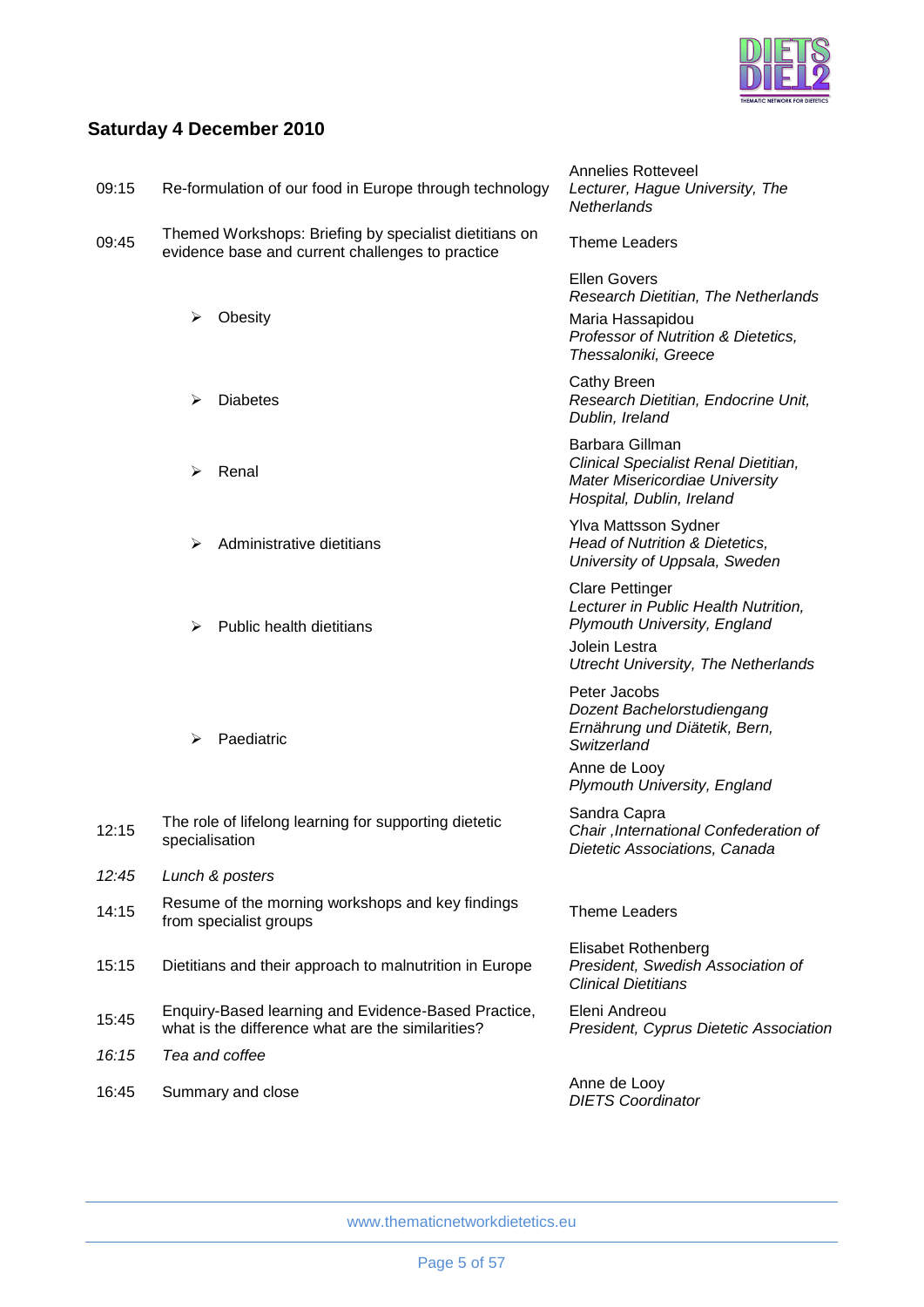

# **Speaker Abstracts**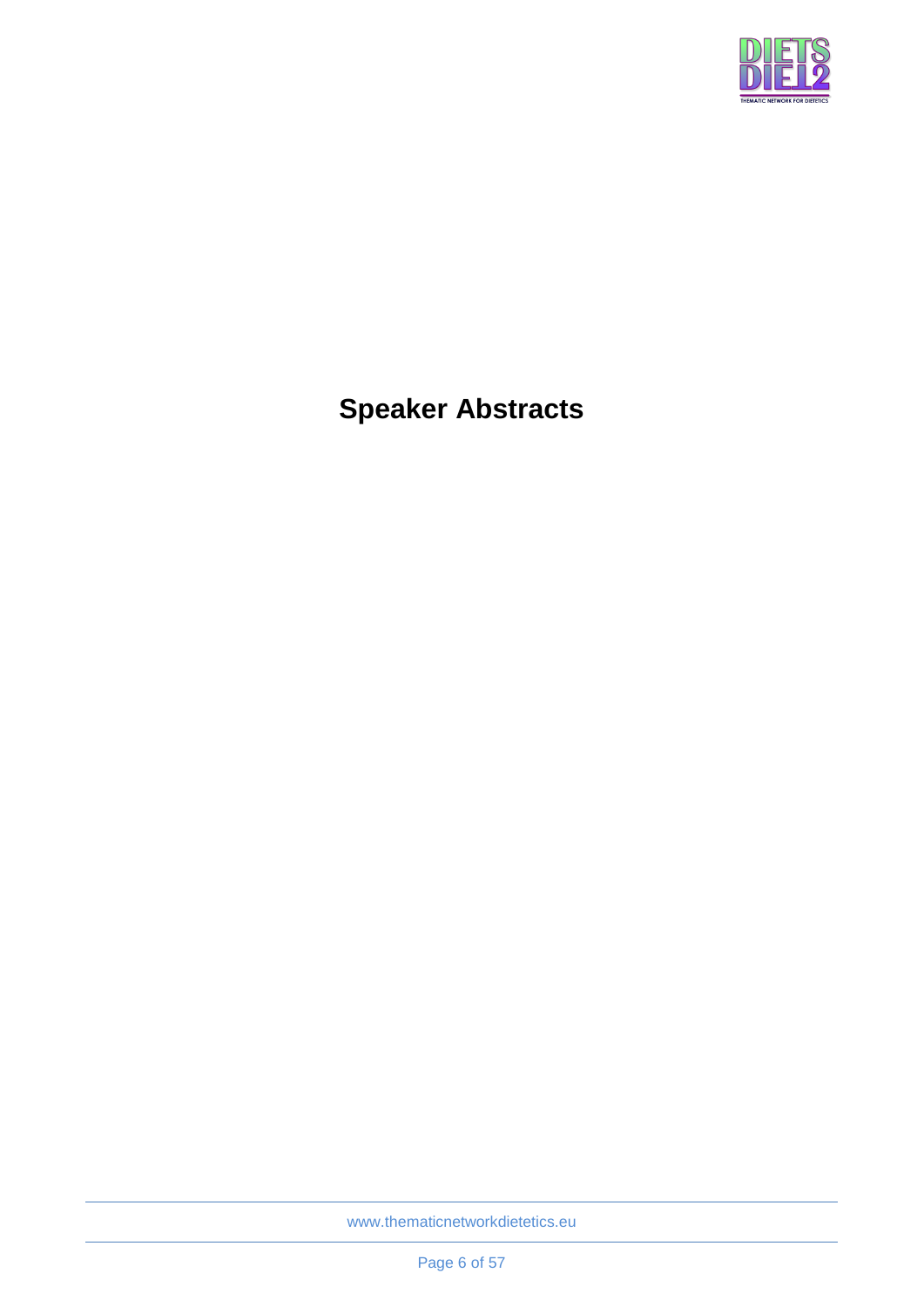

## **Achievements for the Thematic Network DIETS and new beginning for DIETS2**

Anne de Looy Professor of Dietetics, Plymouth University, England

#### **Biography**

*In addition to being the Network Coordinator for DIETS, Anne is currently Professor of Dietetics at Plymouth University, England. She is also the Honorary President of EFAD, and a partner for dietetics at the UK Health Professions Council. In 2005 Anne received the Rose Simmonds Award for her work in research from the British Dietetic Association (BDA), and in 2006 Anne was made a Fellow of the BDA for services to the profession. Her research interests include the role of carbohydrate in controlling appetite (especially in energy-reduced diets) and the professionalisation of dietetics.*

#### **Abstract**

The DIETS Network had 128 partner institutions. Between 2006 and 2009, three conferences were held, eight Newsletters produced and working groups produced reports on:

- $\triangleright$  the use by dietitians of Information Technology and Communication (ITC)
- $\triangleright$  academic and practice placements across Europe
- $\triangleright$  best practice in dietetic education and change over three years
- $\triangleright$  Dissemination activities and added value of a Thematic Network for dietitians

48 exchange visits were made between dietitians and their academic colleagues across Europe to learn more about culture, education and dietetic practice. All of the information including documents used to assess practice across Europe is on the DIETS website [www.thematicnetworkdietetics.eu](http://www.thematicnetworkdietetics.eu/)

In 2009, EFAD adopted European Dietetic Competences Statements and their performance indicators for newly qualified European dietitians. These are available in 15 European languages. Practice Placement Standards were formulated (based on best practice) and adopted by EFAD at its General Meeting in September 2010.

On 1 October, DIETS2 begins the good work started in DIETS, again funded by the EU. This three year project will look specifically at:

- $\triangleright$  practice placements in novel surroundings
- $\triangleright$  produce a 'toolkit' for European dietitians concerning lifelong learning
- $\triangleright$  be involved in promoting the use of ITC for learning
- $\triangleright$  the production of resources for teaching enquiry-based learning
- produce dietetic competences for Master's level and Doctoral level dietitians

DIETS2 draws on partners from all 31 countries of Europe (including the aspiring countries, such as Turkey). An interesting fact is that Lichtenstein has only 4 dietitians. The enthusiasm to share resources, expertise and the motivation to succeed are the keys to success and the Network has these in abundance.

#### **Key References**

de Looy AE, Naumann E, Govers E, Jager MJ, Liddell J, Maramba IDC and Cuervo M (2010) Thematic Network DIETS mapping dietetic education in Europe 2006-2009: comparisons to the European Academic and Practitioner Standards for Dietetics Act diet.14(3):109-119 EFAD (2009) *European Dietetic Competences and their Performance Indicators attained at the point of qualification and entry to the profession of Dietetics*. Available at [www.efad.eu](http://www.efad.eu/) DIETS (2009a) Report 5: *Quality assurance, dietetic competence and dietetic practice placement standards.* Available at [www.thematicnetworkdietetics.eu](http://www.thematicnetworkdietetics.eu/)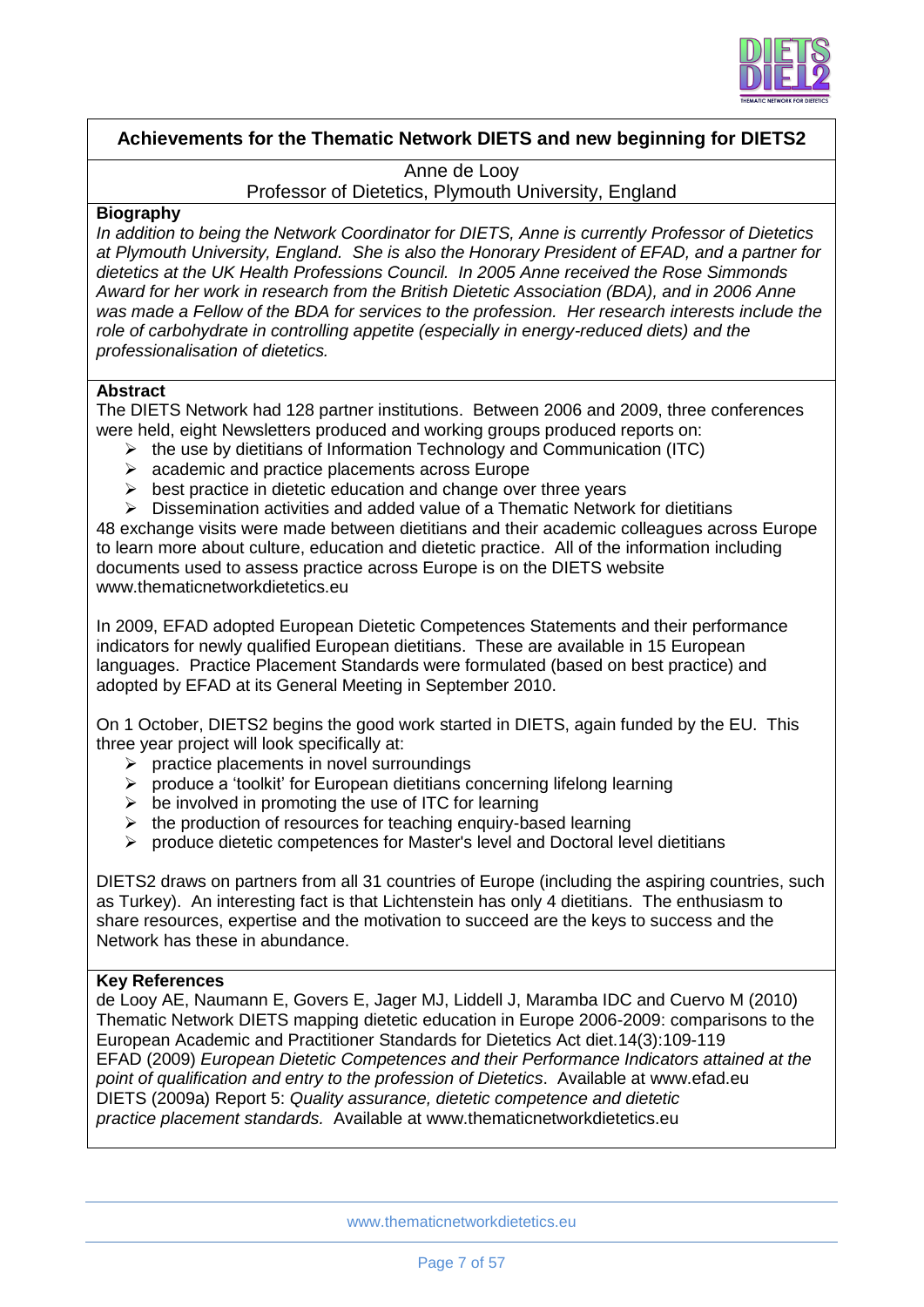

## **European Federation of the Associations of Dietitians: Dietetic Priorities for Europe**

Judith Liddell

Secretary General, European Federation of the Associations of Dietitians, Germany

## **Biography**

*Judith Liddell is Secretary General of EFAD and lead of Quality Assurance for DIETS2. Prior to becoming Network Manager of DIETS1 from 2006-2009, Judith worked as a freelance dietitian in Germany. Following qualification in UK in 1982, Judith worked as a community dietitian and obtained a Master of Philosophy in 1987 for work on "The Effect of Nutrition Education on Students' Eating Habits".*

#### **Abstract**

Established in 1978 with 10 member associations, EFAD has grown substantially and now represents over 29,000 dietitians in 24 EU countries.

EFAD members recently agreed that future priorities for EFAD were to:

- Standardise the practice of dietetics across Europe
- Embed research and evidence-based practice into all dietetic learning and practice
- Advocate for dietitians at EU level
- Standardise education and ensure lifelong learning
- Improve communication and information

These priorities will be met through the work of various committees. The DIETS2 network will address the research and education issues, while the EFAD executive committee will continue to work with various EU bodies to raise the political profile of dietitians and to improve the nutritional situation of the people of Europe. A new professional practice committee will work towards introducing standardised dietetic practice throughout Europe, and will address the areas of qualifications, continued professional development and registration. The EFAD website will be developed to improve communication and to act as a hub of information for all dietitians and stakeholders. EFAD recognises that the members represent a valuable resource and plans to utilise this expertise increasingly in future.

#### **Key References**

European Academic and Practitioner Standards for Dietetics (EFAD, 2005) European Dietetic Competences and Performance Indicators (EFAD, 2009) European Practice Placement Standards for Dietetics (EFAD, 2010) All available on [www.efad.org](http://www.efad.org/)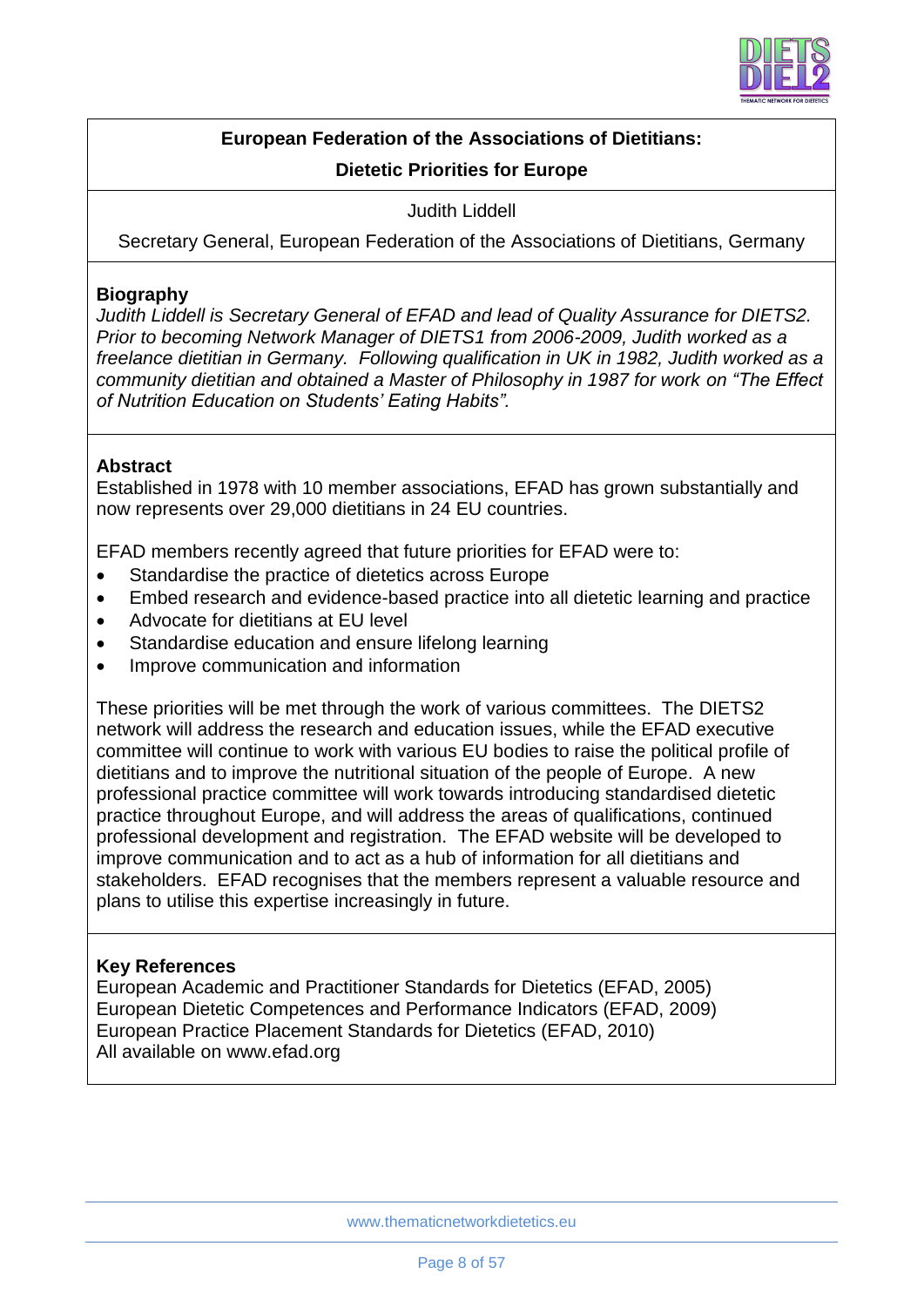

#### **The key role of placements for the achievement of dietetic competences in undergraduate education**

Clare Corish Programme Director and Lecturer in Human Nutrition & Dietetics Dublin Institute of Technology, Ireland

#### **Biography**

*Dr Clare Corish is currently programme director and lecturer on the joint Dublin Institute of Technology/University of Dublin, Trinity College BSc (Hons) Human Nutrition & Dietetics, having worked for over 15 years as a clinical dietitian. She is the Work Package lead for dissemination in the DIETS Thematic Network. Clare is a fellow of the Irish Nutrition and Dietetics Institute; a member of the INDI Education Board and the research, nutrition support, gastroenterology and sports nutrition interest groups. She was President of INDI from 1994-1996 and was voted Dietitian of the Year in 2009 by the members of INDI. Clare has published many peer-reviewed articles and is a regular contributor to medical and dietetic publications and conferences.* 

#### **Abstract**

The Irish BSc in Human Nutrition & Dietetics is an honours programme run jointly by the Dublin Institute of Technology (DIT) and the University of Dublin (Trinity College). The programme provides integrated training in the science of nutrition and dietetics and its application to human health and wellbeing. To fulfil professional requirements, it includes 30 weeks of practice placement. Research on the Irish system of practice education for student dietitians indicated that students experienced difficulty in changing from the academic to the workplace learning environment and had difficulty understanding how to gain competence. Practice placement educators reported a lack of guidelines and assessment criteria. In response to these issues, the programme team, supported by the DIT Learning, Teaching & Technology Centre developed practice placement learning outcomes and performance indicators, staged competence criteria for monitoring students on placement, staged formative and summative assessments and general guidelines for practice placement. A practice education coordinator was appointed and training of practice placement educators instigated within a process that acknowledges and uses their experience. Practice placement has been integrated into the academic curriculum and a standardised, explicit assessment process that contributes to progressive skills acquisition has been implemented. The professional skills of self-directed learning, self-assessment and reflective practice are now viewed as outcomes of practice placement.

#### **Key References**

Bowles M (2008) *Challenges and Strategies in Assessing Clinical Skill Acquisition: A Study of the Assessment of Practical Placements amongst Undergraduate Dietetic Students in Ireland* MA Thesis, Edgehill University, UK

Crehan M, Moloney M, Bowles M & Corish C (2010) New innovations in the development of practice placement education for student dietitians *Proceedings of the International Association of Technology, Education and Development* 4404-4415 Eds: Gomez Chova L, Marti Belenguer D, Candel Torres I. Valencia, Spain: International Association of Technology, Education and Development ISBN: 978-84-613-5538-9

European Federation of the Associations of Dietitians and Thematic Network Dietitians Improving Education and Training Standards in Europe (2009) European Dietetic Competences and their Performance Indicators attained at the point of qualification and entry to the profession of Dietetics. <http://www.efad.org/downloadattachment/1653/>

EuropeanDieteticCompetencesandPerformanceIndicatorsEnglish.pdf.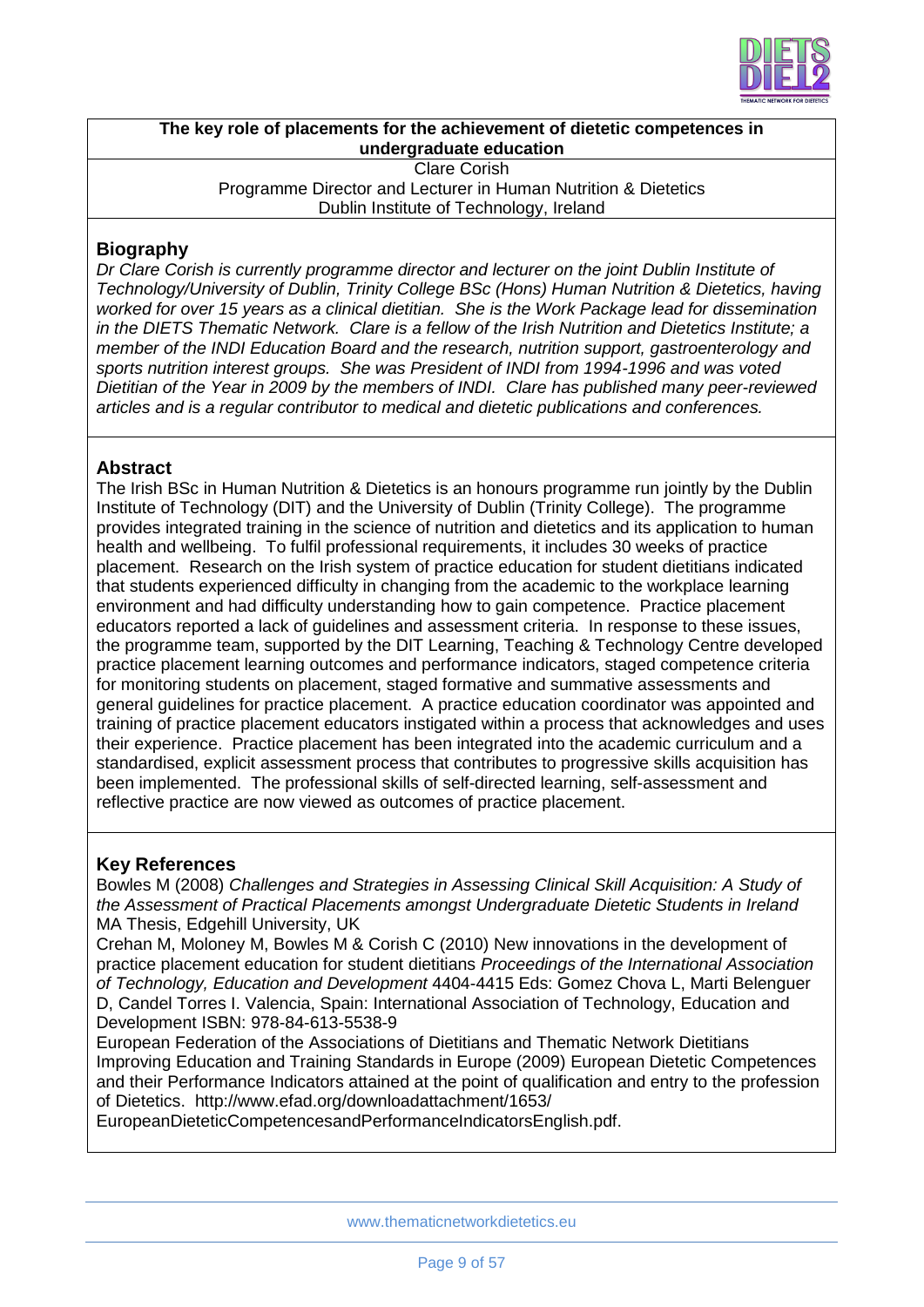

# **Using Information Communication Technology (ICT) for Improving Nutritional Habits**

Roy Ballam

Education Programme Manager, British Nutrition Foundation (BNF), England

## **Biography**

*Roy currently leads the European Food Framework project, which seeks to establish a unique food, nutrition and lifestyle resource to promote healthy active lifestyles to children and young people (aged 5-16 years) throughout Europe. Roy Ballam originally trained as a secondary school food technology teacher, and has been a moderator and principal examiner. Roy's work includes the production of innovative resources in food and nutrition for the BNF, government and other organisations, as well as being involved in national UK school food and nutrition programmes. He has extensive experience in using, and evaluating, ICT to enhance teaching and learning in school, community and other settings to a wide variety of audiences.* 

#### **Abstract**

The use and adoption of ICT in effective teaching and learning is well documented, as are case studies about the use ICT in engaging people with food and nutrition. However, it is of paramount importance when ICT is used, that it delivers consistent, upto-date and accurate messages – all of which are communicated in an appropriate way, at the right level, to the end users.

ICT needs to be engaging and relevant to the learner, using a range of delivery styles that provide them with personalised learning experiences. It has to be meaningful to them, in the context of an active, healthy lifestyle.

School-based case studies will be used to highlight the use of ICT in food and nutrition education, featuring interactive whiteboards, website design, differentiated online tutorials, audio and video podcasts, webinars and interactive activities. In addition, the development and use of online health tools will be examined.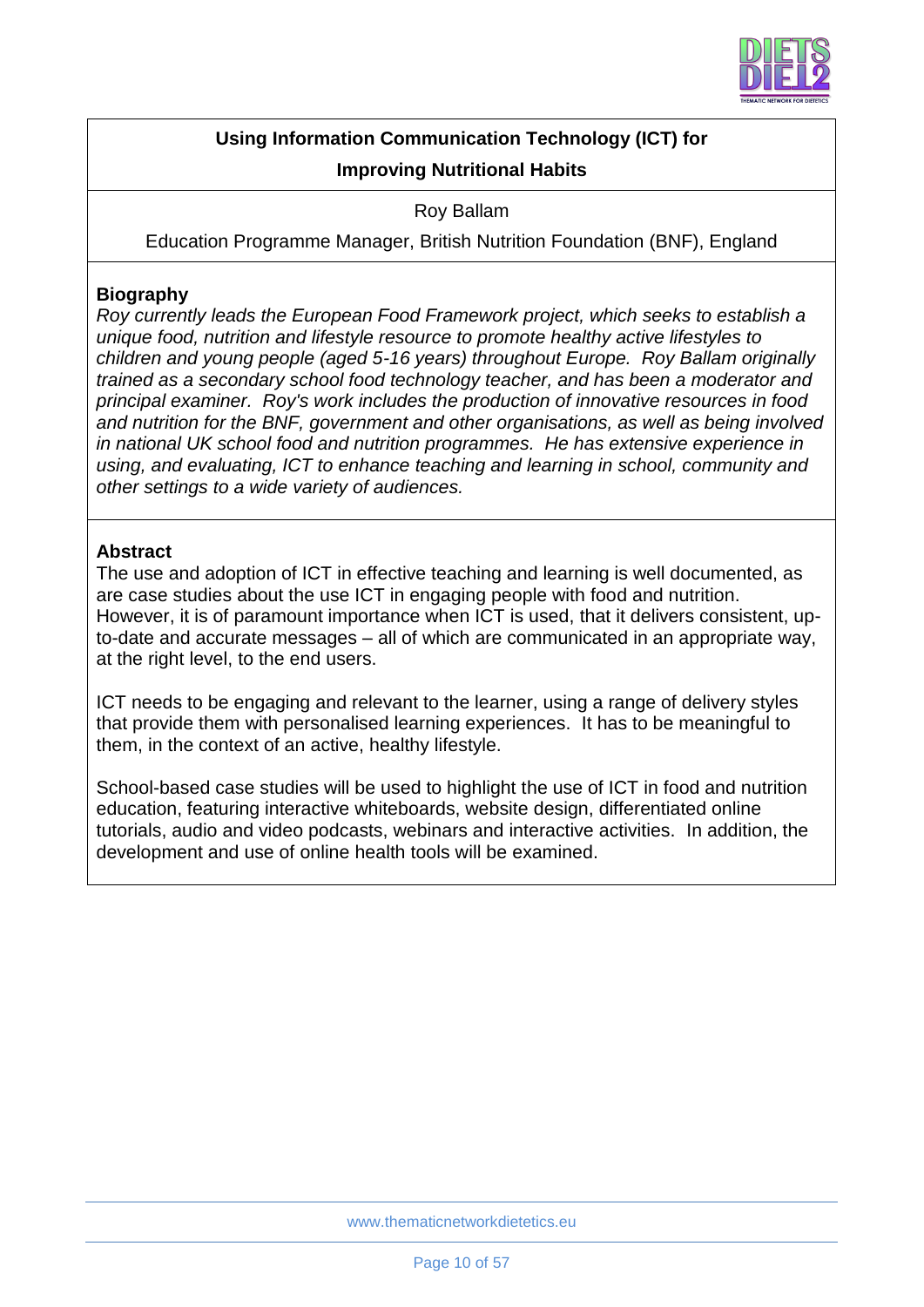

## **Standardised Language European Perspective The ICF perspective**

José Tiebie

Dutch Association of Dietitians (DAD)**,** Dietitian in primary care sector

## **Biography**

*José Tiebie has run her own dietitian practice with 4 colleagues in the north-west part of the Netherlands for almost 5 years now. She was President of the Dutch Dietetic Association from 2004-2008. By that time she was involved in introducing a new finance funding system for dietetics and in introducing the workshops on nutrition diagnosis, which runs until 2010. In 2010 she was also involved in the update of the Dietetic part of the ICF (International Classifications of Functioning). From 1992 -1998 she lived and worked as a dietitian in both the United States and the United Kingdom. In both countries she got her credentials and is now a RD. Before she started her own practice, she worked for several years as a manager of community dietitians.*

#### **Abstract**

The International Classification of Functioning, Disability and Health (ICF) is a classification of health and health-related domains. These domains are classified from body, individual and societal perspectives and also includes a list of environmental factors. In 2001, all 191 WHO Member States officially endorsed the ICF (resolution WHA 54.21) for use as the international standard to describe and measure health and disability.

Supplemented to the ICF lists the Dutch Association of Dietitians (DAD) introduced the dietetic classifications in 2003. With this, the whole Nutrition Care Process can be described. In 2010 an update was made, which was approved by the WHO.

The DAD chose ICF as it looks at the total picture of the patient. By shifting the focus from cause to impact, it places all health conditions on an equal footing, allowing them to be compared using a common metric. Furthermore, ICF takes into account the social aspects of disability and does not see disability only as a 'medical' or 'biological' dysfunction. Because it is also used by other care-takers (such as medical staff, physiotherapists, speech therapists), it allows the dietitian to discuss and adjust her contribution to the whole treatment of the patient. This broad perspective stimulates critical thinking.

## **Key Reference**

[www.who.int/classifications/icf](http://www.who.int/classifications/icf)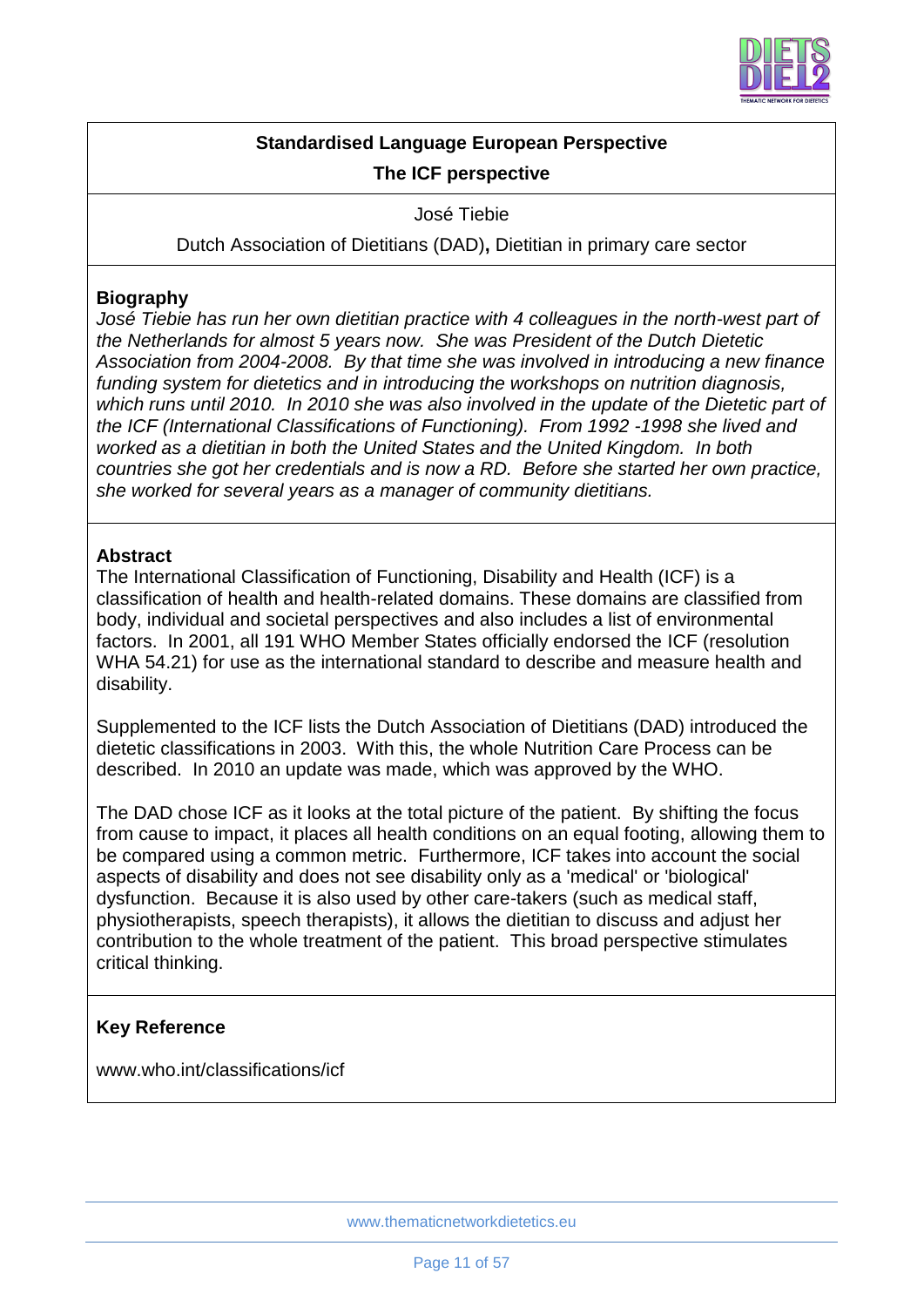

## **Reformulation of food products to reduce salt, saturated fat and sugar levels: Challenges for the Food Industry**

Annelies Rotteveel

Lecturer in Nutrition & Dietetics, Hague University of Applied Sciences, The Netherlands

## **Biography**

*Annelies has more than 6 years experience working as a nutritionist in product development and Regulatory Affairs for Chefaro and Unilever. Working as a nutritionist in the food industry involves working closely with marketing, research and development to both innovate new foods and improve current food formulations. Within Regulatory Affairs, she gained regulatory approvals for food products and supplements.* 

*From 1995-2000, Annelies studied Nutrition and Health (MSc) at Wageningen University, The Netherlands. She also has a degree in Nutrition and Dietetics (Hogeschool Arnhem & Nijmegen, The Netherlands). After graduating she started working in the food industry.*

#### **Abstract**

The food industry is developing food products with a lower content of sugar, salt and fat to meet the demand for healthy food products. The reduction of these unhealthy ingredients is not such an easy matter. Changes in product composition also have impact on the physical state and properties of food products, and thereby the storage stability, processing, and consumer preferences. Lowering sugar, salt and fat content may diminish the taste, shelf-life and texture.

The composition of many foods is regulated by law, and reformulation efforts often lead to products that could not be sold under the original product name anymore. Moreover, reformulation generates higher costs for raw materials and processing. Reformulation requires high investments and is almost impossible for smaller companies. Besides reformulation there are other ways for the food industry to decrease the consumption of foods with poor nutrient profiles (like reduced portion sizes, food labelling and health claims).

The session addresses the challenges and benefits for the food industry to develop nutritionally balanced and enhanced foods. Finally a best practice example will be described of 'food product development' in dietetic education.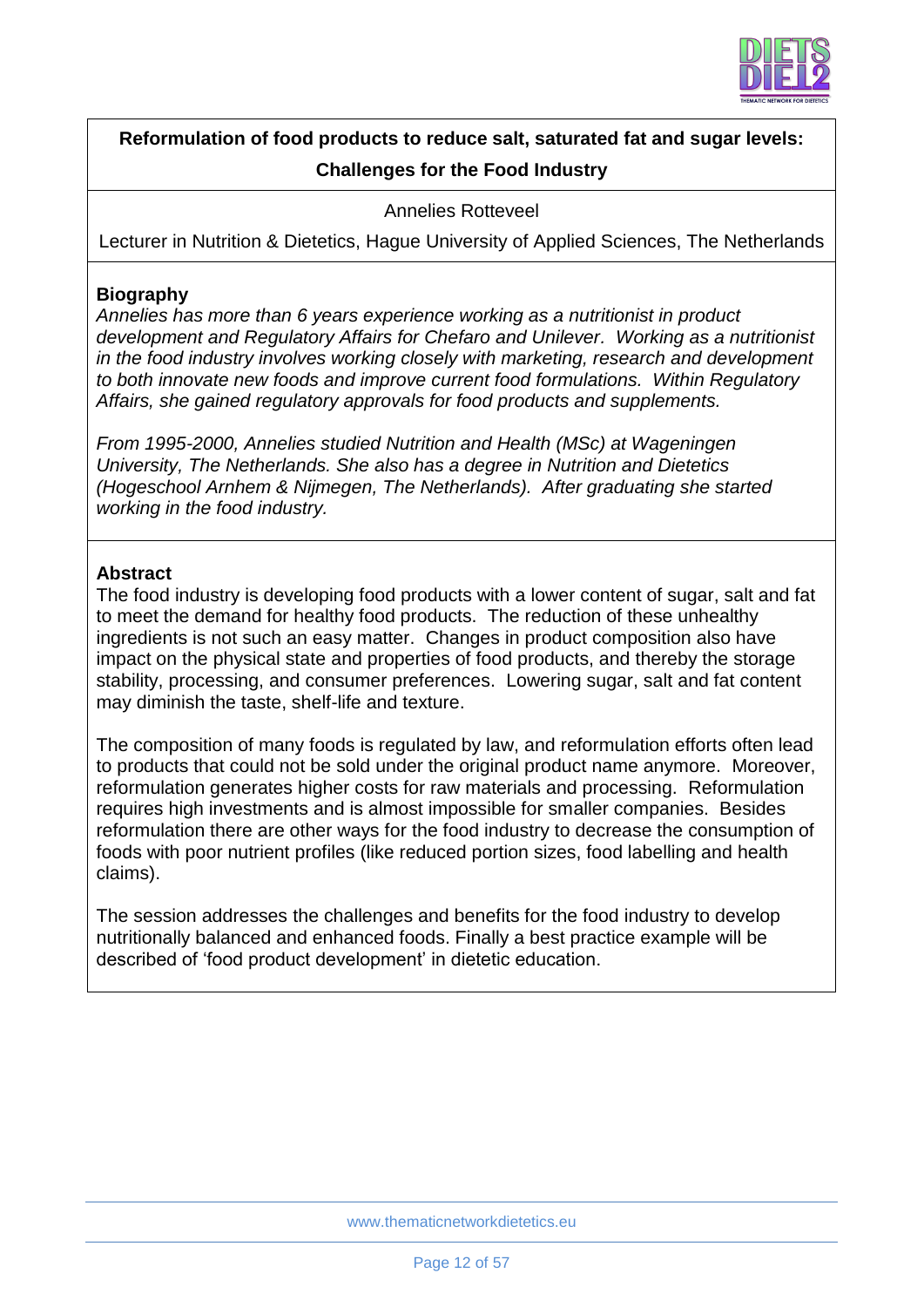

## **The role of Lifelong Learning for Supporting Dietetics Specialisations**

Sandra Capra

Chair, International Confederation of Dietetic Associations

#### **Biography**

After more than 15 years in professional practice in NSW, Victoria, Queensland and New Zealand, Prof Capra entered academia full time and built on her interests in teaching, research and writing on nutrition and dietetics education and practice, food and nutrition policy and service provision, broader workforce development and quality outcomes, with more than 200 published works. She has held academic positions at the University of the South Pacific, Queensland University of Technology, the University of Newcastle and the University of Queensland.

#### **Abstract**

Lifelong learning (LLL) is the continuous building of skills and knowledge throughout the life of an individual. It can be formal or informal and is the "*lifelong, voluntary, and self-motivated*" pursuit of knowledge for either personal or professional reasons. It enhances social inclusion, active citizenship and personal development, as well as competitiveness and employability. [\(http://en.wikipedia.org/wiki/Lifelong\\_learning\)](http://en.wikipedia.org/wiki/Lifelong_learning). The International Code of Good Practice (ICDA, 2008) includes a section "*Continued competence and professional accountability*" which includes "*Maintain continued competence by being responsible for lifelong learning and engaging in selfdevelopment*". To be a specialist, you need to be expert, current and always seeking to improve. Specialists are usually deemed to have a higher and deeper understanding of a field compared to others. Whereas most countries with dietetics professionals do not recognise specialists in formalised ways, they are recognised by peers and employers to have higher or particular competence in particular areas of practice. Formal LLL includes undertaking advanced degrees (for example in sports nutrition), but for many of the sub-fields, there are simply too few practitioners for these to be offered widely. In Australia the lifelong learning policy agenda of the national government has four distinguishing features:

- the recognition of both informal and formal learning
- the importance of self-motivated learning
- an emphasis on self-funded learning
- the idea that participation in learning should be universal [\(www.dest.gov.au\)](http://www.dest.gov.au/)

In Europe the higher education sector has worked hard to cross-credit and bring a more organised approach to the sector, including the LLL component. It is important that dietetics professionals use these opportunities in addition to informal methods to maintain and improve practice. For example, undertaking applied research enhances LLL and builds knowledge and skill, as well as challenging practice paradigms. Key skills that every practitioner needs in order to get the most out of LLL opportunities are:

- reflective practice
- the ability to invest resources into personal growth
- understanding competence
- critical thinking
- research skills

It is no longer quite good enough to practice in the way one was taught, using the same knowledge and skill base. Rather, commitment to continuous improvement through LLL is a 'must' for the dietetics practitioner of today and tomorrow.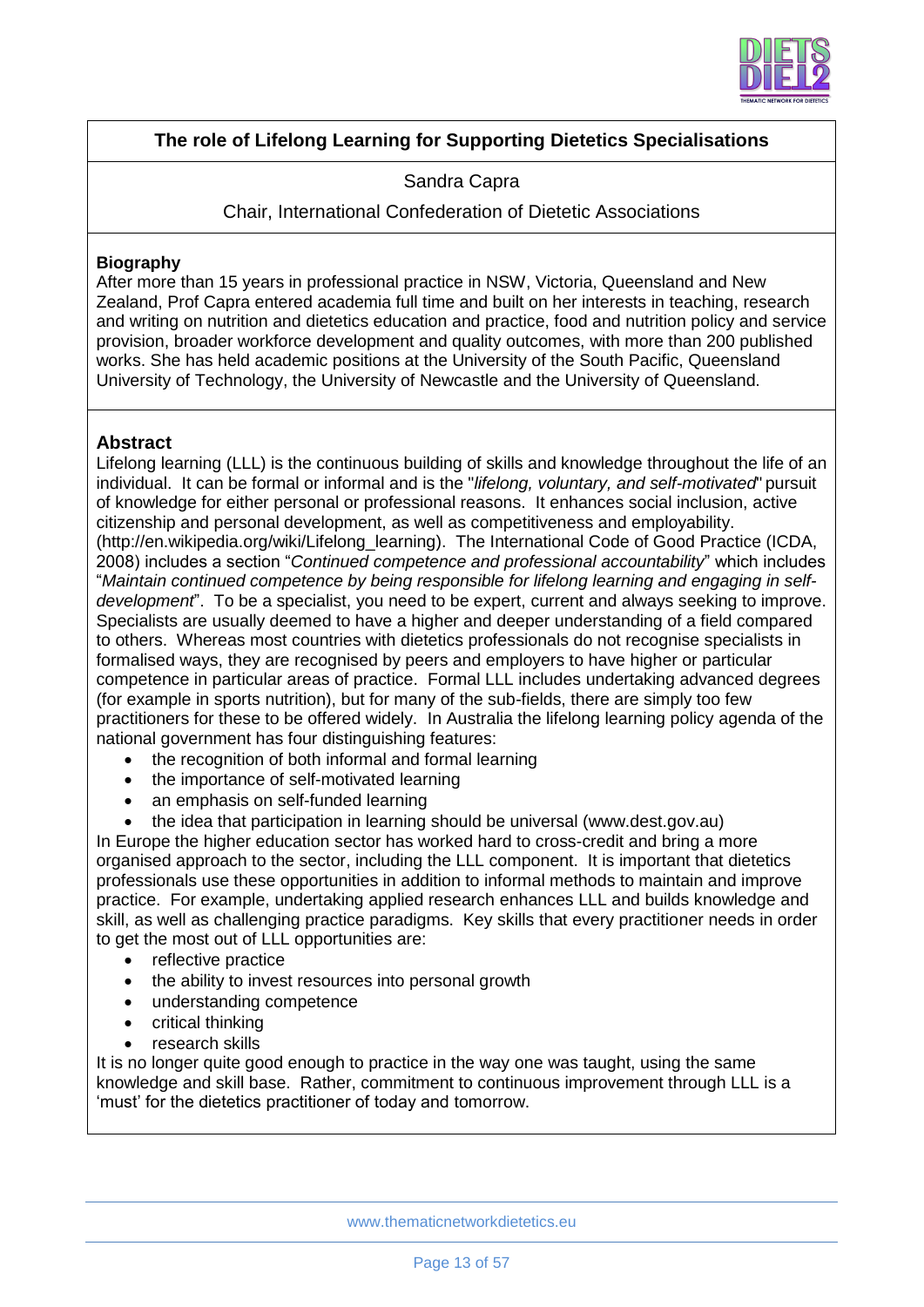

## **Dietitians and their Approach to Malnutrition in Europe**

Elisabet Rothenberg

President of the Swedish Association of Clinical Dietitians (DRF)

## **Biography**

Dr Rothenberg has been President of the DRF since 2000. Within DRF, her focus has been on the development of a standardized language for nutrition and on the nutrition care process. From 1997-2009 she was a Chief Dietitian, working as clinical dietitian within geriatric settings. Her research interests include geriatric nutrition - epidemiology and clinical aspects on food intake, texture modified food, energy metabolism and body composition. Elizabet has frequently lectured for dietitians, nurses and medical students and has written articles and textbooks within the field of clinical nutrition. She is a Board member of SWESPEN (the Swedish Association of Clinical Nutrition and Metabolism).

## **Abstract**

Malnutrition is a state of nutrition in which a deficiency or imbalance of energy and nutrients causes measurable adverse effects on tissue/body, function, and clinical outcome (1). The prevalence is high: up to 40% of patients of all ages are malnourished upon admission to hospital [\(www.european-nutrition.org\)](http://www.european-nutrition.org/). Older people, patients with cancer, renal disease, chronic heart failure and patients who have had major surgery are particularly at risk. Extensive documentation exists showing the strong relationship between disease-related malnutrition in chronic disease and increased morbidity, mortality, and extended hospital stays (2). Treatment of he condition is expensive, but still under-recognised and under-treated. Dietitians are uniquely qualified to contribute to its prevention, identification and treatment, through inter-disciplinary work and evidence-based nutrition management.

Dietitians master nutrition therapy from normal food to artificial nutrition and to guide the patient's journey from one form of therapy to another. Based on the individual clinical condition of patients, dietitians undertake systematic problem-solving methods as the Nutrition Care Process to critically appraise and make decisions regarding practicerelated problems (3). Dietitians have a leading role as experts to combat malnutrition. All malnourished patients should therefore have the right to consult a dietitian.

#### **Key References**

Elia M (2000) *Guidelines for Detection and Management of Malnutrition* Malnutrition Advisory Group (MAG) Standing Committee of BAPEN Ed Maidenhead.

Elia M, Zellipour L, Stratton RJ (2005) To screen or not to screen for adult malnutrition? *Clin Nutr 24(6)* 867-84

The American Dietetic Association Quality Management Committee (2008) American Dietetic Association Revised 2008 Standards of Practice for Registered Dietitians in Nutrition Care; Standards of Professional Performance for Registered Dietitians; Standards of Practice for Dietetic Technicians, Registered, in Nutrition Care; and Standards of Professional Performance for Dietetic Technicians, Registered *J Am Diet Assoc 108(9)* 1538-42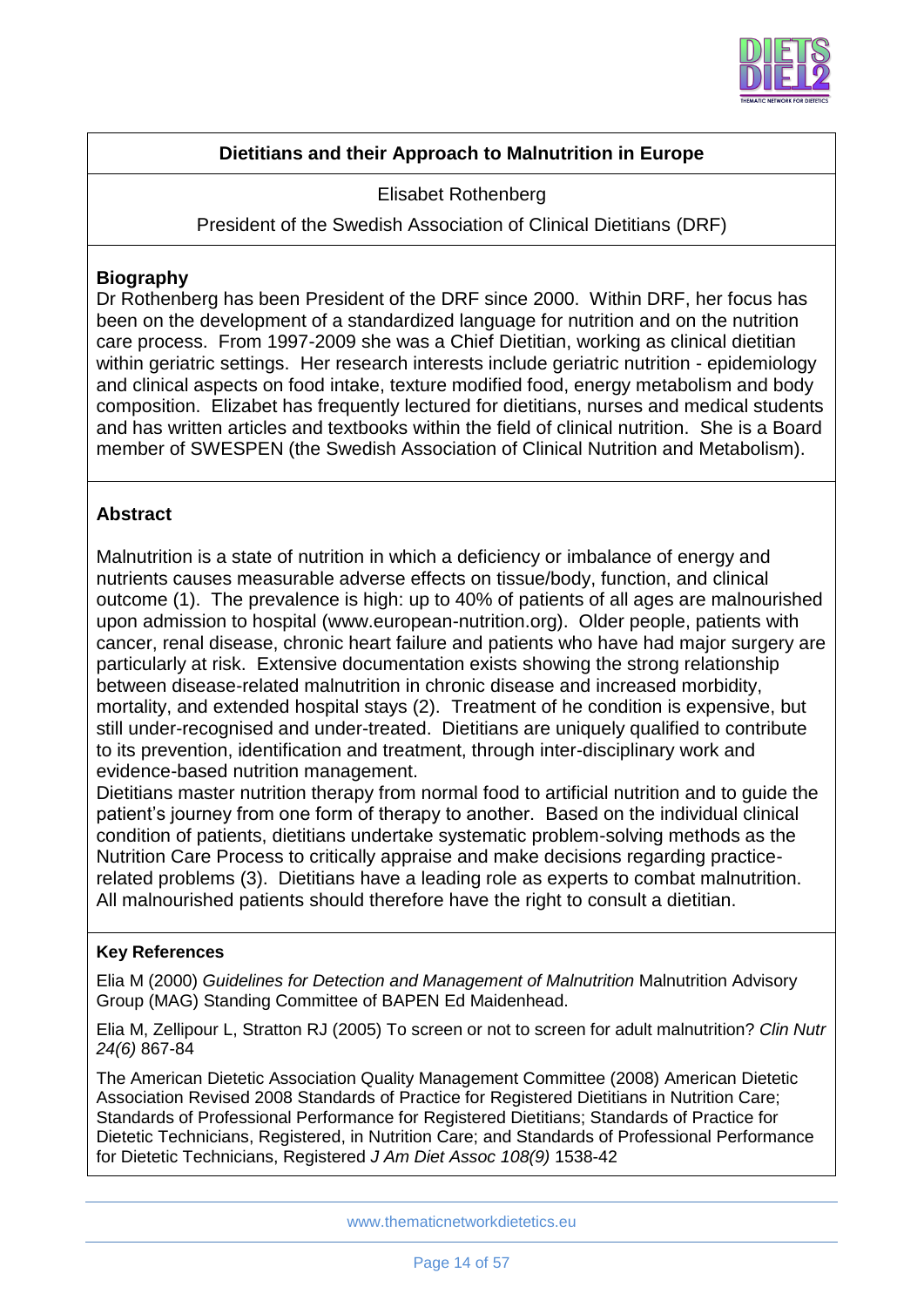

## **Enquiry-Based Learning and Evidence-Based Practice**

**What is the difference what are the similarities?**

Eleni Andreou , RD LD DProf Cand

President of the Cyprus Dietetic & Nutrition Association

#### **Biography**

*Eleni is a Clinical Dietitian, Vice-President of the Cyprus Registration Board for Food Scientists, Food Technologists and Dietitians, Lecturer and Coordinator of the Nutrition/ Dietetics Program of the University of Nicosia/Intercollege*

#### **Abstract**

#### *What is Enquiry-Based Learning (EBL)?*

EBL describes an environment in which learning is driven by a process of enquiry owned by the student/learner. Starting with a 'scenario' and with the guidance of a facilitator, learners identify their own issues and questions. They then examine the resources they need to research the topic, thereby acquiring the requisite knowledge. Knowledge so gained is more readily retained because it has been acquired by experience and in relation to a real problem. It is essential that learners are educated for knowledge creation, lifelong learning and leadership. They will take on leading roles in their future working environments: directing change, asking important questions, solving problems and developing new knowledge.

#### *Characteristics of EBL*

- *Learning* is essentially student-centred, with an emphasis on group work and use of library, web and other information resources.
- Lecturers become facilitators, providing encouragement and support to enable the students to take responsibility for what and how they learn.
- Students reach a point where they are not simply investigating questions posed by others, but can formulate their own research topics and convert that research into useful knowledge.
- Students gain not only a deeper understanding of the subject-matter, but also the knowledge-development and leadership skills required for tackling complex problems that occur in the real world.

#### *Benefits of EBL*

- Fundamentally, students are more engaged with the subject. Learning is perceived as being more relevant to their own needs, thus they are enthusiastic and ready to learn.
- Students can expand on what they have learned by following their own research interests.
- EBL allows students to develop a more flexible approach to their studies, giving them the freedom and the responsibility to organize their own pattern of work within the time constraints of the task.
- Working within and communicating to a group are vital for a student's employability.
- Self -directed learning not only develops key skills for postgraduate study, but also leads to original thought that contributes to larger research projects, papers and publications.
- For teaching staff, developing an EBL module helps to understand the learning process and the changing needs of students.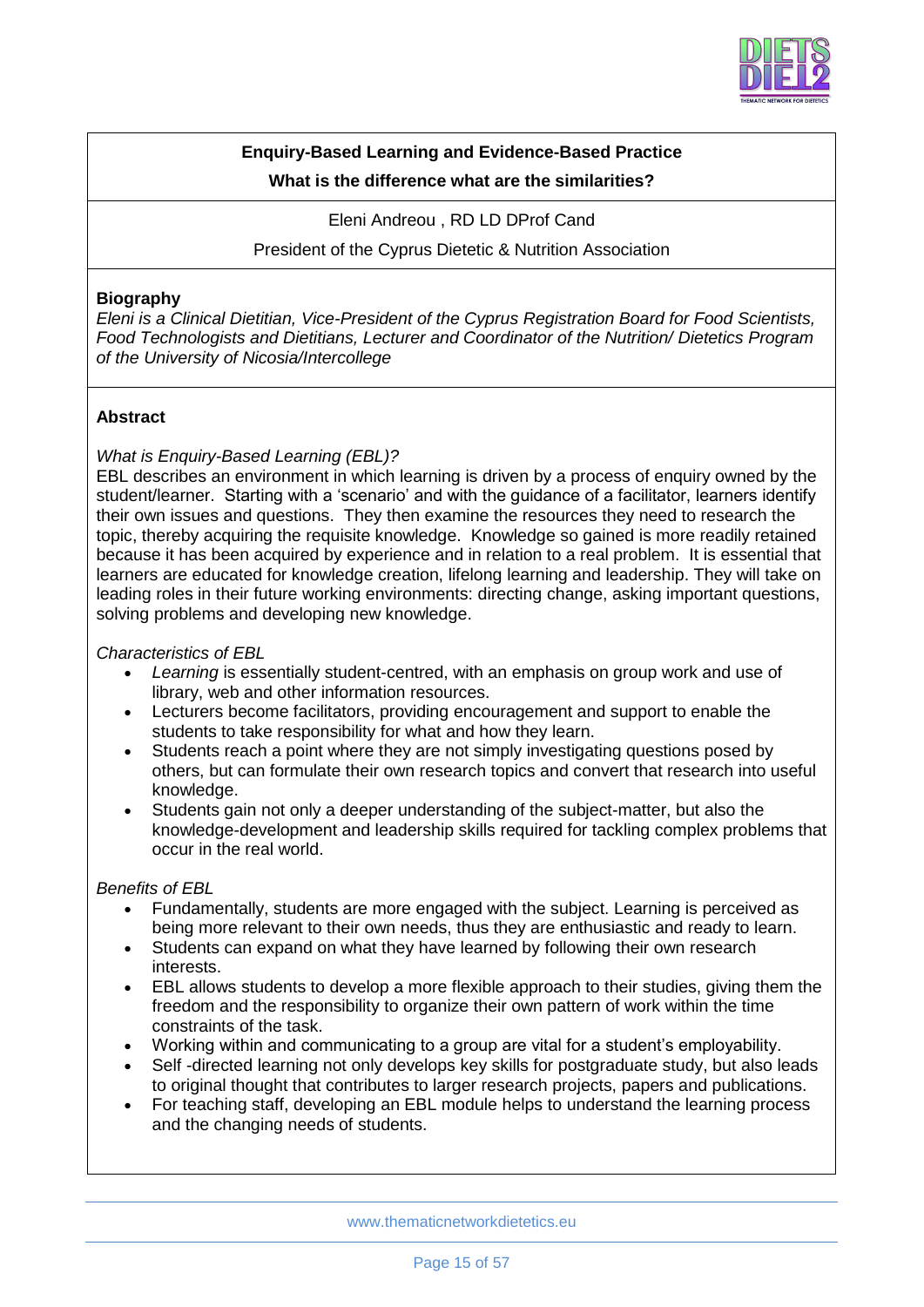

#### *What is Evidence-Based Practice (EBP)?*

There are many definitions of EBP with differing emphases. In Sackett et al's (1996) definition from the field of medicine: "*Evidence-based medicine is the conscientious, explicit, and judicious use of current best evidence in making decisions about the care of individual patients. The practice of evidence-based medicine means integrating individual clinical expertise with the best available external clinical evidence from systematic research. By individual clinical expertise we mean the proficiency and judgment that individual clinicians acquire through clinical experience and clinical practice. Increased expertise is reflected in many ways, but especially in more effective and efficient diagnosis and in the more thoughtful identification and compassionate use of individual patients' predicaments, rights, and preferences in making clinical decisions about their care. By best available external clinical evidence we mean clinically relevant research, often from the basic sciences of medicine, but especially from patient centered clinical research into the accuracy and precision of diagnostic tests (including the clinical examination), the power of prognostic markers, and the efficacy and safety of therapeutic, rehabilitative, and preventive regimens.*"

Some in social work view EBP as a mix of a) learning what treatments 'work' based on the best available research (whether experiential or not), b) discussing client views about the treatment to consider cultural and other differences, and to honor client self determination and autonomy, c) considering the professionals 'clinical wisdom' based on work with similar and dissimilar cases that may provide a context for understanding the research evidence, and d) considering what the professional can, and cannot, provide fully and ethically (Gambrill, 2003, Gilgun, 2006). With much similarity but some differences, the American Psychological Association (2006) defines EBP as "*the integration of the best available research with clinical expertise in the context of patient characteristics, culture and preferences*"

#### **Key References**

Powell NJ (2008) *[Exploring the Relationship between Personalised Learning \(PL\) and Enquiry-](https://curve.coventry.ac.uk/cu/items/0cd84b30-113e-2289-861b-3e01655cfc61/1/ViewItem.jsp)[Based Learning \(EBL\) in Enhancing the Student Learning Experience](https://curve.coventry.ac.uk/cu/items/0cd84b30-113e-2289-861b-3e01655cfc61/1/ViewItem.jsp)* Coventry University, Centre for the Study of Higher Education (CSHE)

Dale AE (2005) Evidence-based practice: compatibility with nursing *Nurs Stand 19 (40)* 48–53 Herr N (2008) *The Sourcebook for Teaching Science* San Francisco: John Wiley

Sackett et al (1996) *British Medical Journal Jan 13 312(7023)* 71-2

Gambrill ED (2003) Evidence-based practice: Sea change or the emperor's new clothes? *Journal of Social Work Education 39* 3-23

Gilgun J (2006) The four cornerstones of qualitative research *Qualitative Health Research 16(3)* 436-443

American Psychological Association (2006) *APA presidential task force on evidence based practice* 273 Washington DC: Author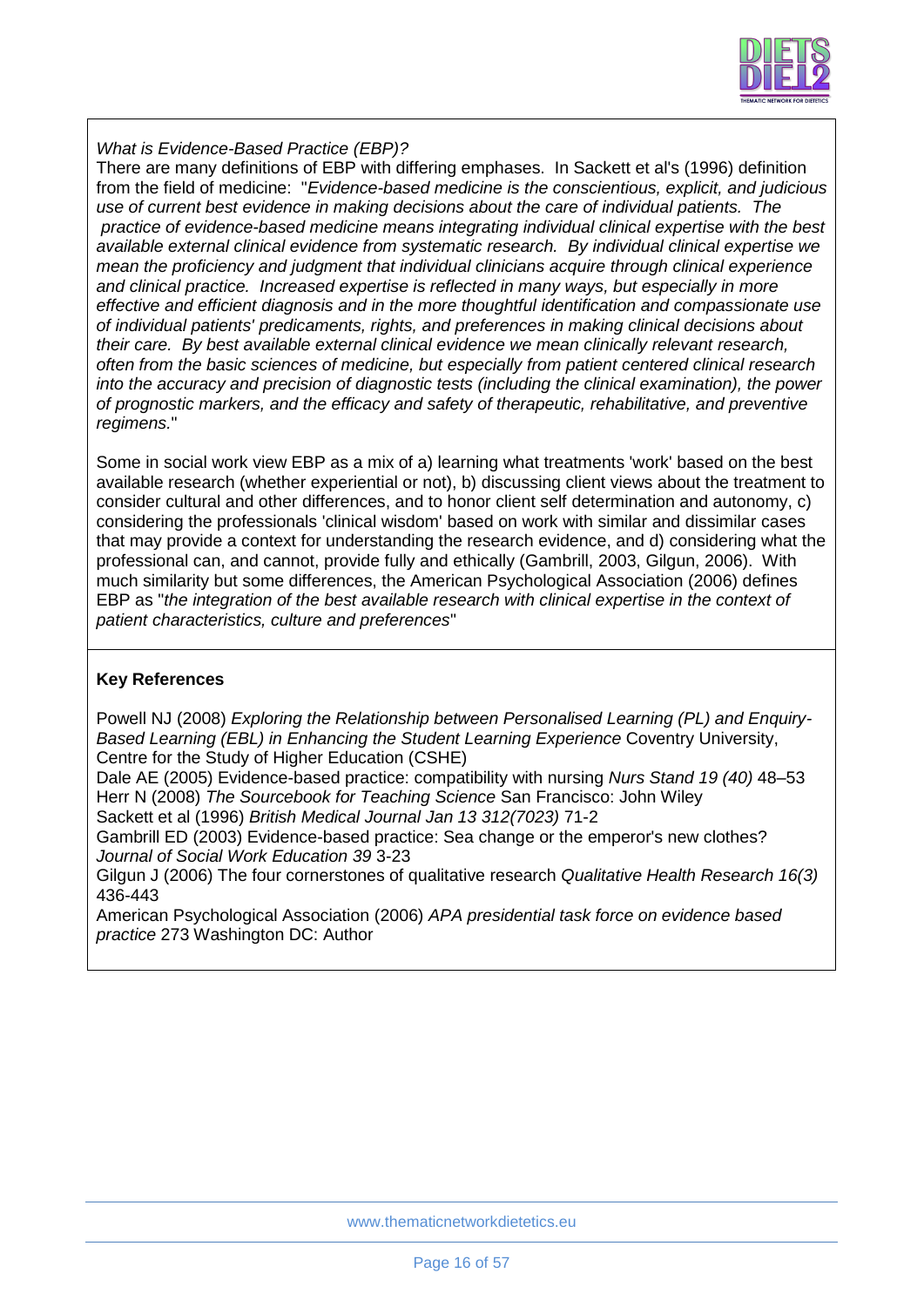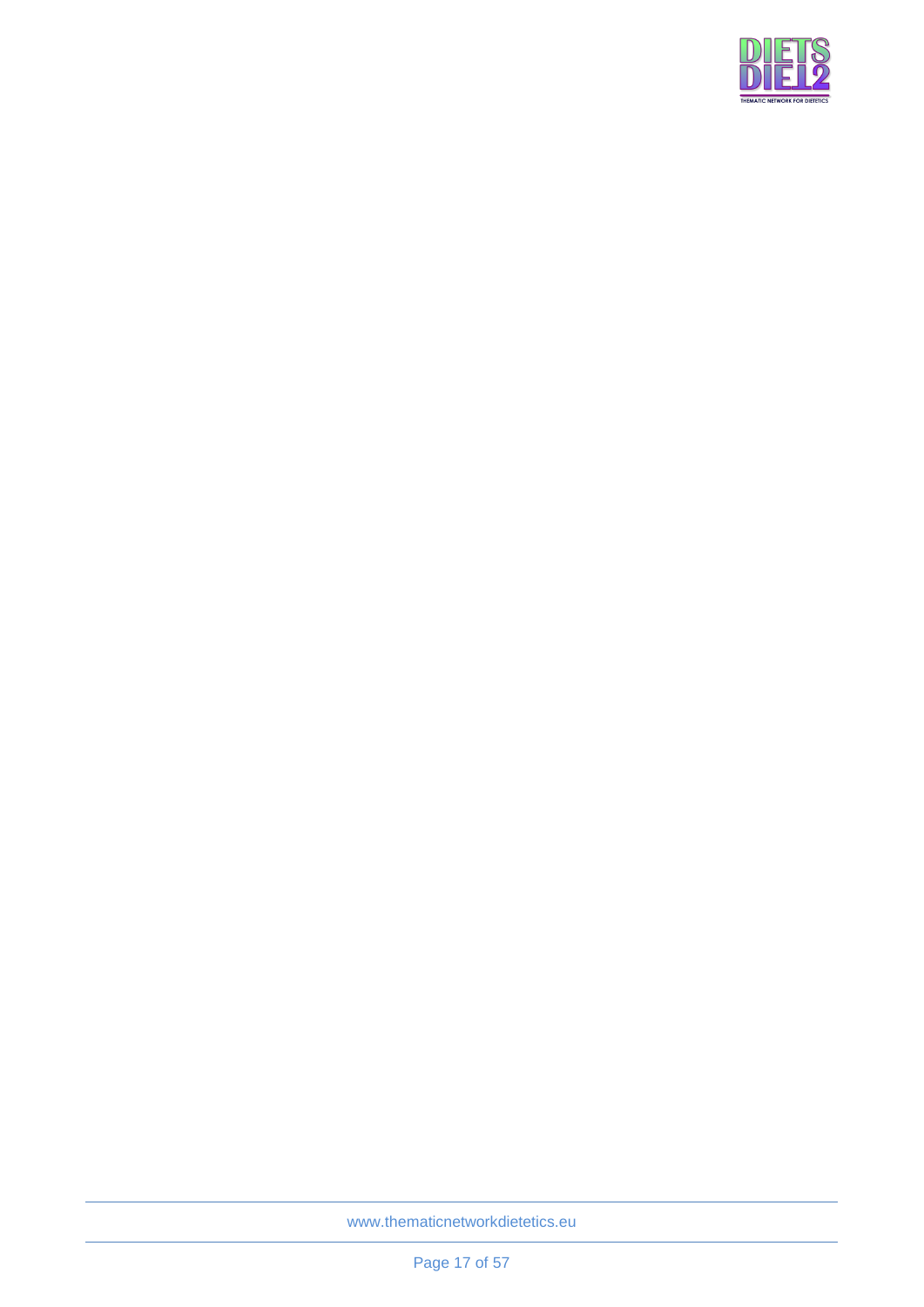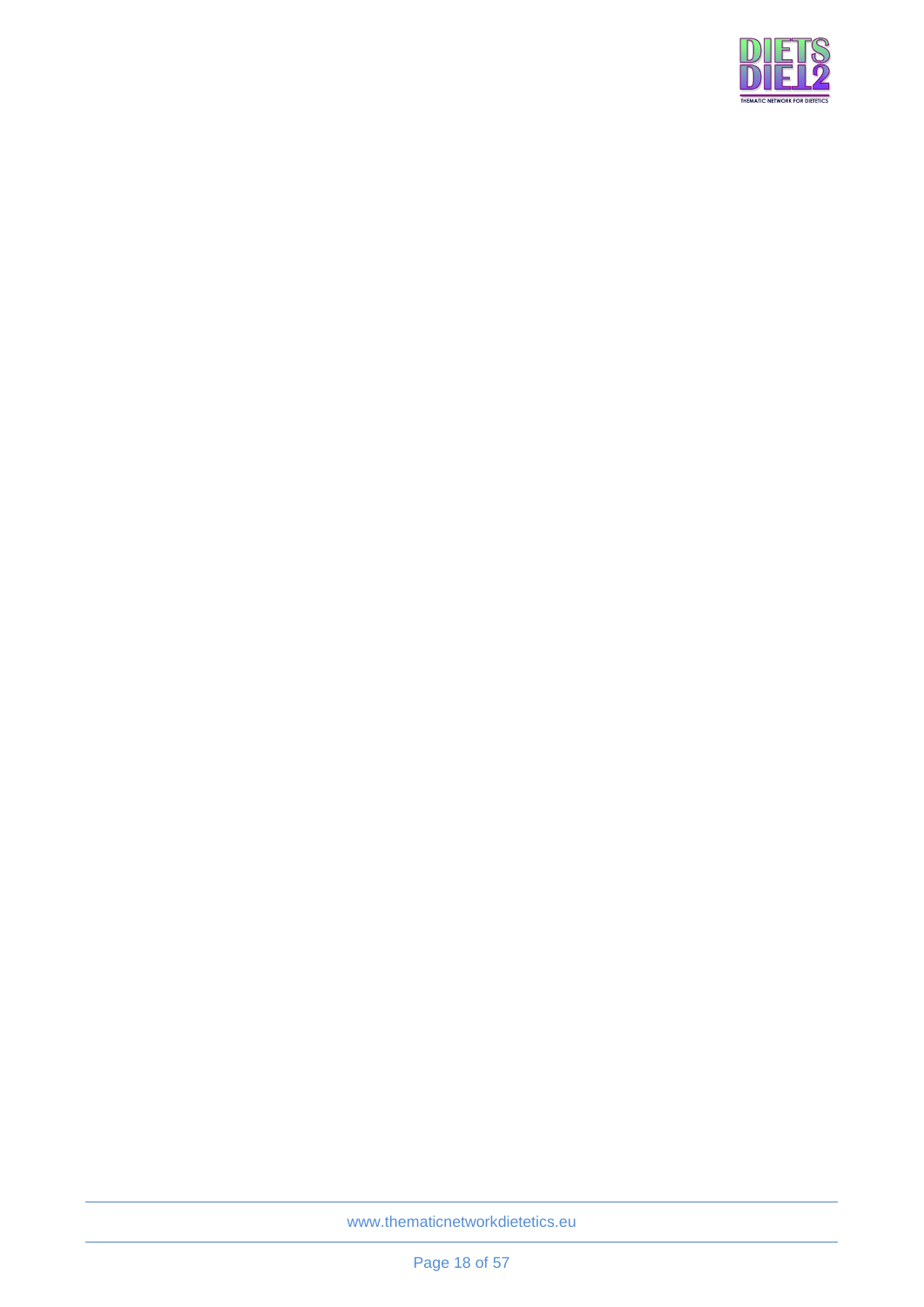

# **Posters**

## **Friday 3 December**

Interdisciplinary Training on the Job *Dieijen TW,* The Netherlands

Insight into the work fields and areas of services delivered by dietitians *Daniel Buchholz*, Germany

Delivering food composition and other tools to support dietitians and health professionals, *Simone Bell*, Belgium

Application of dietary reference intakes in dietary assessment and planning: development of an e-learning module *Jeanne de Vries*, The Netherlands

Review of innovations for assessing student dietitians *Lynam AM*, Ireland

Lab4Food *John Claes,* Belgium

Food satisfaction of patients at Hacettepe University Hospitals *Gungor Evrim A*, Turkey

Food photographs in nutritional surveillance: errors in portion size estimation using drawings of bread and photographs of margarine and beverages consumption *Willem De Keyzer*, Belgium

Fruit & Vegetables nutrition tools through websites *Laurence Depezay,* France

Belgian city goes vegetarian on Thursday *Sven Van Caneghem*, Belgium

Protective Nutrition *Mojca Bizjak*, Slovenia

Adherence to the Mediterranean diet and prevention of breast cancer risk in postmenopausal women *Markaki A*, Greece

Salt restriction in hypertension *Ildiko Kovacs*, Hungary

Probiotics as a possible therapy for Irritable Bowel Syndrome *Daniela Grach,* Austria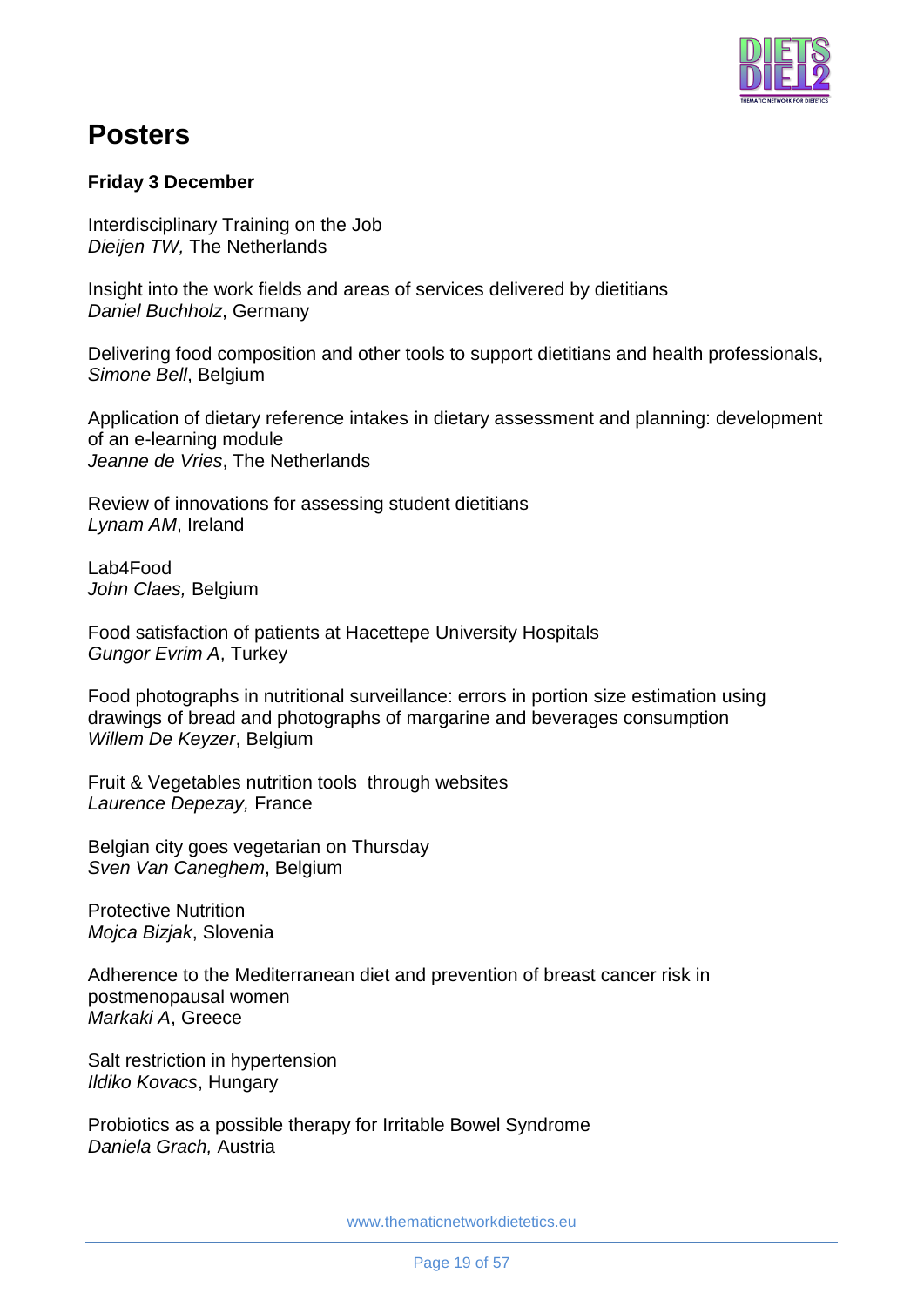

## **Saturday 4 December**

Correlation Between the Metabolic Syndrome (Mets) and Shift and Night work *Daniela Grach,* Austria

The relation between the obesity, self-esteem and the body image *Maria Dimopoulou*, Greece

Performance of adolescents depending on body weight and body composition *Zsolt Vagi*, Hungary

Prevention of type 2 diabetes: comparison between European (IMAGE) and French recommendations,differences with nutritional habits in the general French population *Dorothee Romand,* France

Bread in type 2 diabetes – does the type matter? *Cathy Breen,* Ireland

Simplification of approach in restrictive diets to improve compliance. A trial in PKU *Peter Jacobs*, Switzerland

Acceptance of food enriched with a neutral sip feed *Reka Bozo*, Hungary

Diet Quality, Serum Lipid, Selenium and Vitamins D and  $B_{12}$  in Madrid University Students *Teresa Iglesias,* Spain

Nutrition Habits of Primary School Children *Vilma Kriaucioniene,* Lithuania

Dietary calcium intake among adolescents in the city of Pireus *Markaki A,* Greece

The effect of nutritional habits of pregnant women on somatometric characteristics of newborns, *Markaki A*, Greece

Multivariate analysis in Adolescents and Young students in Madrid (Spain) *Teresa Iglesias*, Spain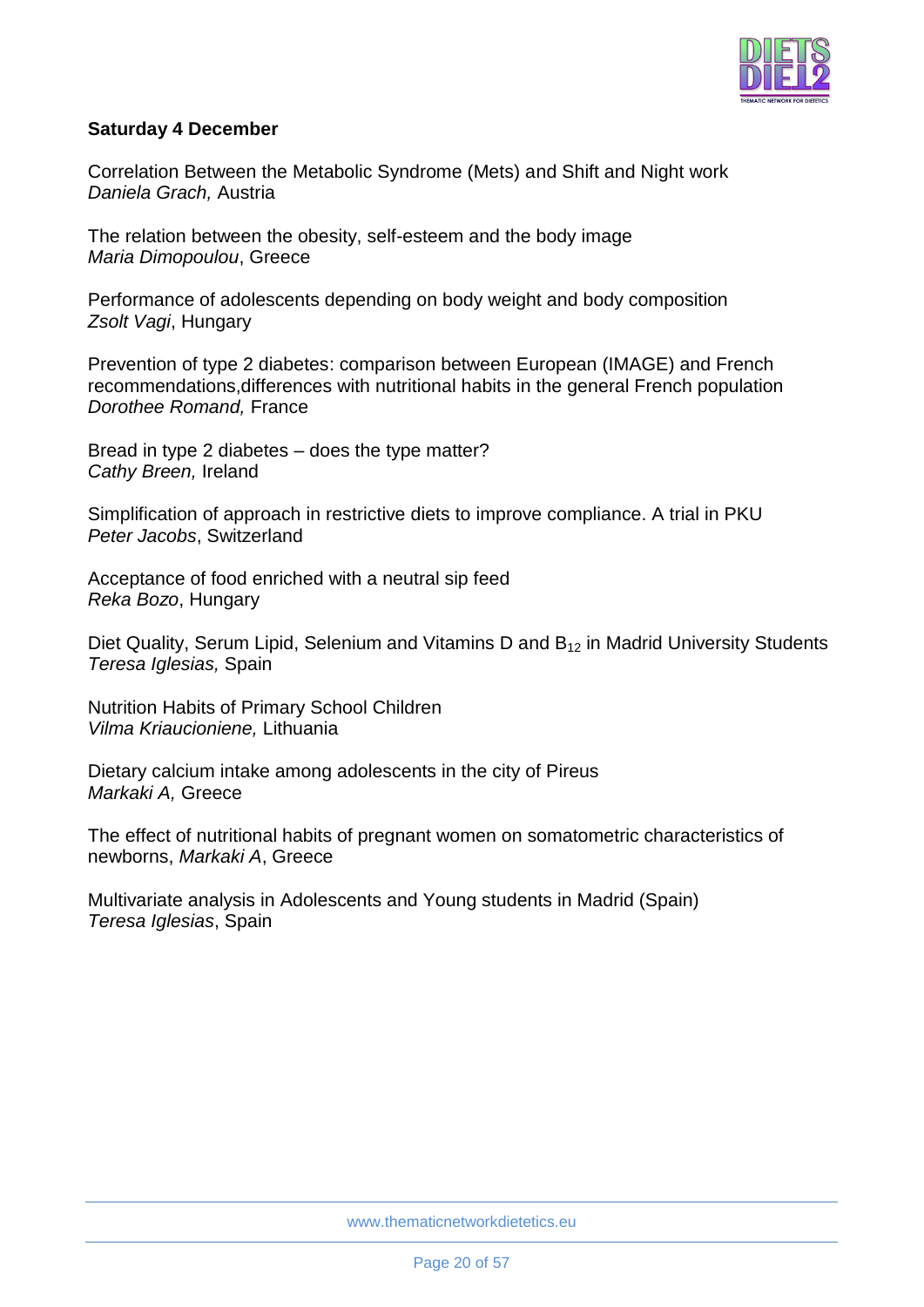

## **Interdisciplinary Training on the Job**

van Dieijen TW, Doornink N & Stanic-Jovic L

## **The Netherlands**

## **Description/Abstract**

*Aim*: To prepare students for working in a multidisciplinary team, the department has drawn up a bedside training programme, with the dietetians of the Academic Medical Center (AMC)

*Methods*: Third year students are trained at the AMC in interpreting data from medical and nursing files. This training is between students of dietetics and students of nursing. Together they use nutritional and medical topics and they draw up a dietary plan of treatment. Emphasis is on the exchange of knowledge and experiences *Results*: Evaluation showed that students are enthusiastic about this type of education and that they are stimulated to evaluate their own actions critically. *Conclusion*: Interdisciplinary training on the job creates a win-win situation for both groups and gives them tools for their future duties.

# **Key Reference that can be used to inform future work:**

Silverman J, Kurtz S, Draper J (2006) *Vaardig communiceren in de gezondheidszorg;een evidence-based benadering* Lemma Den Haag

## **Correspondence**:

T W van Dieijen Doctor, Meurerlaan 8, 1067 Sm Amsterdam, The Netherlands

**Phone:** +31 205953540

**Email:** [T.W.van.Dieijen@hva.nl](mailto:T.W.van.Dieijen@hva.nl)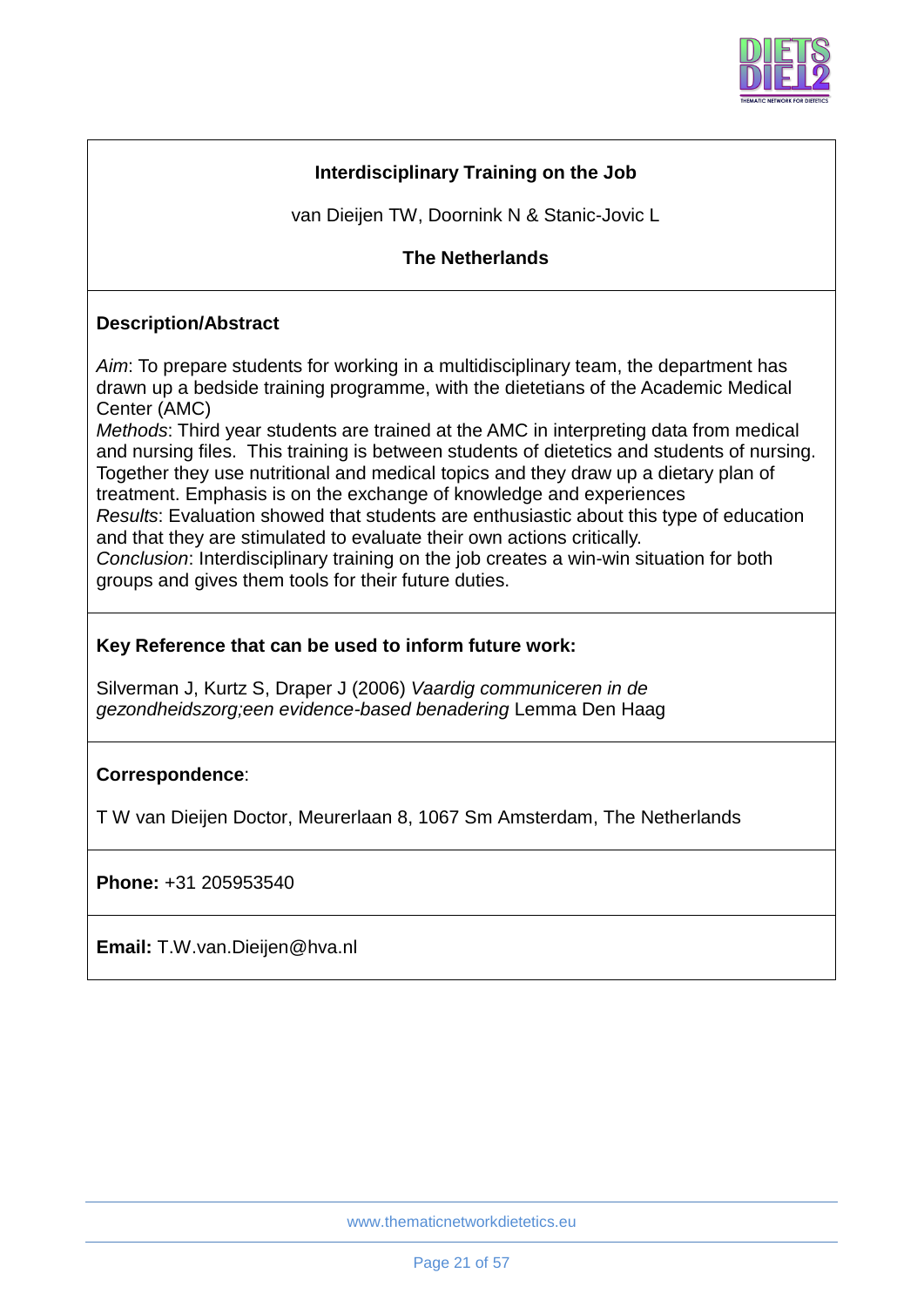

## **Insight into the Work Fields and Areas of Services Delivered by Dietitians**

Daniel Buchholz, Judith Hoffman, Birgit Babitsch

**Germany**

#### **Description/Abstract**

*Aim:* Despite the long tradition of dietitians as professionals in Germany, data on the work fields and the professional profile of contemporary dietitians is scarce. The aim of the present study was to provide an insight into the work fields and areas of services delivered by dietitians.

*Method:* A self-administered questionnaire was developed and distributed in the December 2009 issue of the journal of the German Dietitians Association. *Results:* 86% of all employed dietitians worked in the field of dietetic therapy and

preventive nutrition, 54% were also involved in food service management and 29% in research.

*Conclusion:* More research is needed to illustrate the potential of dietitians, and the effect of the therapeutic and preventive services that they offer to individuals and groups.

#### **Outcomes that participants can take away to inform their future practice**

- Although dietitians in Germany have a wide range of work fields, the majority perform diet therapy and preventive nutrition.
- Dietitians in Germany spend a medium or high amount of their work time in the fields of diabetology, gastroenterology and internal medicine (> 50%).
- In the opinion of dietitians in Germany, the following will gain more importance in their future work: certain competencies (eg psychology, interdisciplinary cooperation), settings (eg prevention, health promotion, self-employment) and fields of specialization / special types intervention.

#### **Correspondence**:

Prof. Dr. Birgit Babitsch MPH, Daniel Buchholz, B.Sc. (hons.), MPH, RD Berlin School of Public Health an der Charité – Universitätsmedizin Berlin, Seestrasse 73 | Haus 10, D - 13347 Berlin, Germany

**Phone:** +49 30450570811

**Email:** birgit.babitsch@charite.de / daniel.buchholz@charite.de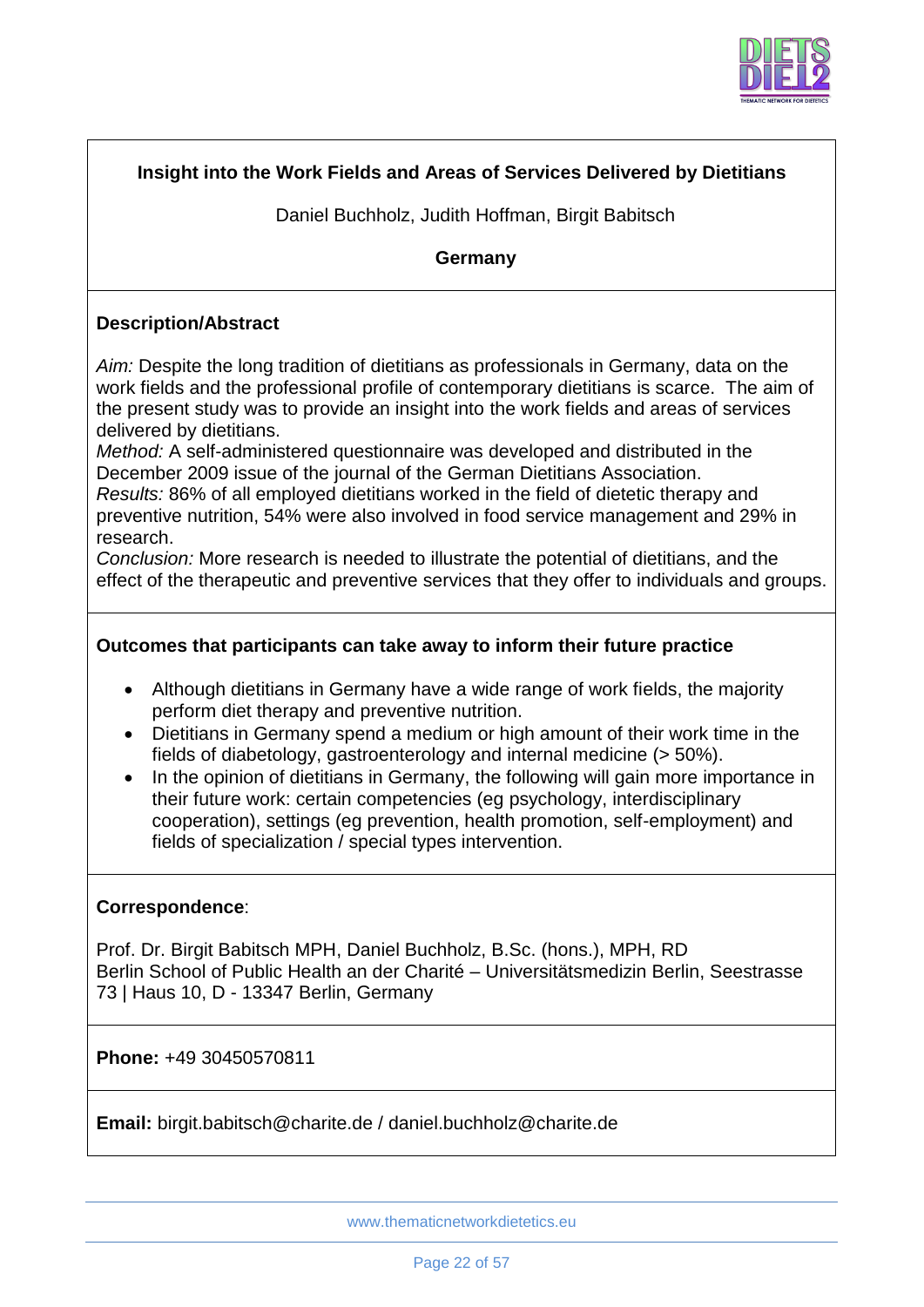

#### **Delivering Food Composition and other Tools to Support Dietitians and Health Professionals**

<sup>1</sup>Simone Bell, <sup>2</sup>Paolo Colombani,  $3$ George Chryssochoidis, <sup>4</sup>Anders Møller, <sup>5</sup>Paul Finglas

<sup>1</sup>EuroFIR AISBL, Brussels, Belgium, <sup>2</sup>SwissFIR Consumer Behavior, ETH Zurich, Switzerland, <sup>3</sup>FoodCon, Brussels, Belgium, <sup>4</sup>Danish Food Information, Roskilde, Denmark, <sup>5</sup>Institute of Food Research, Norwich, United Kingdom

## **Description/Abstract**

 $\bullet$ 

 $\bullet$ Food information is essential to dietitians and other health professionals, but until recently the collation and access to such information was neither standardised nor centralised. The European Commission-funded Network of Excellence "European Food Information Resource" (EuroFIR: www.eurofir.org) tackled these issues in order to improve the field of food information in Europe and launched an association (EuroFIR AISBL) that now continues the work of the EuroFIR Network. EuroFIR AISBL offers a single and unique resource with continuously expanding food information, covering food composition databases in Europe, specialised databases and training opportunities. This represents a time-saving, centralised and standardised tool for dietitians and other health professionals.

#### **Outcomes that participants can take away to inform their future practice**

EuroFIR AISBL provides a range of benefits comprising access to food information via innovative data interfaces, including data on nutrients from European countries linked with EuroFIR and on non-nutritive bioactive compounds with putative health benefits. The information on the composition of foods (nutrients, energy values) is available for single foods, recipes and some branded foods and can be used for dietary assessment, menu and recipe calculation, advising patients and their families on nutritional principles and any consultation during the daily work.

EuroFIR AISBL developed and continues developing tailor-made training courses and materials including e-learning modules on major food components, as well as seeking to collaborate with producers of innovative software for electronic devices and internet portals, which integrate food information.

#### **Correspondence:**

Simone Bell, EuroFIR AISBL Business & Technical Development Manager & Paul Finglas EuroFIR Managing Director, 40, Rue Washington, 1050 – Brussels, Belgium

**Phone:** +32 26262903

**Email:** sb@eurofir.org; paul.finglas@bbsrc.ac.uk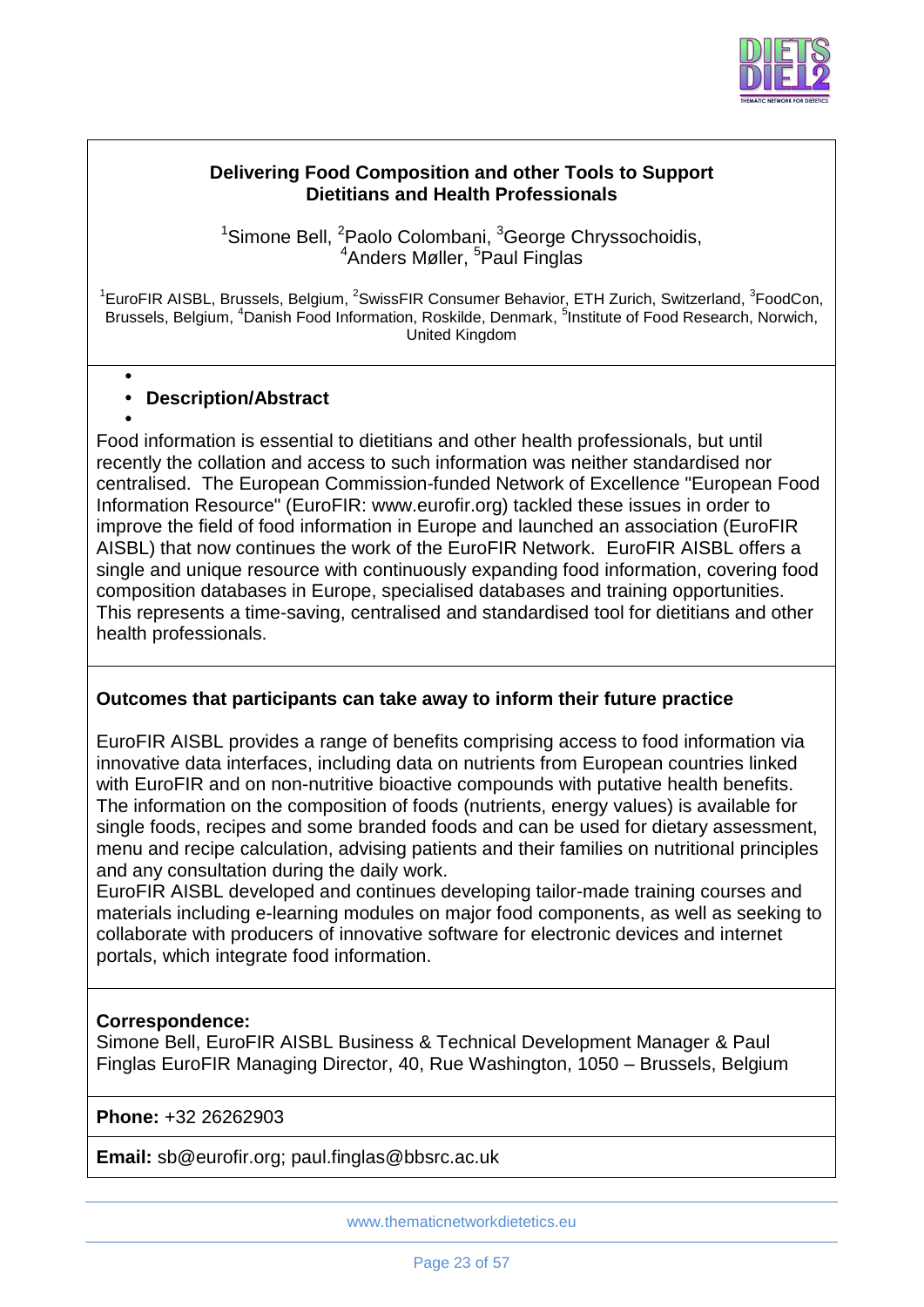

## **Application of Dietary Reference Intakes in Dietary Assessment and Planning: Development of an E-Learning Module**

Jeanne de Vries, Agnes Berendsen, Cora Busstra, Adrienne Cavelaars, Pieter van't Veer, Lisette de Groot

#### **The Netherlands**

#### - - **Description/Abstract**

Dietitians use dietary reference intakes (DRIs or also DRVs, PRIs, NIVs) to evaluate self-reported dietary intake and planned diets. We are developing an e-learning module consisting of interactive exercises and visual animations. This e-module intends to give insight in the application of DRIs taking into account uncertainties with regard to assessment and DRIs. The module starts with a general introduction on reference intakes addressing estimated average requirement, recommended dietary allowance, adequate intake, and tolerable upper intake level. Dietitians will learn by working on different interactive cases dealing with evaluation on the individual and the population level, and planning of diets.

#### - - **Key References**

Barr SI, Murphy SP, Agurs-Collins TD, Poos MI (2003) Planning diets for individuals using the dietary reference intakes *Nutr Rev Oct 61(10)* 352-60 Review Murphy SP, Barr SI (2005) Challenges in using the dietary reference intakes to plan diets for groups *Nutr Rev Aug 63(8)* 267-71 Review Murphy SP & Vorster HH (2007) Methods for using nutrient intake values (NIVs) to assess or plan nutrient intakes *Food Nutr Bull 1 Suppl* S51–S60

#### **Outcomes that participants can take away to inform their future practice**

The participants will be informed about an e-learning module (developed within the framework of EURRECA: [www.eurreca.org\)](http://www.eurreca.org/) that will be available in near future to help them in planning their diets according to dietary guidelines and evaluate the diets of their patients on the individual and the group level.

#### - - **Correspondence:**

- Wageningen University, Human Nutrition, P.O Box 8129, 6700 EV Wageningen, The Netherlands
- -

**Phone:** +31 317 482503/482589

**Email:** jeanne.devries@wur.nl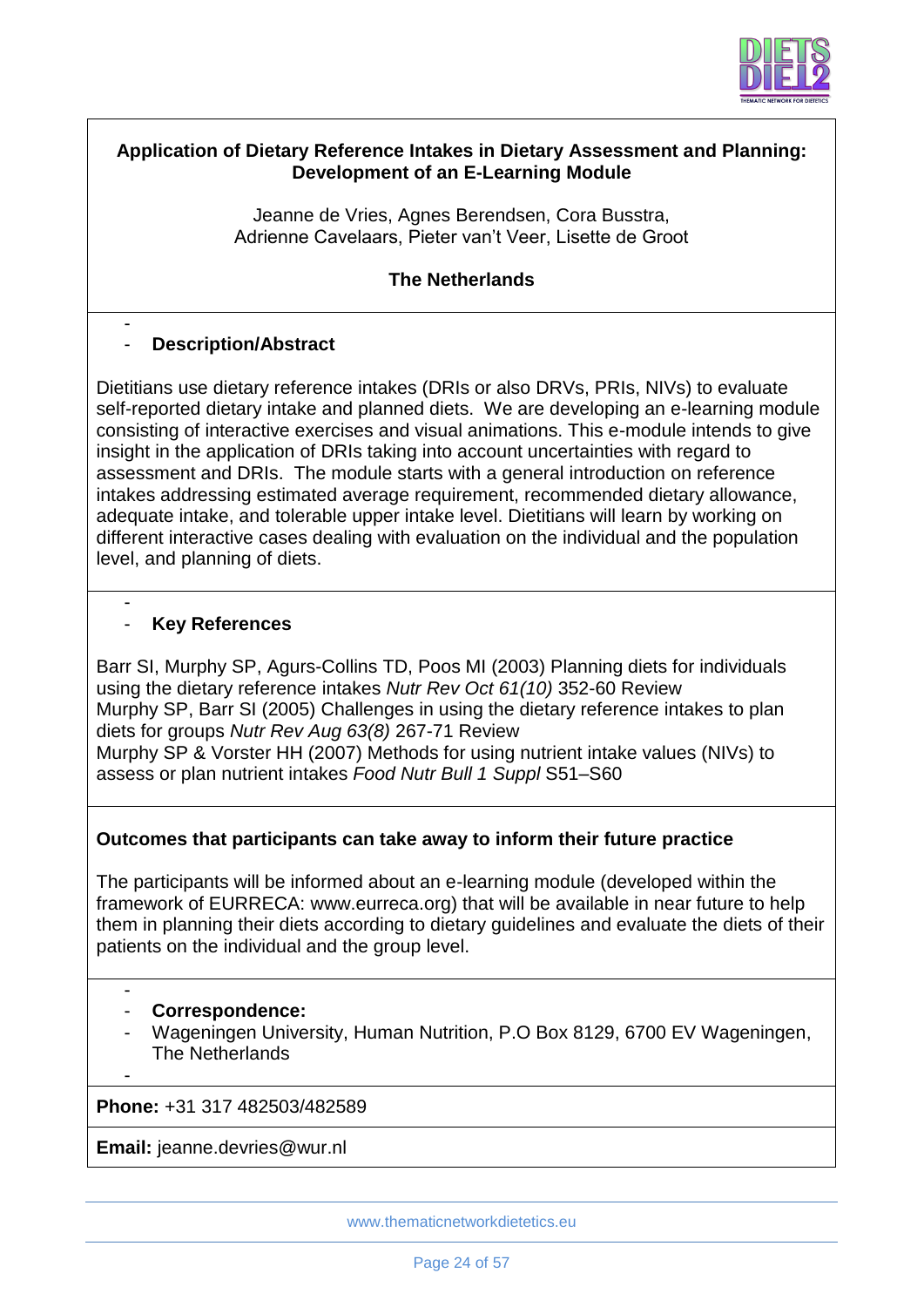

## **Review of Innovations for Assessing Student Dietitians**

AM Lynam, M Crehan, M Moloney, M Bowles & C Corish

**Ireland**

#### **Description/Abstract**

*Introduction*

Research completed (Bowles, 2008) on the model of practice placement for student dietitians in Ireland highlighted a lack of guidelines and assessment criteria for placement educators. *Objectives*

The aim of this study was to review the efficacy of newly developed formative and summative assessment forms.

*Methodology*

Feedback was compiled from seven academic teaching hospitals taking students for 17 weeks of their 24-week practice placement.

*Results*

The assessment forms were reported as more systematic, comprehensive and user-friendly than those used previously. Reduction in the length and number of forms, inclusion of reflection on practice and consistency in terminology were recommended.

*Conclusion*

This work demonstrates the importance of continuous collaboration between the academic and practice placement educators.

#### **Outcomes that participants can take away to inform their future practice**

Assessment forms developed and used for formative and summative assessment were positively received by practice placement educators.

The forms facilitated a more detailed assessment of students, as they were more systematic, comprehensive and user-friendly; and requested specific examples of practice from the practice placement educators.

All assessment materials should be reviewed regularly.

Recommendations from the practice placement educators included a reduction in the length and number of forms, inclusion of reflection on practice and consistency in terminology. The assessment forms have been reviewed based on the recommendations made.

#### **Key References**

EFAD (2005) *European Academic and Practitioner Standards for Dietetics* www.efad.org Irish Nutrition and Dietetic Institute (2005) *INDI Standards of Education* www.indi.ie Bowles M (2008) *Challenges and Strategies in Assessing Clinical Skill Acquisition: A study of the Assessment of Practical Placements amongst Undergraduate Dietetic Students in Ireland* MA thesis Edgehill University UK

#### **Correspondence:**

Ann-Marie Lynam, School of Medicine, Trinity Centre for Health Sciences, St James's Hospital, Dublin 8, Ireland

**Phone:** +35 318962477

**Email:** annmarie.lynam@tcd.ie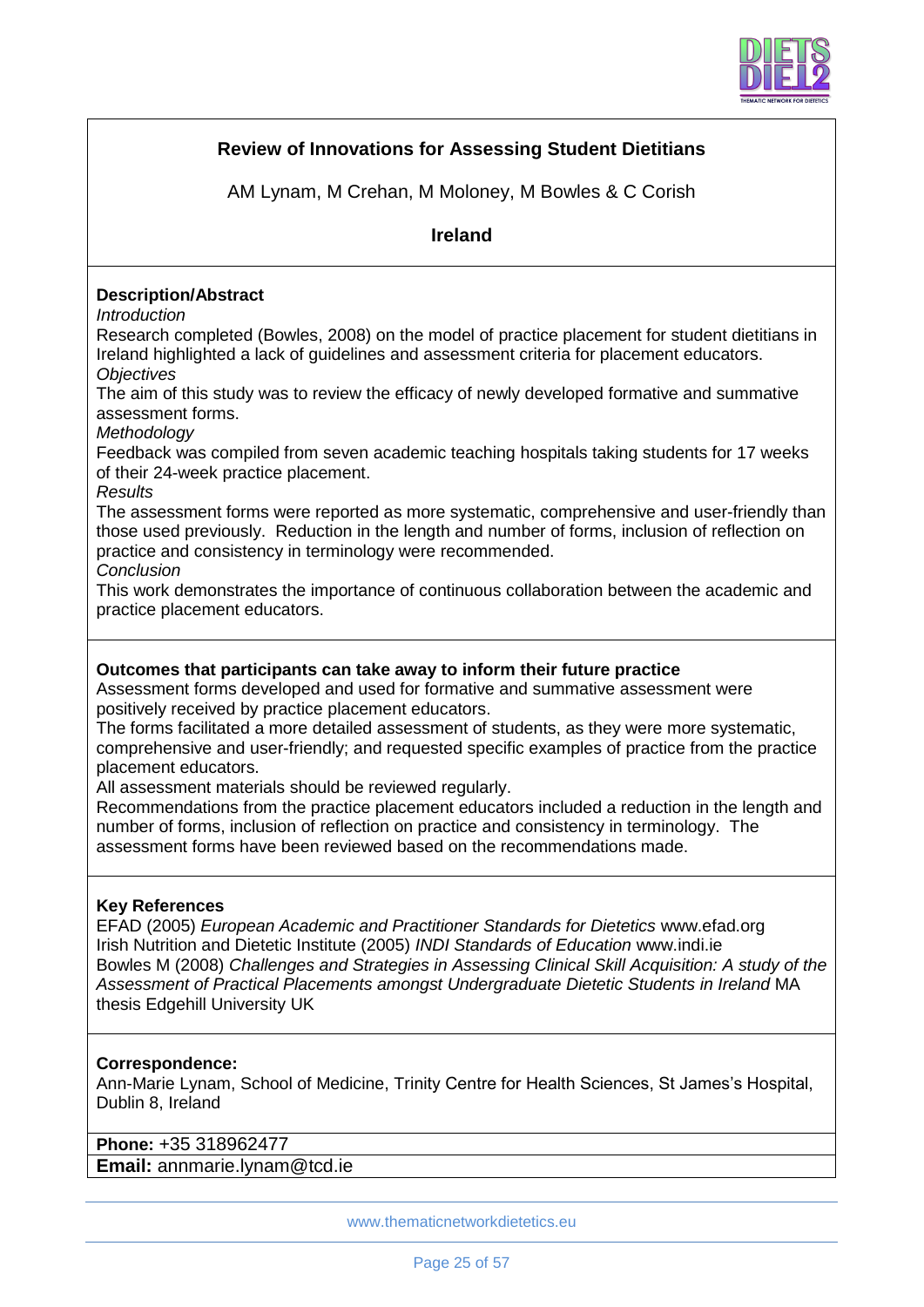

## **Lab4Food**

Johan Claes

## **Belgium**

#### **Description/Abstract**

In September 2010, food-engineers and dietitians of the Kempen University College decided to collaborate on research within four different domains:

- texture, rheology and sensory research
- nutritional research
- shelf life and food preservation
- legislation and food safety

*Aims*:

- To use a multidisciplinary approach in research at the interface of technology, nutrition and health care
- To combine fundamental and applied research: from PhD research to in-the-field applications.
- To achieve valorisation and added value for our stakeholders
- To work in partnership and close cooperation with other research institutions, industry and health care organisations
- To do research for the benefit of (and in cooperation with) our students

#### **Outcomes that participants will take away to inform their future practice**

- implementation of scientific research in the education programme
- multidisciplinary approach

#### **Correspondence:**

Johan Klaus, Kempen University College, Kleinhoefstraat 4, 2440 Geel, Belgium

**Phone:** +32 14562310

**Email:** johan.claes@khk.be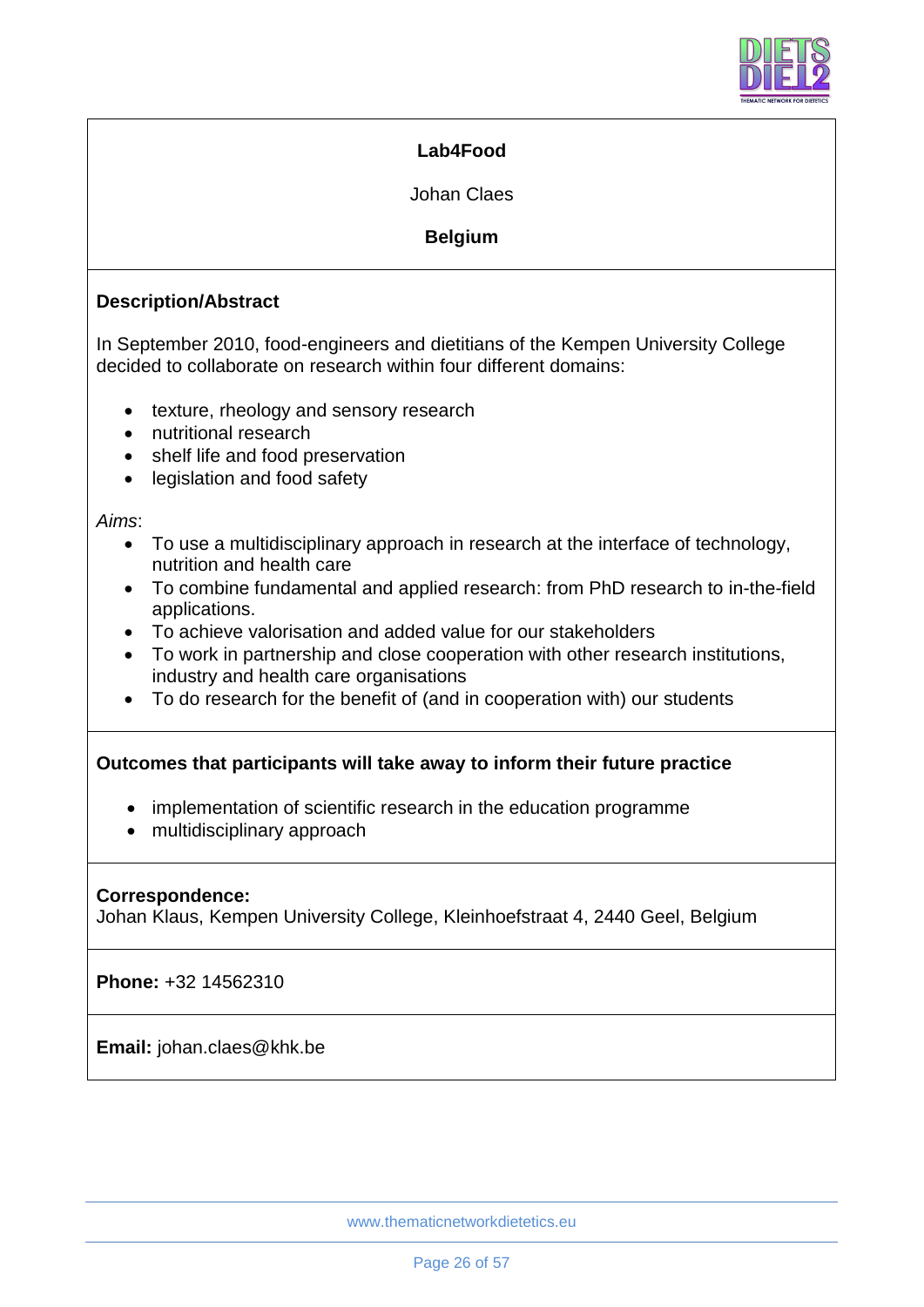

## **Food Satisfaction of Patients at Hacettepe University Hospitals**

Evrim Gungor A, Balıkcioglu A, Timurkutlug M, Onat N, Yucemen J, Dogrukartal K, Terzi O, Senkal S, Tunalı S, Bas D, Ozturk S, Dede A, Kuyrukcu N, Erdogan G, Topallar N, Gunyel S

#### **Turkey**

#### **Description/Abstract**

*Introduction*: Patient satisfaction from catering services is an important factor for hospital malnutrition.

*Objective*: This study aimed to investigate the changes in consumption, appetite and satisfaction of patients.

*Methodology*: A total of 421 adult patients (233 surgery, 188 internal) who stayed in Hacettepe Hospitals during April 2010 participated. After staying ≥ 3 days, a questionnaire for hospital food satisfaction was applied to the patients before discharge. *Results*: Mean hospital stay (days) was 15.7± 16.2, during which period 33.2% reduction was observed in patients' appetite. Of the patients, 61.1%, 55.8% and 32.8% completely consumed breakfast, lunch and dinner, respectively. Food portions were found to be normal by 84.6% of the patients. Breakfast was the least satisfactory meal (51.3%). Whereas 58.2% of the patients reported their satisfaction with the hospital foods in general, 30.6% suggested a change in variety of meals. There was no statistically significant relationship between length of hospital stay and food satisfaction (p>0.05). *Conclusion*: In prevention of hospital malnutrition, ways to improve patients' food consumption should be sought.

#### **Outcomes that participants will take away to inform their future practice:**

Patients' food intakes should be monitored. Meals should be customized for the individual patient. Meals should be improved based on patient satisfaction.

#### **Key References:**

Donini LM et al (2008) Improvement in the quality of the catering service of a rehabilitation hospital *Clin Nutr Feb 27(1)* 105-14 Kondrup J (2001) Can food intake in hospitals be improved? *Clin Nutr 20 (Supplement 1)* 153-60

#### **Correspondence:**

A. Evrim Gungor, Chief of Dietetics and Nutrition, Hacettepe University Hospitals (Adult), 06100, Ankara, Turkey

**Phone:** +90.312.3051212

**Email:** [aevrim@hacettepe.edu.tr](mailto:aevrim@hacettepe.edu.tr) [aevrimt@yahoo.com](mailto:aevrimt@yahoo.com)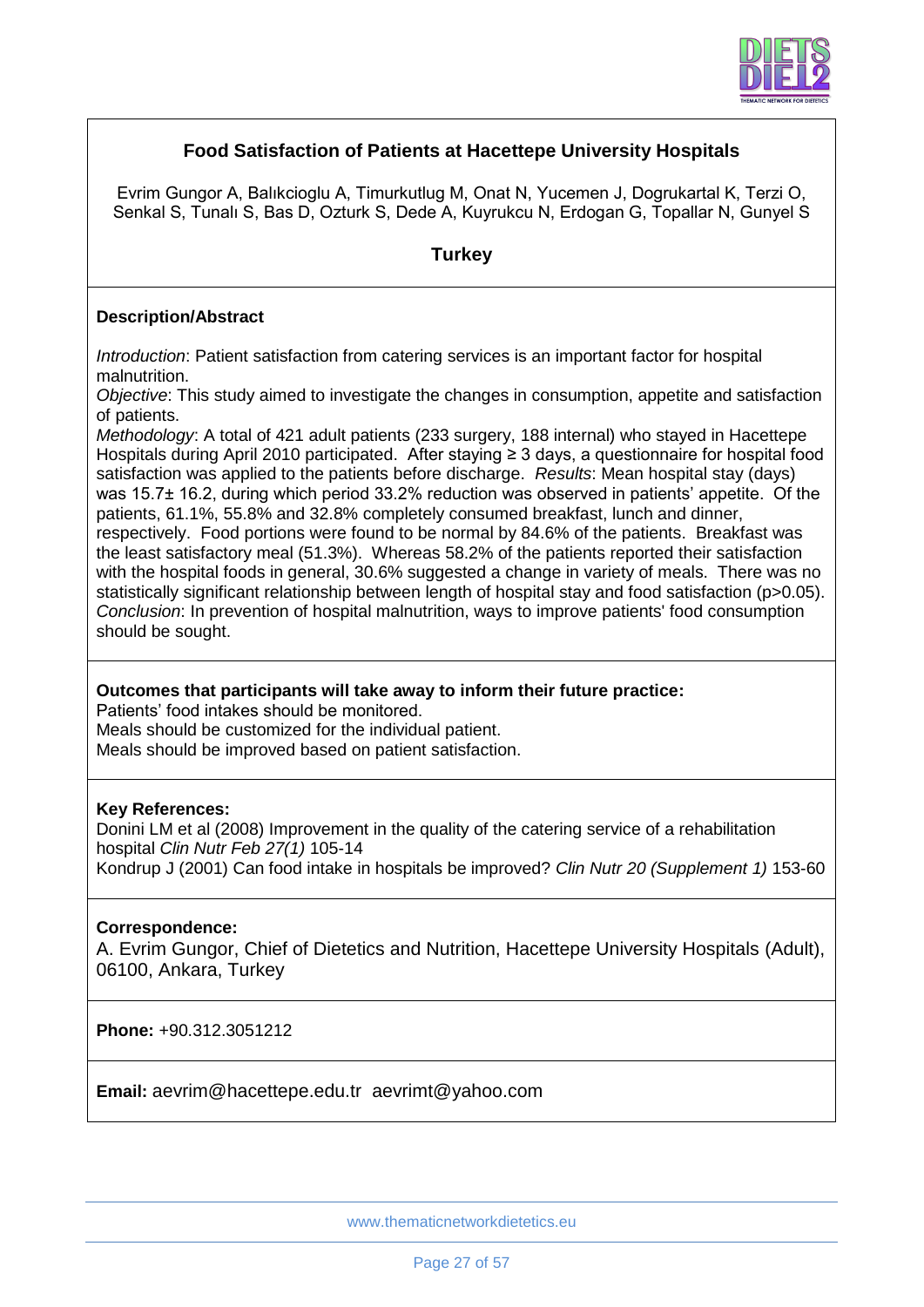

## **Food Photographs in Nutritional Surveillance: Errors in Portion Size Estimation Using Drawings of Bread & Photographs of Margarine & Beverages Consumption**

Willem De Keyzer, Inge Huybrechts, Mieke De Maeyer, Marga Ocke´, Nadia Slimani, Pieter van 't Veer and Stefaan De Henauw

#### **Belgium**

#### **Description/Abstract**

*Introduction*: In this study, errors in portion size estimation (PSE) of bread, margarine on bread and beverages by two-dimensional models are investigated.

*Methodology*: A sample of 111 participants were invited for breakfast. Both conceptualization and perception skills of PSE were tested.

*Results*: At the group level, large overestimation of margarine, acceptable underestimation of bread and only small estimation errors for beverages were found. Individual estimation errors were large for all foods.

*Conclusions*: Food photographs for PSE of bread and beverages are acceptable for use in nutrition surveys. For photographs of margarine on bread, further validation using smaller amounts corresponding to actual consumption, is recommended.

#### **Outcomes that participants will take away to inform their future practice:**

For individual dietary intake assessment, dietitians can benefit from tools like food photographs to estimate intake. However, awareness about associated errors is paramount.

#### **Key References:**

De Keyzer W, Huybrechts I, De Maeyer M, Ocké M, Slimani N, van 't Veer P and De Henauw S (in press) Food photographs in nutritional surveillance: errors in portion size estimation using drawings of bread and photographs of margarine and beverages consumption *Br J Nutr*

Nelson M, Haraldsdottir J (1998) Food photographs: practical guidelines I. Design and analysis of studies to validate portion size estimates *Public Health Nutr 1(4)* 219-30

Nelson M, Haraldsdottir J (1998) Food photographs: practical guidelines II. Development and use of photographic atlases for assessing food portion size *Public Health Nutr 1(4)* 231-7

#### **Correspondence:**

Willem De Keyzer, University College Ghent, Keramiekstraat 80, B-9000 Ghent, Belgium

**Phone:** +32 9 321 21 38

**Email:** [mia.verschraegen@hogent.be](mailto:mia.verschraegen@hogent.be)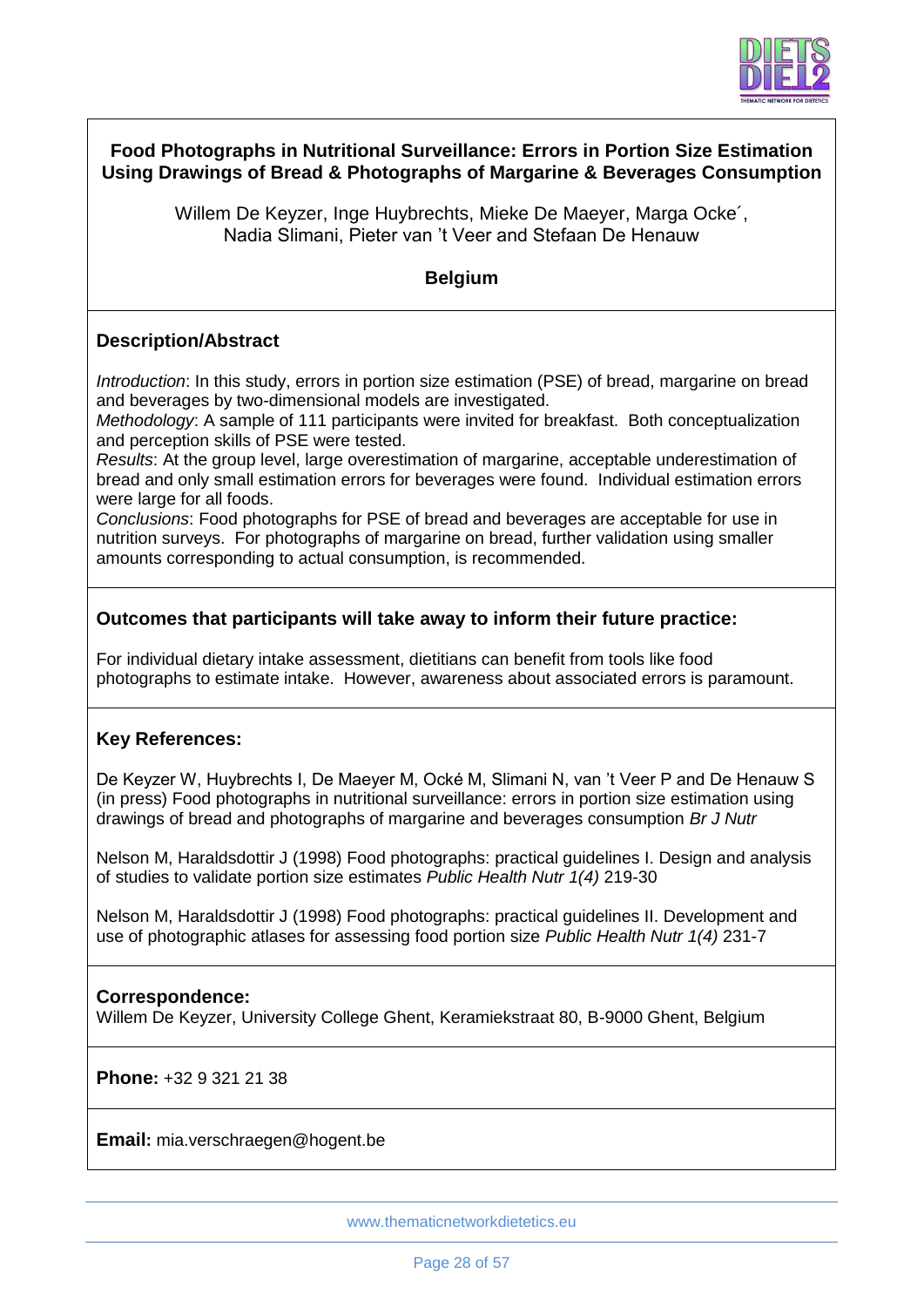

## **Fruit & Vegetables Nutrition Tools Through Websites**

Laurence Depezay, Karine Morel and Anne de Looy

#### **France & England**

#### **Description/Abstract**

*Introduction*: The purpose of this study was to better understand how websites promote nutrition, fruit and vegetables; discover who are the target audiences and what are the main types of information.

*Methodology*: The project involved scanning websites that presented information in English and French, classifying the sources, the information provided and the target groups.

*Results*: The scan revealed 60 websites concerned with fruit and vegetables. The majority were hosted by promotional 'guilds' (18), most gave information on nutrition (53) followed by cooking, agriculture, botanics and gardening. The websites provided educational tools on fruit & vegetables and were targeted at children (32) and teachers (26), but only 12 of the websites we studied were dedicated to health professionals.

#### **Outcomes that participants will take away to inform their future practice:**

- The most important targets for websites are children and teachers.
- The two main subjects most reported are nutrition & health benefits (mainly about nutrients) and healthy eating (food behaviour).
- There is a need to develop specific tools for health professionals.

#### **Key References:**

Nitzke S, [Kritsch K,](http://www.ncbi.nlm.nih.gov/pubmed?term=%2522Kritsch%20K%2522%255BAuthor%255D) [Boeckner L,](http://www.ncbi.nlm.nih.gov/pubmed?term=%2522Boeckner%20L%2522%255BAuthor%255D) [Greene G,](http://www.ncbi.nlm.nih.gov/pubmed?term=%2522Greene%20G%2522%255BAuthor%255D) [Hoerr S,](http://www.ncbi.nlm.nih.gov/pubmed?term=%2522Hoerr%20S%2522%255BAuthor%255D) [Horacek T,](http://www.ncbi.nlm.nih.gov/pubmed?term=%2522Horacek%20T%2522%255BAuthor%255D) [Kattelmann K,](http://www.ncbi.nlm.nih.gov/pubmed?term=%2522Kattelmann%20K%2522%255BAuthor%255D) [Lohse](http://www.ncbi.nlm.nih.gov/pubmed?term=%2522Lohse%20B%2522%255BAuthor%255D)  [B,](http://www.ncbi.nlm.nih.gov/pubmed?term=%2522Lohse%20B%2522%255BAuthor%255D) [Oakland MJ,](http://www.ncbi.nlm.nih.gov/pubmed?term=%2522Oakland%20MJ%2522%255BAuthor%255D) [Beatrice P](http://www.ncbi.nlm.nih.gov/pubmed?term=%2522Beatrice%20P%2522%255BAuthor%255D) and [White A](http://www.ncbi.nlm.nih.gov/pubmed?term=%2522White%20A%2522%255BAuthor%255D) (2007) A stage-tailored multi-modal intervention increases fruit and vegetable intakes of low-income young adults *Am J Health Promot* 22 6-14

Norman J (2007) A Review of e-Health Interventions for Physical Activity and Dietary Behavior Change *Am J Prev Med 33* 336

Richards A, [Kattelmann KK](http://www.ncbi.nlm.nih.gov/pubmed?term=%2522Kattelmann%20KK%2522%255BAuthor%255D) and [Ren C](http://www.ncbi.nlm.nih.gov/pubmed?term=%2522Ren%20C%2522%255BAuthor%255D) (2006) Motivating 18- to 24-year-olds to increase their fruit and vegetable consumption *J Am Diet Assoc 106* 1405-11

#### **Correspondence:**

Laurence Depezay, BP 30173, F-59653 Villeneuve d'Ascq Cedex, France

**Phone:** +33 320 436060

**Email:** fondationlouisbonduelle@bonduelle.com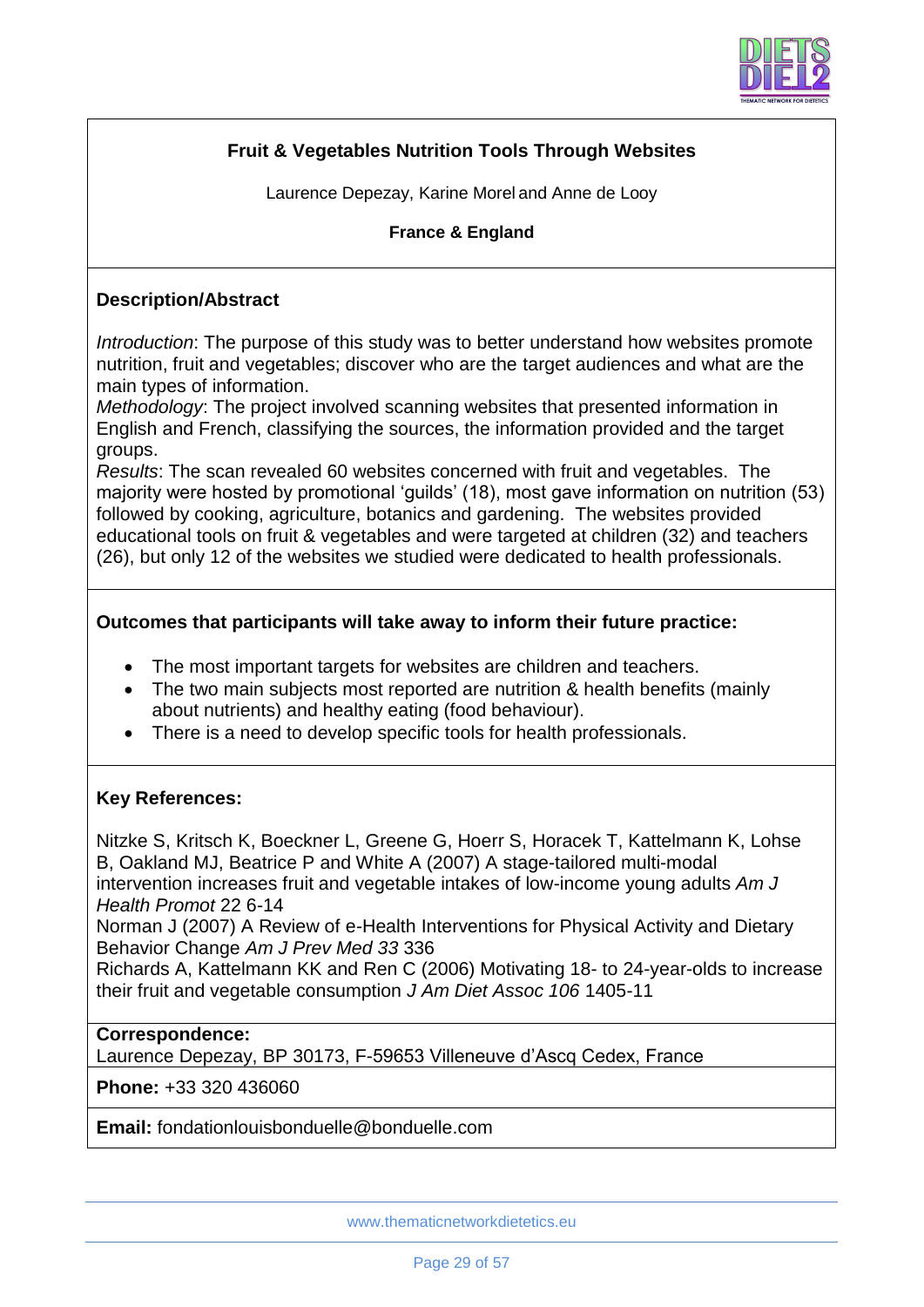

## **Belgian City Goes Vegetarian on Thursday**

Sven Van Caneghem, Inge Huybrechts, Willem De Keyzer, Mia Verschraegen

#### **Belgium**

#### **Description/Abstract**

In 2009, the campaign 'Thursday Veggie day' was launched in Ghent, Belgium, stimulating schools to provide a vegetarian meal during canteen lunch every Thursday. In the present study, both qualitative and quantitative aspects of the vegetarian meals were investigated. First, the nutritional value of the meals served on Thursday Veggie Day were evaluated on three criteria and, second, a comparison of food leftovers on regular days and Thursdays was made using a visual plate-waste method. The latter served as an indirect indicator of children's appreciation of the vegetarian meals.

#### **Outcomes that participants will take away to inform their future practice:**

Thursday Veggie Day illustrates how a local initiative for promotion of a healthy lifestyle can receive attention from all over the world and can therefore inspire every public health dietitian striving for a high impact health promotion plan.

#### **Key Reference:**

A scientific paper is to be published during 2011, in the meantime any internet search engine will respond to following search terms: Thursday Veggie Day international press

**Correspondence:** Mia Verschraegen, University College Ghent, Keramiekstraat 80, B-9000 Ghent, Belgium

**Telephone Number:** +32 9 321 21 21

**Email:** [mia.verschraegen@hogent.be](mailto:mia.verschraegen@hogent.be)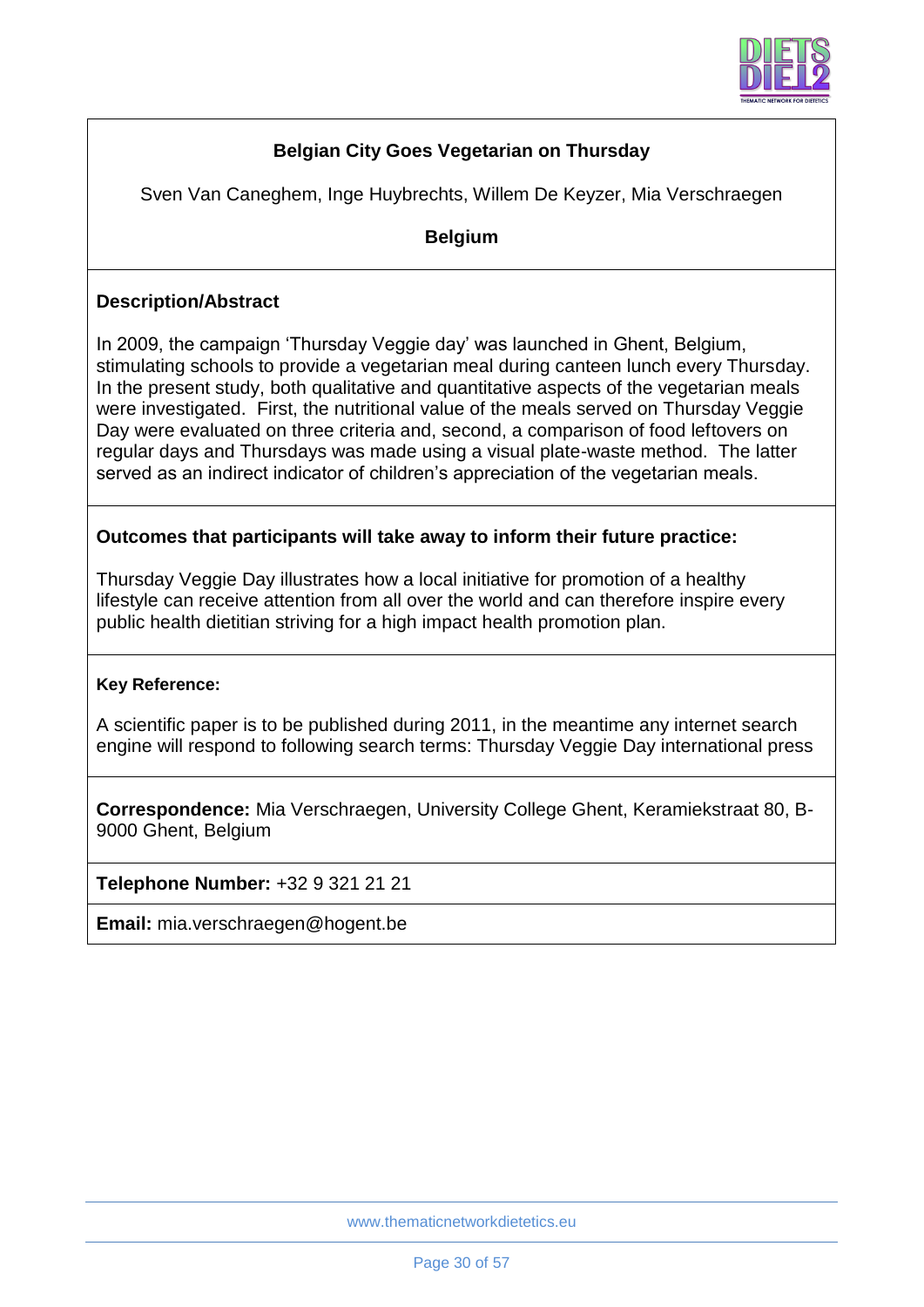

## **Protective Nutrition**

Mojca Bizjak and Tamara Poklar Vatovec

## **Slovenia**

#### **Description/Abstract**

Improper nutrition is one of the risk factors for cancer. High intake of meat is accompanied by high fat intake and/or carcinogens generated through various cooking and processing methods. Cancer risk may be reduced by addition of anticarcinogens in the diet, especially during meat consumption or cooking, or modification of food preparation methods. In the paper we propose a model for evaluating nutrition in cancer prevention with DEXi educational computer program for multi-attribute decision-making. Adjusting the balance between meat and other dietary components may be critical to protect against potential cancer risk.

## **Outcomes that participants will take away to inform their future practice:**

Protective nutrition include appropriate food intake, sufficient quantity of protective compounds in food and appropriate cooking methods. Our model demonstrated how we can estimate appropriate nutrition for individuals.

#### **Key References:**

Ferguson LR (2010) Meat and cancer *Meat Science 84* 308 – 313 Bohanec M (2008) *DEXi: A Program for Multi-Attribute Decision Making.Version 3.02*  http://www-ai.ijs.si/MarkoBohanec/dexi.html

#### **Correspondence**:

University of Primorska, College of Health Care Izola, Polje 42, 6310 Izola, Slovenia

#### **Phone**: +38 6566 26468

**Email**: [mojca.bizjak@vszi.upr.si](mailto:mojca.bizjak@vszi.upr.si) and [tamara.vatovec@vszi.upr.si](mailto:tamara.vatovec@vszi.upr.si)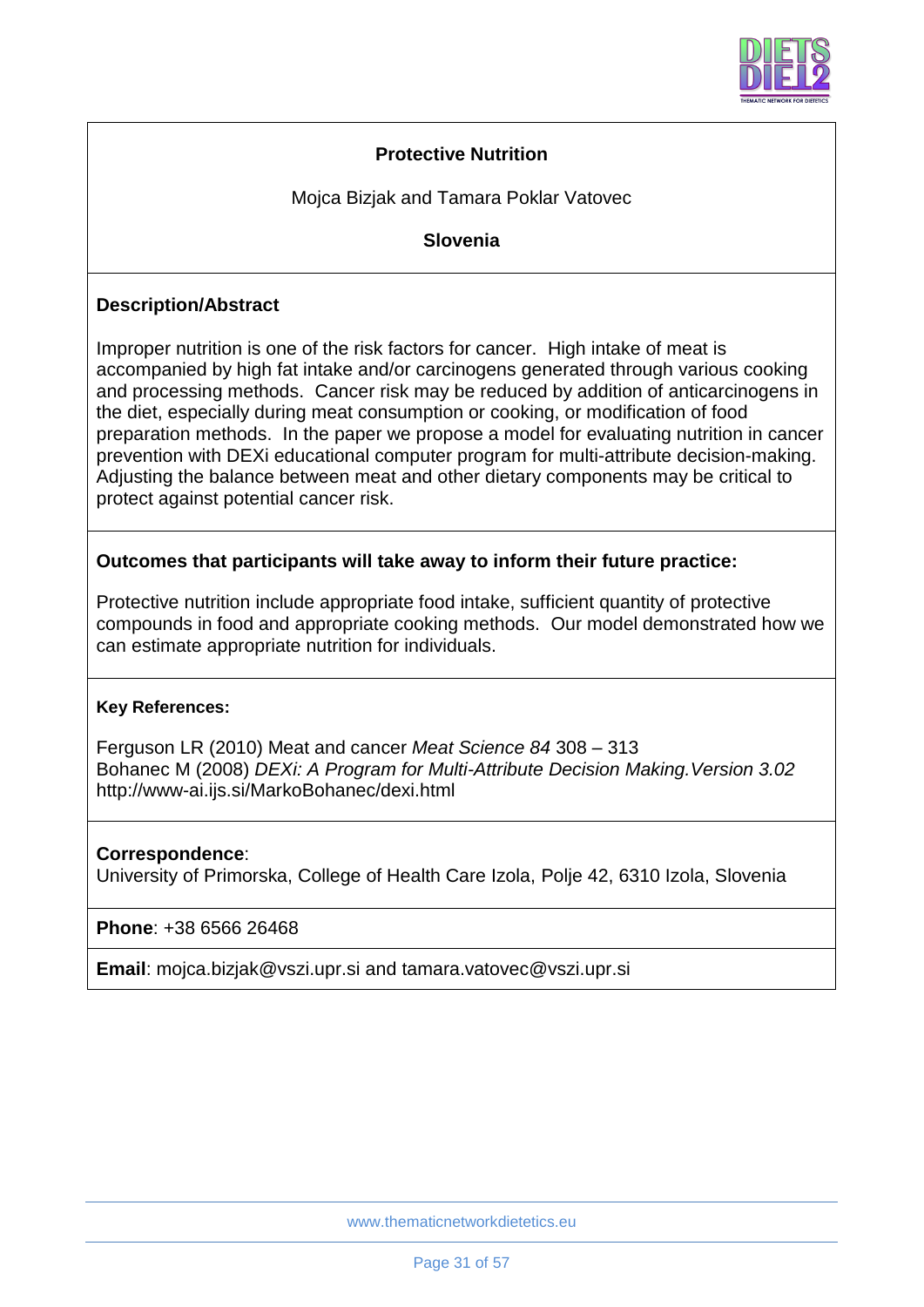

#### **Adherence to the Mediterranean Diet and Reduction of Breast Cancer Risk in Postmenopausal Women**

Markaki A, Papadopoulou A M, Vlahaki M, Fragkiadakis, G A, Gkouskou K, Vlastos I, Papadaki A

**Greece**

#### **2. Description/Abstract**

*Introduction*: The Mediterranean diet is protective against many types of cancer, including breast cancer.

*Objective*: To evaluate the relationship between adherence to the Mediterranean diet and breast cancer risk incidence among postmenopausal women in three metropolitan areas of Greece. *Methodology*: 80 breast cancer patients and 80 healthy controls completed a food frequency questionnaire, assessing usual food intake in the period before menopause (and before cancer incidence). Adherence to the Mediterranean diet was assessed by the MedDietScore (low compliance=0-20, moderate compliance=21-35, high compliance=36-55).

*Results*: Cases had a higher BMI compared to the control group (26.5 vs. 24.6, P=0.006) and a lower average MedDietScore (20.1 vs. 34.9, P<0.001). A significantly lower proportion of cases had a high compliance to the Mediterranean diet (1.3 vs. 56.3%). In contrast, 68% of patients and none of the controls had low compliance (P<0.001).

*Conclusion*: Adherence to the Mediterranean diet may contribute to the prevention of postmenopausal breast cancer.

#### **Outcomes that participants will take away to inform their future practice:**

Dietitians can play a major role in educating premenopausal young women on the benefits of the Mediterranean diet and provide advice and skills to increase adherence to this dietary pattern. Dietitians should promote the Mediterranean diet during general public seminars/ lectures and collaborate with health practitioners, obstetricians, University and work setting nurses and health officers to educate premenopausal women on this diet's protective properties against breast cancer risk.

#### **Key References:**

Panagiotakos D B et al (2007) Adherence to the Mediterranean food pattern predicts the prevalence of hypertension, hypercholesterolemia, diabetes and obesity, among healthy adults; the accuracy of the MedDietScore *Prev Med 44* 335–340

Trichopoulou A, et al (2000) Review: Cancer and Mediterranean Dietary Traditions. *Cancer Epidemiol Biomarkers & Prev 9* 869-873

Trichopoulou Α et al (1995) Consumption of Olive Oil and Specific Food Groups in Relation to Breast Cancer Risk in Greece *J Natl Cancer Inst 87*110-116

**Correspondence**: Technological Educational Institute of Crete, Department of Nutrition and Dietetics, Trypitos Area, 72 300, Sitia, Crete, Greece

**Phone**: +30 28430 20003 / 29497 **Email**: anmarkaki@staff.teicrete.gr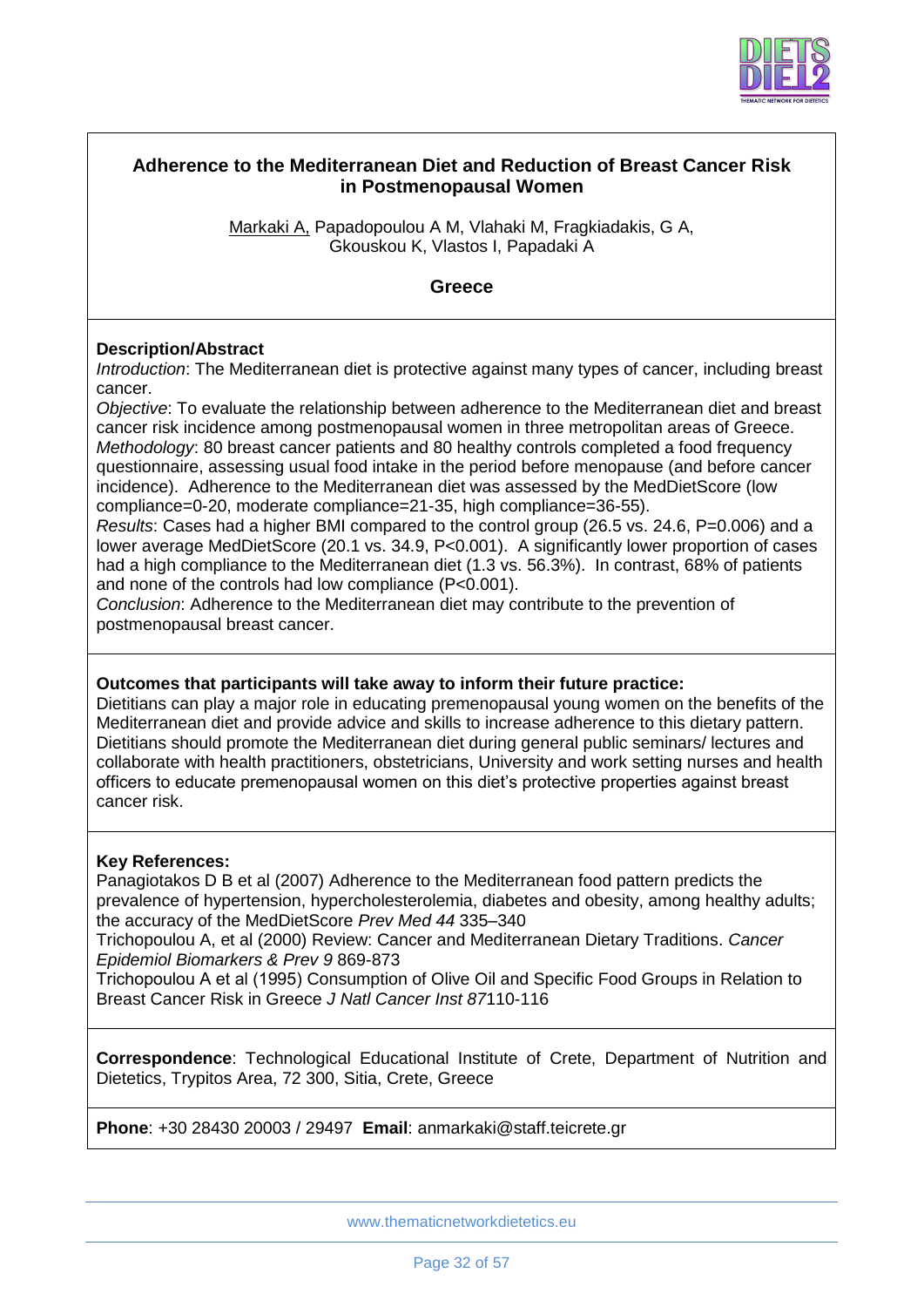

## **Salt Restriction in Hypertension**

Ildikó Kovács, Zita Dobák, Anna Herczeg, Bianka Tolnai, Réka Kegyes Bozó, Zsuzsanna Lelovics

## **Hungary**

## **5. Description/Abstract**

*Introduction*: The Hungarian National Food Consumption Survey in 2009 revealed a sodium intake of 6.0 g/day.

*Methodology*: He and MacGregor (2006) showed that 3 g/day salt intake would be enough for an adult. However, Cohen et al (2008) analysed the NHANES III data, and have not found a clear connection between high sodium intake and mortality.

*Results*: A study published in 2008 underlines the importance of salt sensitivity. 50% of the patients suffering from essential hypertension are salt sensitive, so salt restriction is efficient in only half of the cases.

*Conclusions*: Salt intake, salt sensitivity and the effect of different medications have to be taken into account in the recommendations for hypertensive patients during critical thinking about diet therapy.

#### **Outcomes that participants will take away to inform their future practice:**

- People have a much higher salt intake than recommended.
- The relationship between salt consumption and mortality is controversial.
- It is worthwhile to think about salt sensitivity.

#### **Key References**

Cohen HW, Hailpern SM, Alderman MH (2008) Sodium intake and mortality follow-up in the Third National Health and Nutrition Examination Survey (NHANES III). *J Gen Intern Med Sept 23(9)* 1297-302

Karppanen H, Mervaala E (2006) Sodium intake and hypertension *Prog Cardiovasc Dis Sep-Oct 49(2)* 59-75

He FJ, MacGregor GA (2010) Reducing population salt intake worldwide: from evidence to implementation *Prog Cardiovasc Dis Mar-Apr 52(5)* 363-82

**Correspondence**: H-7400-Kaposvár, Németh István fasor 21, Hungary

**Phone**: + 630 8584-952

**Email**: lelovics@yahoo.com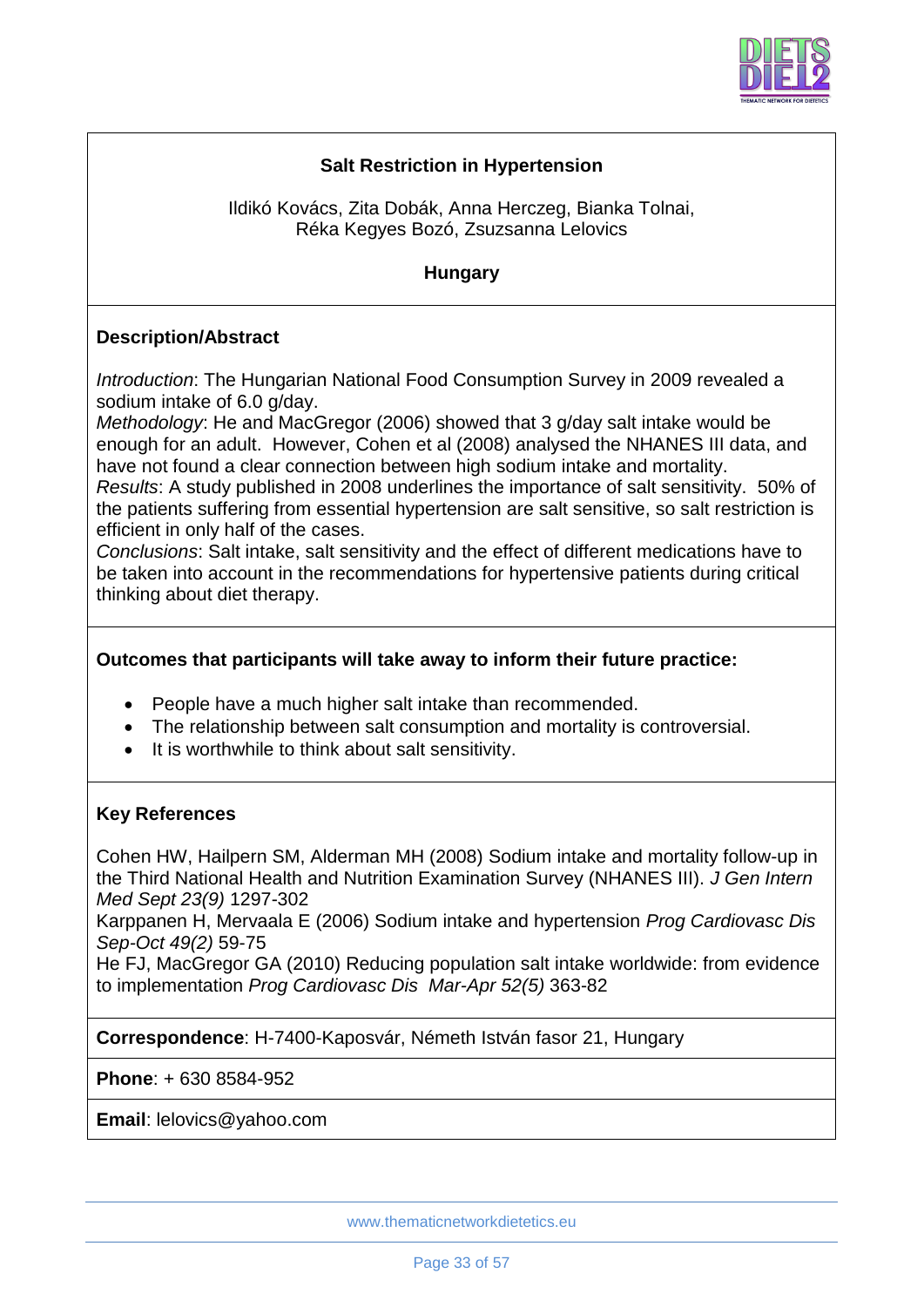

## **Probiotics as a Possible Therapy for Irritable Bowel Syndrome**

Schinagl C, Grach D, Fattinger D, Fattinger E

**Austria**

#### **Description/Abstract**

*Aims*: To state if there is enough evidence to recommend probiotics to IBS-patients. *Methods*: Literature research in different databases, journals and books; questionnaire mailed to sample of internists / gastroenterologists in Austria.

*Results*: Detailed results differ with different probiotic strains. In general, probiotics influence IBS-symptoms in a positive way. However, further studies of longer duration and dose-finding studies are needed. Multispecies-probiotics are superior in treating IBS in comparison to monostrain-probiotics. Pharmaceutical probiotics should be preferred compared with probiotics in dairy products.

#### **Outcomes that participants will take away to inform their future practice:**

Multispecies-probiotics, preferably in the form of pharmaceutical products, can be recommended to IBS patients, but effects differ; careful choices are required.

#### **Key References**

Brenner D M, Moeller M J, Chey W D & Schoenfled P S (2009) The Utility of Probiotics in the Treatment of Irritable Bowel Syndrome: A Systematic Review*The American Journal of Gastroenterology 104* 1033–1049.

Hoveyda N, Heneghan C, Mathani K R, Perera R, Roberts N & Glasziou P (2009) A systemic review and meta-analysis: probiotics in the treatment of irritable bowel syndrome *BMC Gastroenterology, 9 (15)*

**Phone:** +43 316 5453 6763

**Email:** daniela.grach@fh-joanneum.at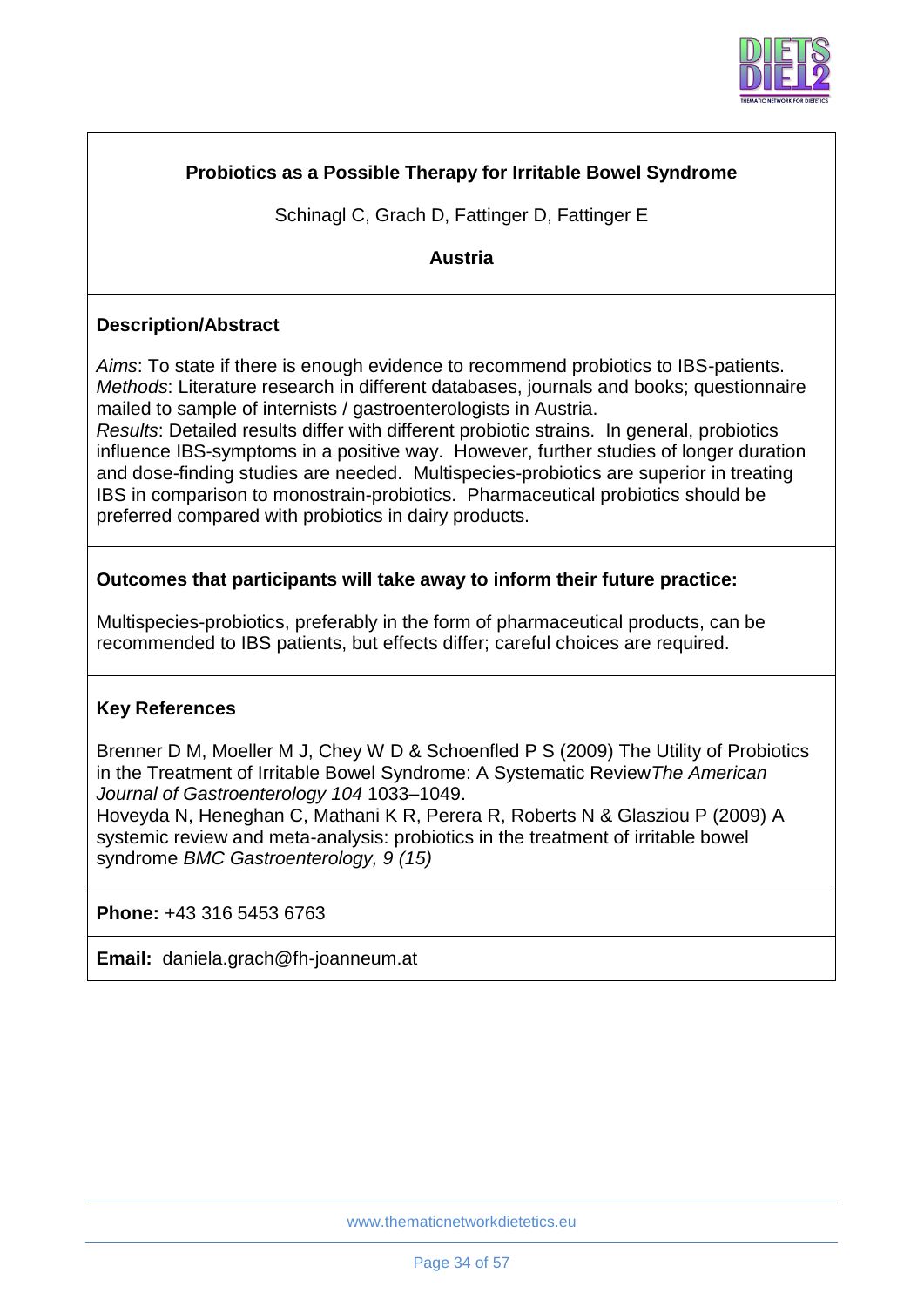

## **Correlation Between the Metabolic Syndrome (METS) and Shift/Night Work**

Habacher D, Grach D, Fattinger, E

#### **Austria**

#### **Description/Abstract**

*Aims*: This paper investigates the correlation between shift and night work, eating habits and the genesis of METS in recent evidence-based studies and among 64 shift-workers of Styrian companies.

*Methods*: literature research; questionnaire (64 shiftworkers of 3 Styrian companies) *Results:* Shift and night work contribute to the genesis of METS, though metabolic disturbances often do not occur until after 15-25 years of shift work. This explains why only 2 out of 64 shift workers studied were affected by the metabolic syndrome (87.5 % of them have been shift workers for less than 20 years). Their eating habits and insufficient knowledge about nutrition caused concern.

#### **Outcomes that participants will take away to inform their future practice:**

More emphasis on nutrition information for workers (should be promoted as an area of work for dietitians)

Occupational medicine should include more practical measures that facilitate healthy eating at the workplace

#### **Key References**

De Bacquer D et al (2009) Rotating shift work and the metabolic syndrome: a prospective study *International Journal of Epidemiology 38(3)* 848-54 Sookoian S et al (2007) Effects of rotating shift work on biomarkers of metabolic syndrome and inflammation *Journal of Internal Medicin 261*(3) 285-92 Karlsson B, Knutsson A & Lindahl B (2001) Is there an association between shift work and having a metabolic syndrome? Results from a population based study of 27,485 people *Journal of Occupational and Environmental Health 58*(11) 747-52

**Phone:** +43 316 5453 6763

**Email:** daniela.grach@fh-joanneum.at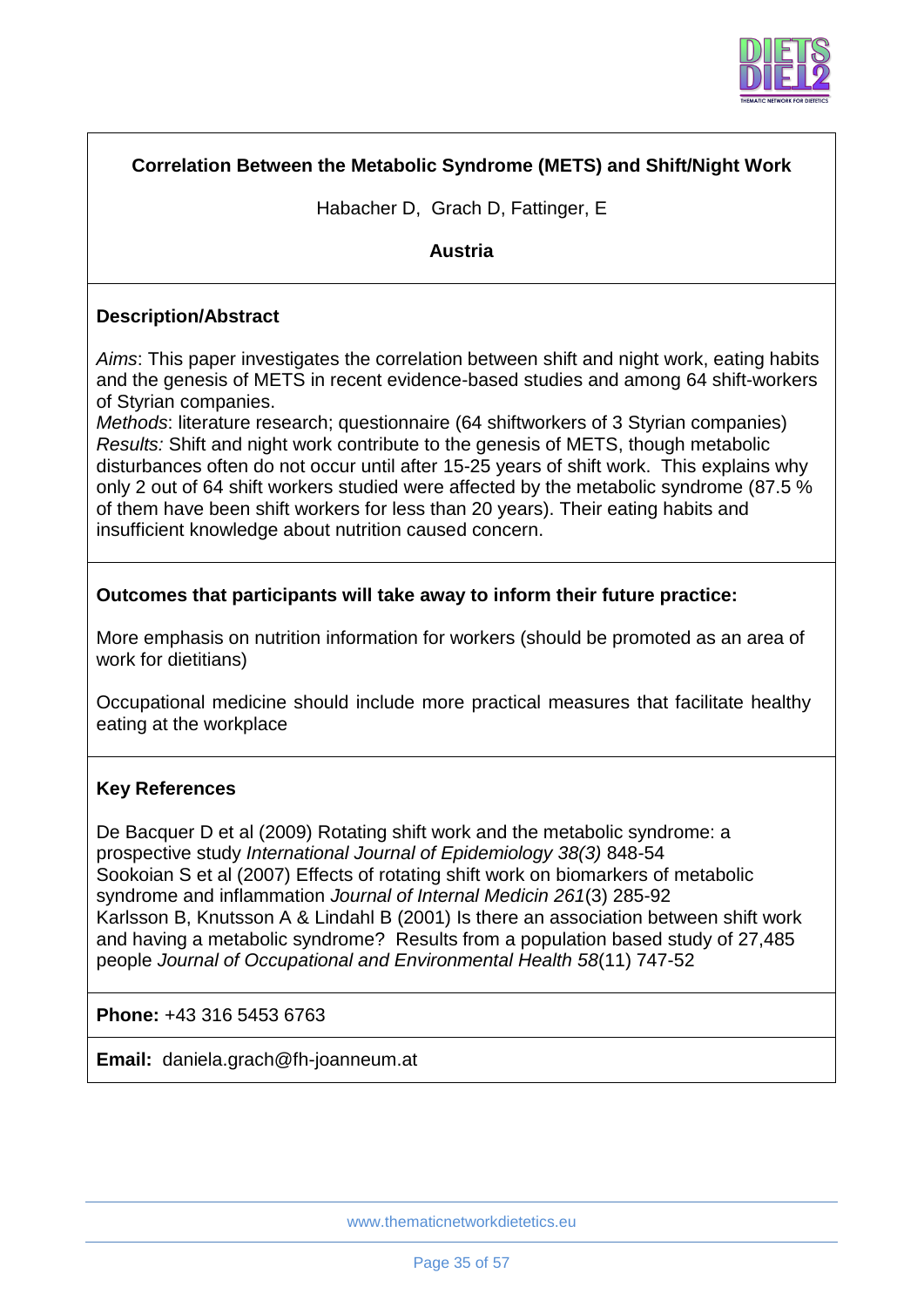

## **The Relation Between Obesity, Self-Esteem and Body Image**

Dimopoulou Maria, Dimopoulou Alice, Markaki Anastasia

**Greece**

#### **8. Description/Abstract**

*Introduction*: More and more researchers turn their attention to the psychological profile of obese populations, in order to explore whether it contributes to the disease etiology or is a consequence of the disease.

*Objectives*: In our sample, 60 subjects participated, aged from 18 to 65 years old. They were distributed into three groups according to their BMI: normal weight, overweight and obese.

*Methodology*: The research was based on questionnaire collection (Rosenberg's, Coopersmith's and B-Wise).

*Results*: Obese subjects showed significantly more negative body image and lower selfesteem compared to those in the two other groups. Moreover, we found that women appear to have lower self-esteem than men.

*Conclusion*: Obese subjects were characterized by negative body image and moderate or low self-esteem.

#### **Outcomes that participants will take away to inform their future practice:**

In order to offer overall care to those suffering from obesity, psychological variables need to be examined, as they may contribute to obesity or be a consequence of obesity. In particular, low self-esteem appears to be associated with the discord between real self-image and ideal self-image.

#### **Key References**

Olmsted MP, McFarlane T (2004) Body Weight and Body Image *Women's Health 4* 1186-1472

Schwartz MB, Brownell KD (2004) Obesity and body image *Elsevier 1* 43-56 Lundgren JD, Anderson DA, Thompson JK (2004) Fear of negative appearance evaluation: development and evaluation of a new construct for risk factor work in a field of eating disorders *Eat Behav 5(1)* 75-84

**Correspondence**: Hrakleias 1, Trikala 42100, Greece

**Phone**: +30 694 702 6228, +30 243 103 2542

**Email**: maria\_dimopoulou@yahoo.gr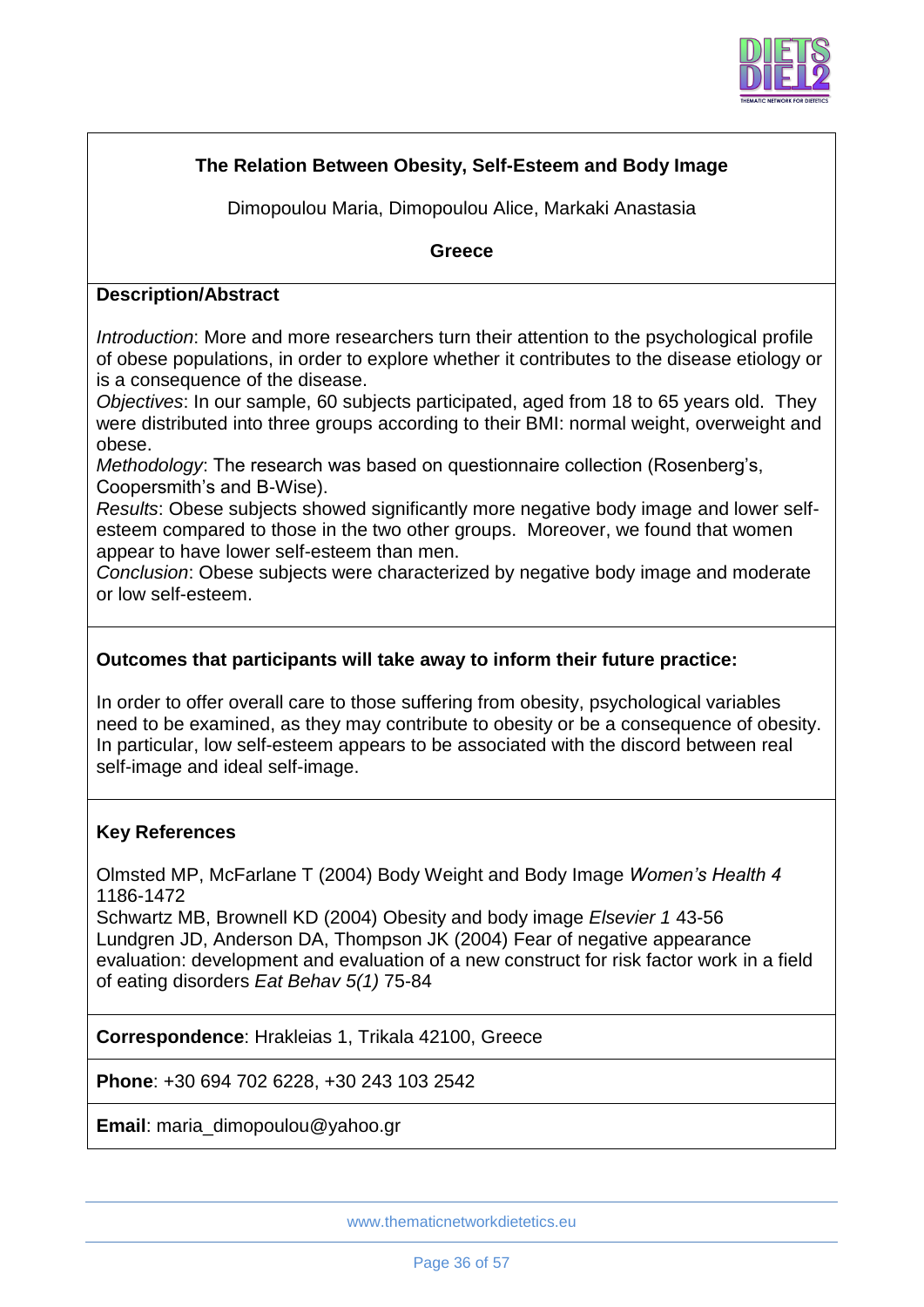

## **Performance of Adolescents Depending on Body Weight and Body Composition**

## Zsolt Vági, Zsuzsanna Lelovics

#### **Hungary**

#### **Description/ Abstract**

*Introduction*: There is little data about the connection between BMI and motor performance.

*Objectives*: How does the BMI and body composition influence motor performance in the 14–18 age group?

*Methodology*: The stamina of adolescents aged 14.5–18.4 years (n=798) was assessed using the Eurofit test system.

*Results*: The fat proportion (Parizková method) of the best 10% of the boys was significantly (p<0.05) higher, than the average. In contrast, in the girls the fat proportion was lower than the average.

*Conclusions*: In this critical period, body composition should be assessed not only with anthropometry, but also by means of functionality (motor abilities).

#### **Outcomes that participants will take away to inform their future practice:**

The influence of body fat proportion on motor performance is different between girls and boys of adolescent age.

Apart from anthropometry, functionality should also be taken into account when assessing body composition in adolescents.

## **Key Reference**

Castro-Piñero J et al (2010) Percentile values for running sprint field tests in children ages 6-17 years: influence of weight status *Res Q Exerc Sport June 81(2)* 143-51

**Correspondence**: H-7633 Pécs, Építők útja 20/B II/8, Hungary

**Phone**: +36 620 393 8000

**Email**: lelovics@yahoo.com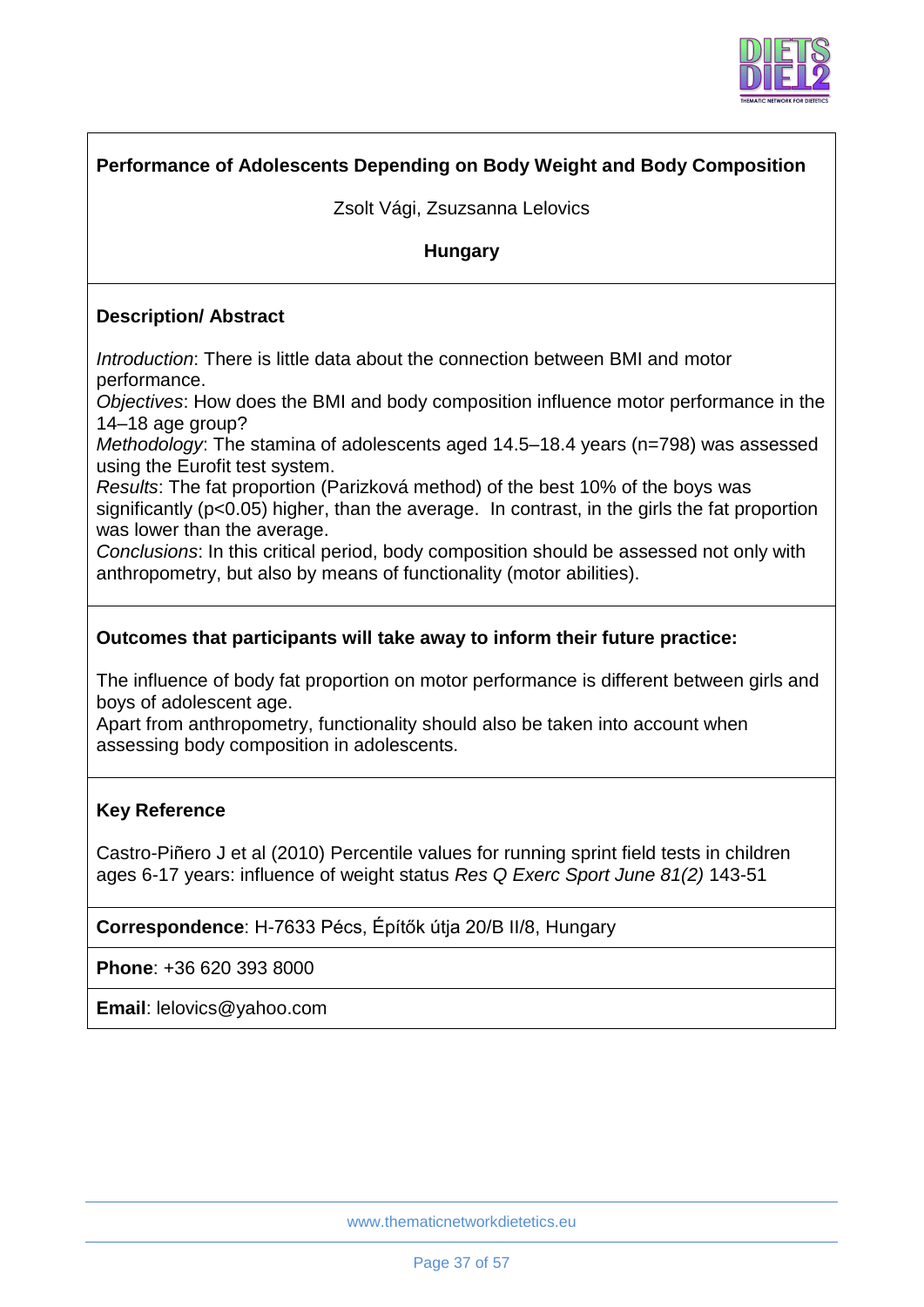

#### **Prevention of Type 2 Diabetes : Comparison Between European (IMAGE) and French Recommendations, Differences in Nutritional Habits in the General French Population**

Dorothee Romand

**France**

## **Description/Abstract**

Type 2 diabetes is a worldwide major public health problem. Multidisciplinary prevention programs can help reduce the risk. A group of European experts (IMAGE) has created guidelines for Diabetes Prevention.

Dietitians have to compare type 2 diabetes prevention recommendations with % of population that achieve targets.

We have compared nutritional habits in the French population measured by INCA 2 and ENNS (French National Nutrition Health Studies) with French recommendations / recommendations from IMAGE.

We notice differences in the recommendations for alcohol, salt and fat.

These differences lead to widen the gap between recommendations and practices.

#### **Outcomes that participants will take away to inform their future practice:**

In prevention of type 2 diabetes, compare: national nutritional recommendations (in your country) / European nutritional recommendations / % of the population that achieves the targets.

Follow the future European nutritional recommendations.

#### **Key References**

www.image-project.eu/ www.sante-sports.gouv.fr/nutrition-programme-national-nutrition-sante-pnns,6198.html

#### **Correspondence:**

Service Diététique, Hôpital Saint Louis, 1 Avenue Claude-Vellefaux, 75010 Paris, France

**Phone**: +33 142 494 437

**Email**: dorothee.romand@sls.aphp.fr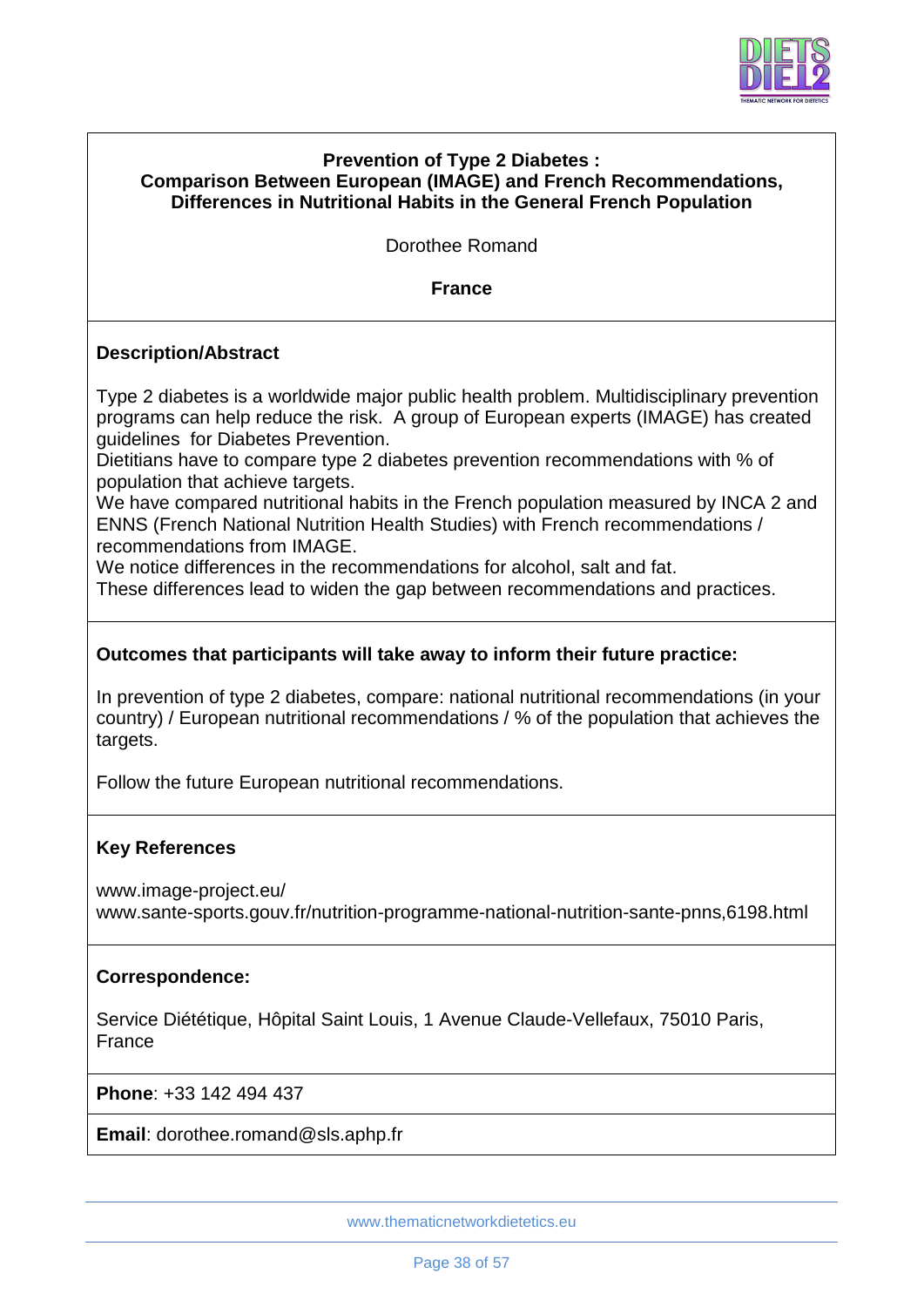

## **Bread in type 2 diabetes – does the type matter?**

Cathy Breen

**Ireland**

#### **Description/Abstract**

*Introduction*: High fibre, low-glycaemic index foods are recommended in diabetes.

*Objectives*: To describe postprandial responses to a variety of commercial breads in adults with type 2 diabetes

*Methodology*: In a cross-over design (n=9), four commercial breads (white, wheaten wholemeal, wholegrain, pumpernickel) were consumed. Glucose, insulin and satiety responses were taken at intervals.

*Results*: There was no difference in glucose (p=0.06) or satiety (p=0.84) responses. All breads promoted postprandial hyperglycaemia (mean peak 11.5±0.3 mmol/l). There was a trend towards higher peak postprandial insulin with white and wholegrain breads (p=0.4). *Conclusion*: In adults with type 2 diabetes, the non-white breads currently consumed do not confer advantage in terms of glycaemia or satiety.

#### **Outcomes that participants will take away to inform their future practice:**

 In adults with type 2 diabetes, the types of non-white breads currently consumed do not confer advantage in terms of glycaemic response or satiety. Consequently, during dietary education, emphasis should be placed on portion control irrespective of the type of bread being consumed. The study highlights some limitations in the use of GI in clinical practice – the brand of pumpernickel bread used did not elicit as low a glycemic response as expected Further research is required to ascertain the effects of other breads (with a higher wholegrain and fibre content and a lower GI) on glycaemic response and satiety in adults with type 2 diabetes.

#### **Key References**

Mann JT et al (2004) Evidence-based nutritional approaches to the treatment and prevention of diabetes mellitus *Nutr Metab Cardiovasc Dis 14* 373–394. Atkinson FS et al (2008) International tables of glycemic index and glycemic load values: 2008 *Diabetes Care 31* 2281– 2283

**Correspondence**: Endocrine Unit, St Columcille's Hospital, Loughlinstown, Co Dublin, Ireland

**Phone**: +35 387 673 1637

**Email**: cathy.breen@ucdconnect.ie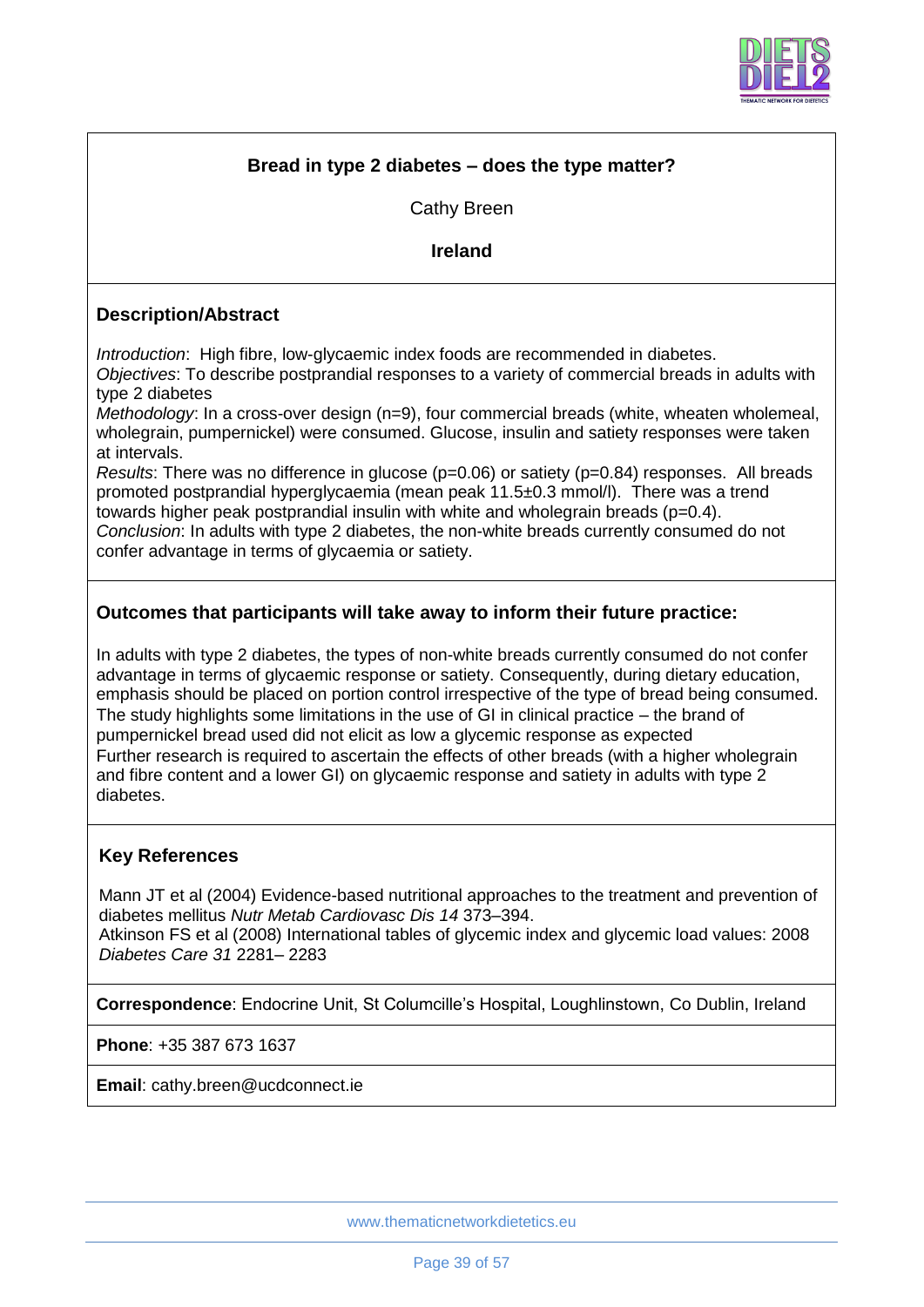

## **Simplification of Approach in Restrictive Diets to Improve Compliance: a Trial in Phenylketonuria (PKU)**

Peter Jacobs

## **Switzerland**

## **Description/Abstract**

PKU may be characterised as a model disease. The classical diet approach in PKU inviolves patients in scaling, using analysis and exchange lists, reading food labels, and doing calculations. Food choice and amounts are restricted. For patients this can be a burden.

Based on the work of Anita MacDonald, we developed a simplified approach without scaling, lists or calculating and with fewer restrictions on amounts. We conducted a retrospective study with 73 patients. We found that there were no significant differences in blood phenylalanine levels before and after simplification. This approach may be useful in other diets.

#### **Outcomes that participants will take away to inform their future practice:**

- In a complex disease like PKU simplification of diet approach is possible
- Simplification doesn't mean liberalization
- Simplification may help to improve compliance

#### **Key References:**

MacDonald A et al (2003) Free use of fruits and vegetables in phenylketonuria *J Inherit Metab Dis 26(4)* 327-38 Walter JH et al (2002) [How practical are recommendations for dietary control in](http://www.ncbi.nlm.nih.gov/pubmed/12114043)  [phenylketonuria?](http://www.ncbi.nlm.nih.gov/pubmed/12114043) *Lancet Jul 6 360(9326)* 55-7

**Correspondence**: Bachelorstudiengang Ernährung und Diätetik, Berner Fachhochschule, Fachbereich Gesundheit, Murtenstrasse 10, 3008 Bern, Switzerland

**Phone**: +41 318 483 549

**Email**: [peter.jacobs@bfh.ch](mailto:peter.jacobs@bfh.ch)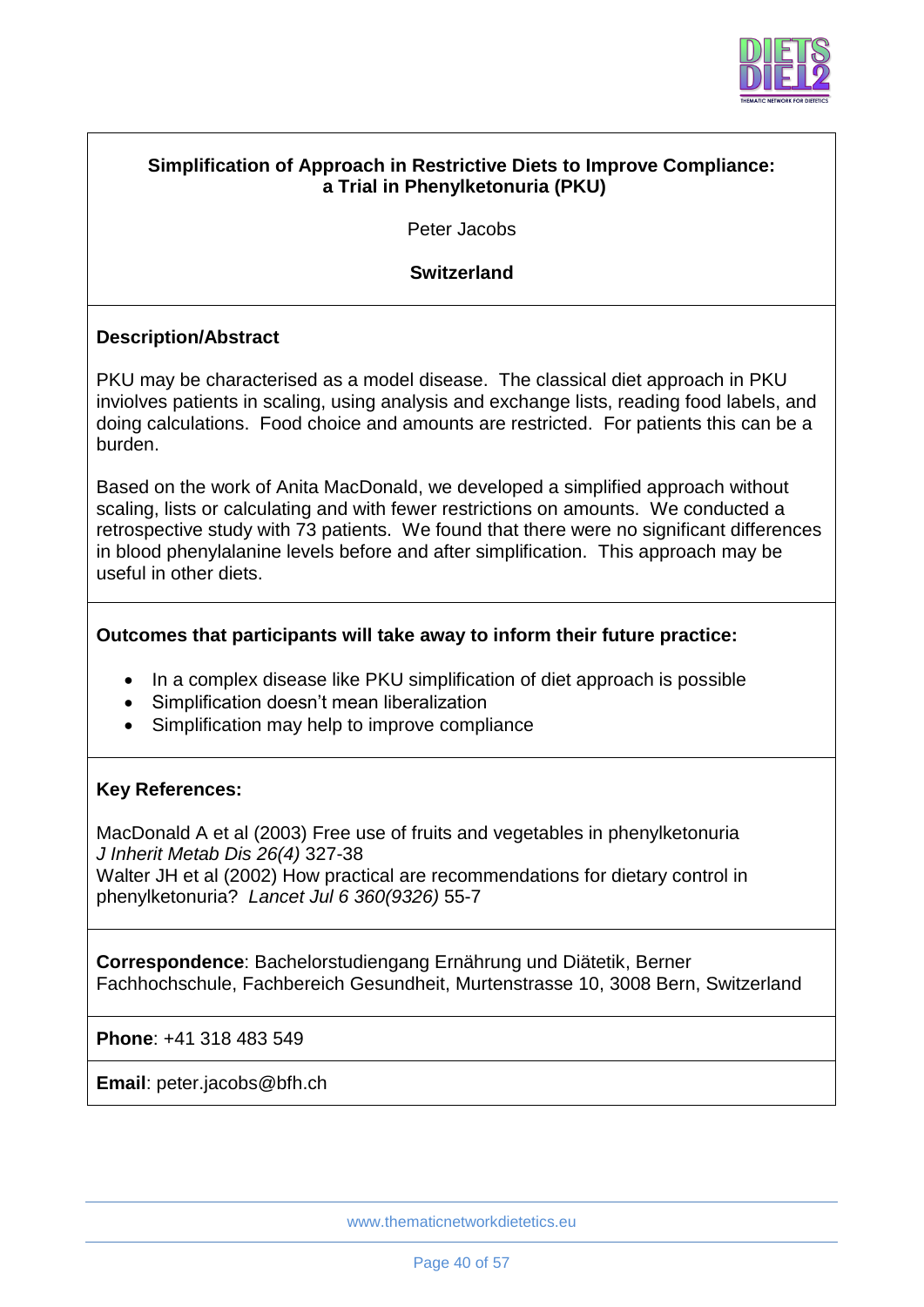

## **Acceptance of Food Enriched with a Neutral Sip Feed**

Reka Kegyes Bozo

**Hungary**

#### **Description/Abstract**

*Introduction*: To fulfil the nutritional needs of malnourished patients is a challenge. One of the possibilities is to fortify normal food with neutral formula.

Objectives: Our aim was to develop and test new recipes.

*Methodology*: Ten recipes enriched with Fresubin Energy Drink neutral were developed and cooked for main course meals and soups. We developed an anonymous selfcompleted questionnaire for those patients who tasted the foods.

*Results*: Altogether 230 patients completed questionnaires. Their mean age was 65±6.5. Nobody reported off-flavour or any unpleasant feelings. Our results showed an extraordinary acceptance and willingness (82%) to get the recipes and cook the meals at home.

*Conclusions*: The fact that nobody spotted the formula in the recipes makes the use of neutral formula feasible in salty, savoury food recipes.

#### **Outcomes that participants will take away to inform their future practice:**

There is need for meal recipes enriched with neutral formulas. It is possible to develop recipes that can be cooked either in the catering or at home.

#### **Key References:**

Weekes CE, Emery PW, Elia M (2009) Dietary counselling and food fortification in stable COPD: a randomised trial *Thorax April 64(4)* 326-31 Dunne A (2007) Malnutrition: supplements and food fortification in the older population *Br J Community Nurs Nov 12(11)* 494-9

**Correspondence**: H-7200 Dombovar, II. u. 62, Hungary

**Phone**: +36 308 584 952

**Email**: rekakegyes@yahoo.com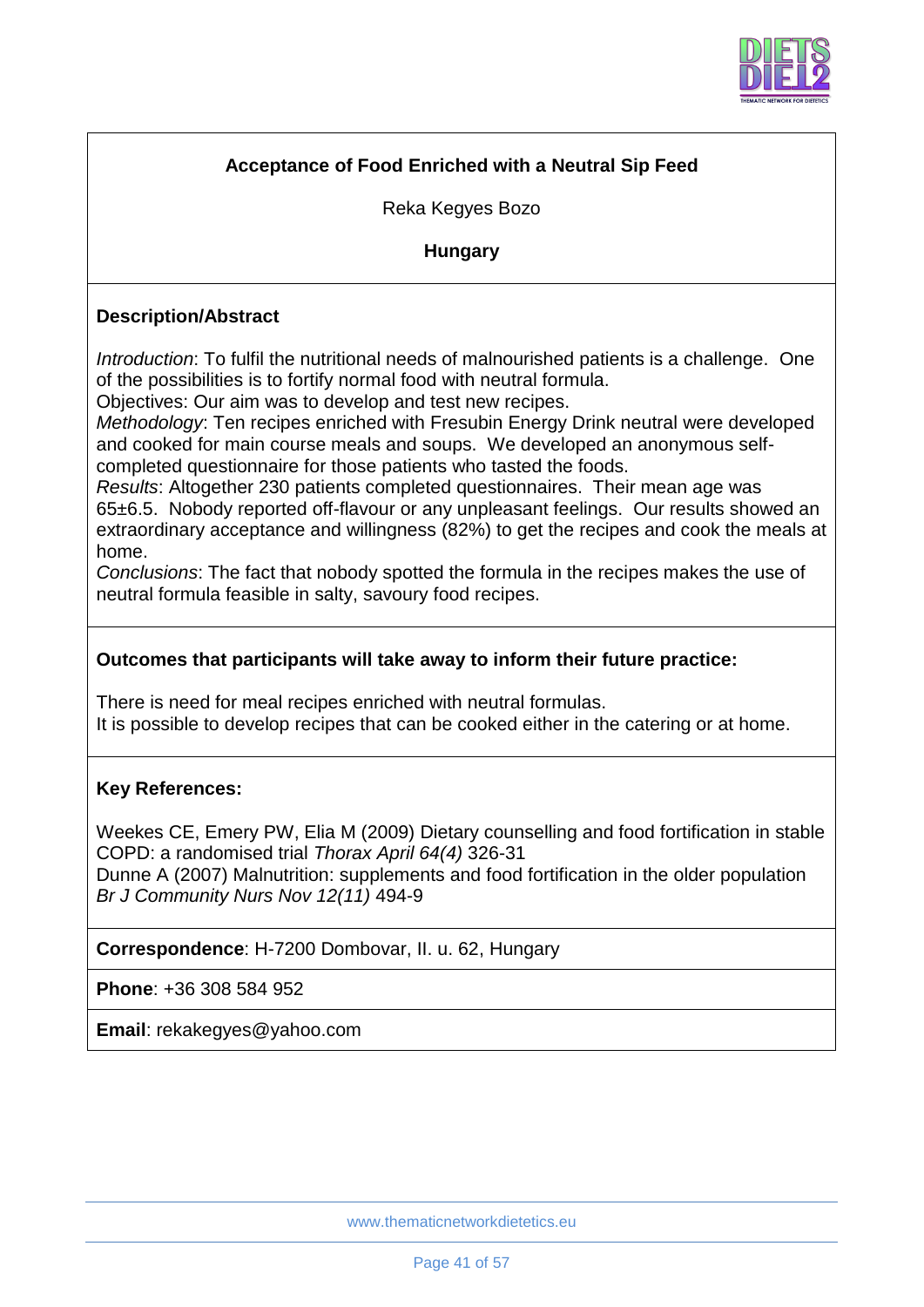

## **Diet Quality, Serum Lipid, Selenium and Vitamins D and B<sup>12</sup> in University Students**

Teresa Iglesias

**Spain**

## **Description/Abstract**

*Aim*: The aim of this study was to investigate the diet quality and nutritional status of a randomly selected group (n=70) of university students from Madrid, based on vitamin B12, vitamin D and dyslipemias.

*Method*: Dietary intake was recorded for 3-days recall and for this data, the diet quality index was calculated. Body mass index was used as criteria to identify underweight, normal weight and overweight-obesity. Food consumption and alcohol intake were registered.

*Results*: The diet quality index for males is inadequate (50%) and similar result was observed in females (47.4%). There was inadequate good diet in 50% of university students, so it is recommended to formulate appropriate intervention programs concerning in dietary behaviour habits and improving quality of life.

#### **Outcomes that participants will take away to inform their future practice:**

- A decrease in the fat intake in the diet is recommended.
- Supplementation with vitamin D during the winter is recommended.
- The dietary intake was not been related to weight

**Correspondence**: Universidad Francisco de Vitoria, Ctra Pozuelo-Majadahonda km 1,800, 28223 Pozuelo de Alarcón, Madrid, Spain

**Phone**: + 34 659 116 570

**Email**: m.iglesias.prof@ufv.es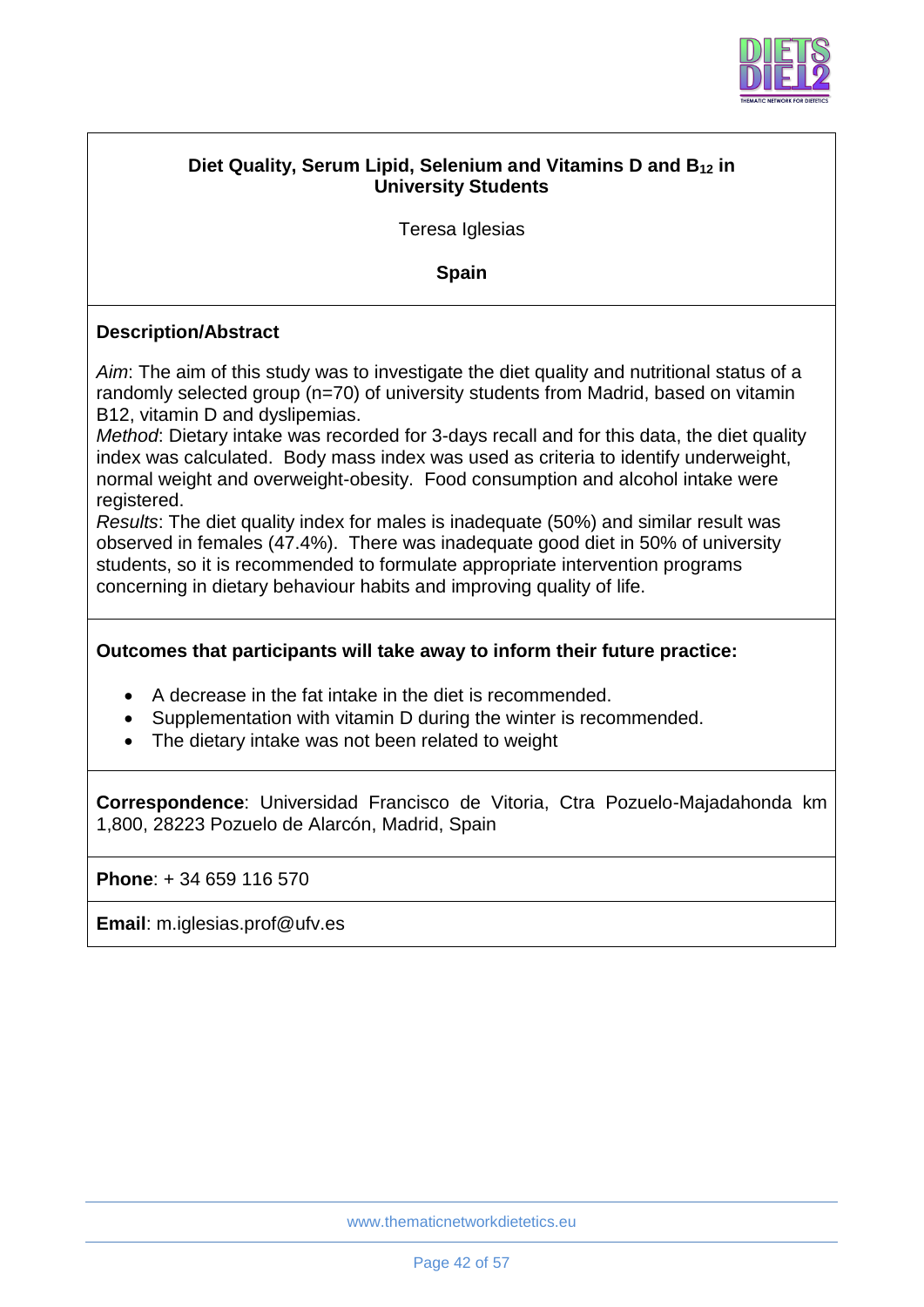

## **Nutrition Habits of Primary School Children**

Vilma Kriaucioniene, Indre Simonaviciute

#### **Lithuania**

## **Description/Abstract**

*Introduction*: Undesirable eating habits in children is a growing problem nowadays. *Objectives*: To evaluate the eating habits of primary school pupils and to assess the *amount of uneaten food in chosen schools.*

*Methodology*: Pupils attending I-IV classes were included into the study: 565 pupils and 565 parents. The data was collected using questionnaire. Uneaten food at school was recorded.

*Results*: The survey showed that the diet primary school pupils does not meet dietary recommendations. More than a half of pupils feel hungry at school. But a majority of schoolchildren leave much uneaten food.

*Conclusion*: Offering more fresh fruits, whole grains, and a greater variety of vegetables could lead to additional health benefit.

#### **Outcomes that participants will take away to inform their future practice:**

Participants will be familiar with the nutrition habits of primary school children at home and at school. This will help them when giving nutrition advice and teaching schoolchildren about healthy nutrition.

**Correspondence**: Lithuanian University of Health Sciences, Medical Academy, Institute for Biomedical Research, Eiveniu str. 4, LT-50009, Kaunas, Lithuania

**Phone**: +370 686 354 86

**Email**: vilmabor@yahoo.co.uk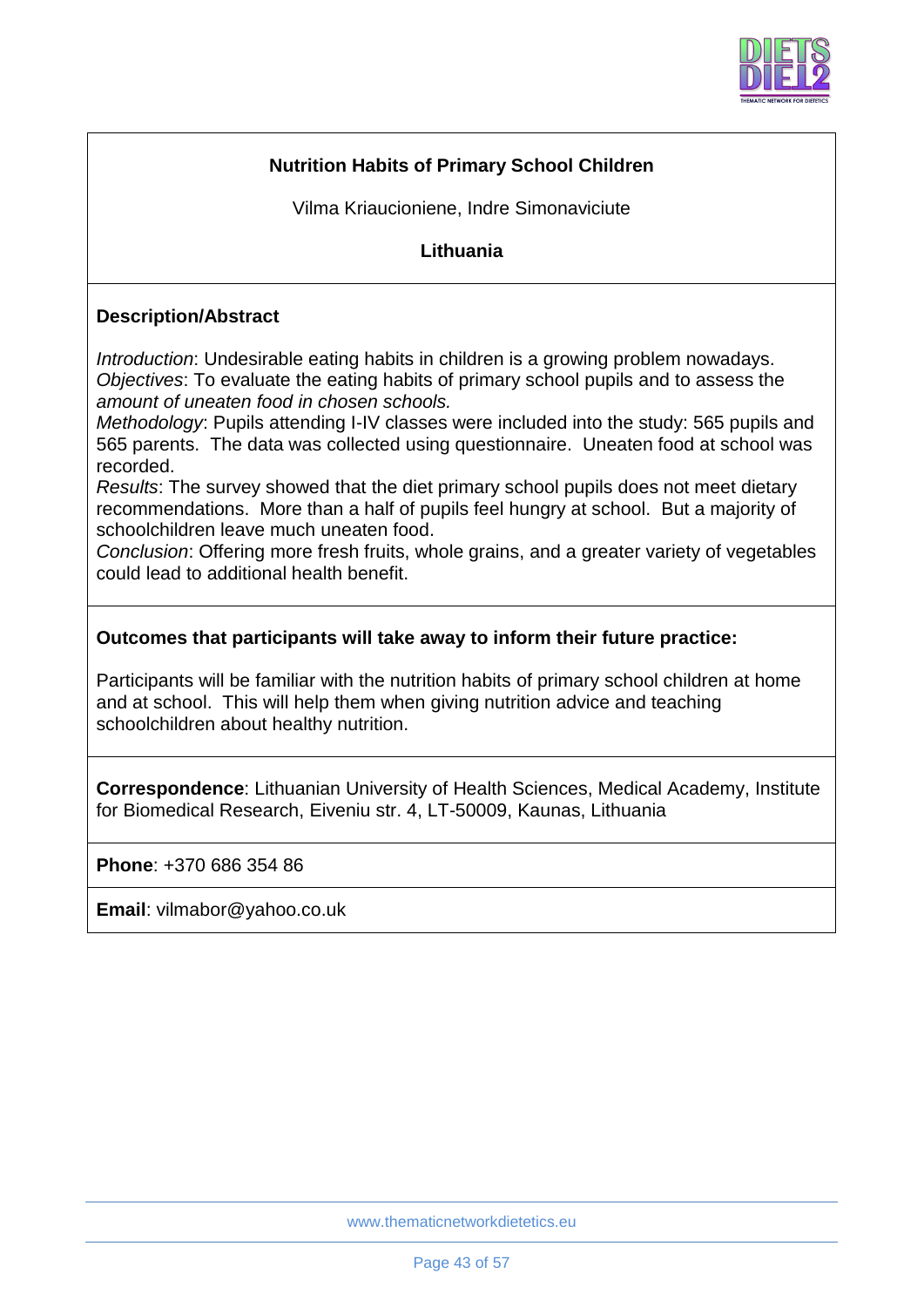

#### **Dietary Calcium Intake Among Adolescents in the City Of Pireus**

Markaki A, Kartsonas E, Kanakis N, Kiopektzis G, Fragkiadakis GA, Charonitaki A, Chatzi V, Papadaki A

**Greece**

#### **Description/Abstract**

*Introduction*: Adequate intake of calcium during adolescence is necessary for maintaining healthy bone density in adulthood.

*Objective*: To investigate dietary calcium intake among adolescents (12-18y), in the city of Pireus, Greece. *Methodology*: 509 adolescents completed a validated, self-administered semi-quantitative food frequency questionnaire assessing consumption of 30 major calcium food sources in the Greek diet.

*Results*: Mean calcium intake (1,812 mg/d) was higher than recommended (RDA, 1300mg/d). No statistical differences in calcium intake were observed between boys and girls. However, gymnasium students (mean age=13.8y) tended to have higher intakes than high school students (mean age=16.2y) (1,921 vs. 1,706 mg/d, P=0.073). A higher proportion of boys than girls achieved a ≥100% RDA intake (63.2 vs. 52.6%, P=0.022), whereas a higher proportion of girls had inadequate intakes (≤60% RDA) (15.6 vs. 10.0%, P=0.078).

*Conclusion*: The need to maintain adequate dietary calcium intakes, especially among adolescent girls, should be addressed via nutrition education programmes.

#### **Outcomes that participants will take away to inform their future practice:**

Dietary calcium intake, especially during adolescence, is reported to be lower than the recommended dietary guidelines in many countries. The majority of adolescents in this study seemed to have adequate calcium intakes. However, more adolescent girls, than boys, did not reach the calcium dietary guidelines. Dietitians can play a major role in educating individual adolescent patients and their parents on the major, and most bioavailable, dietary sources of calcium, the number of food portions necessary to achieve the recommended dietary guideline intake, as well as on methods to increase calcium absorption (e.g. adequate vitamin D intake).

Dietitians should collaborate with schools, where possible, to educate adolescents on wiser dietary choices to achieve recommended calcium intakes.

#### **Key References**

Greer FR, Krebs NF, Committee on Nutrition (2006) Optimizing bone health and calcium intakes of infants, children and adolescents *Pediatrics 117* 578-585

DeBar LL et al (2004) YOUTH: decisions and challenges in designing an osteoporosis preventions intervention for teen girls *Prev Med 39* 1047-1055

Hirota T, Kusu T, Hirota K (2005) Improvement of nutrition stimulates bone mineral gain in Japanese school children and adolescents *Osteoporos Int 16* 1057-1064

**Correspondence**: Technological Educational Institute of Crete, Department of Nutrition and Dietetics, Trypitos Area, 72 300, Sitia, Crete, Greece

**Phone**: +30 28430 20003/29497

**Email**: anmarkaki@staff.teicrete.gr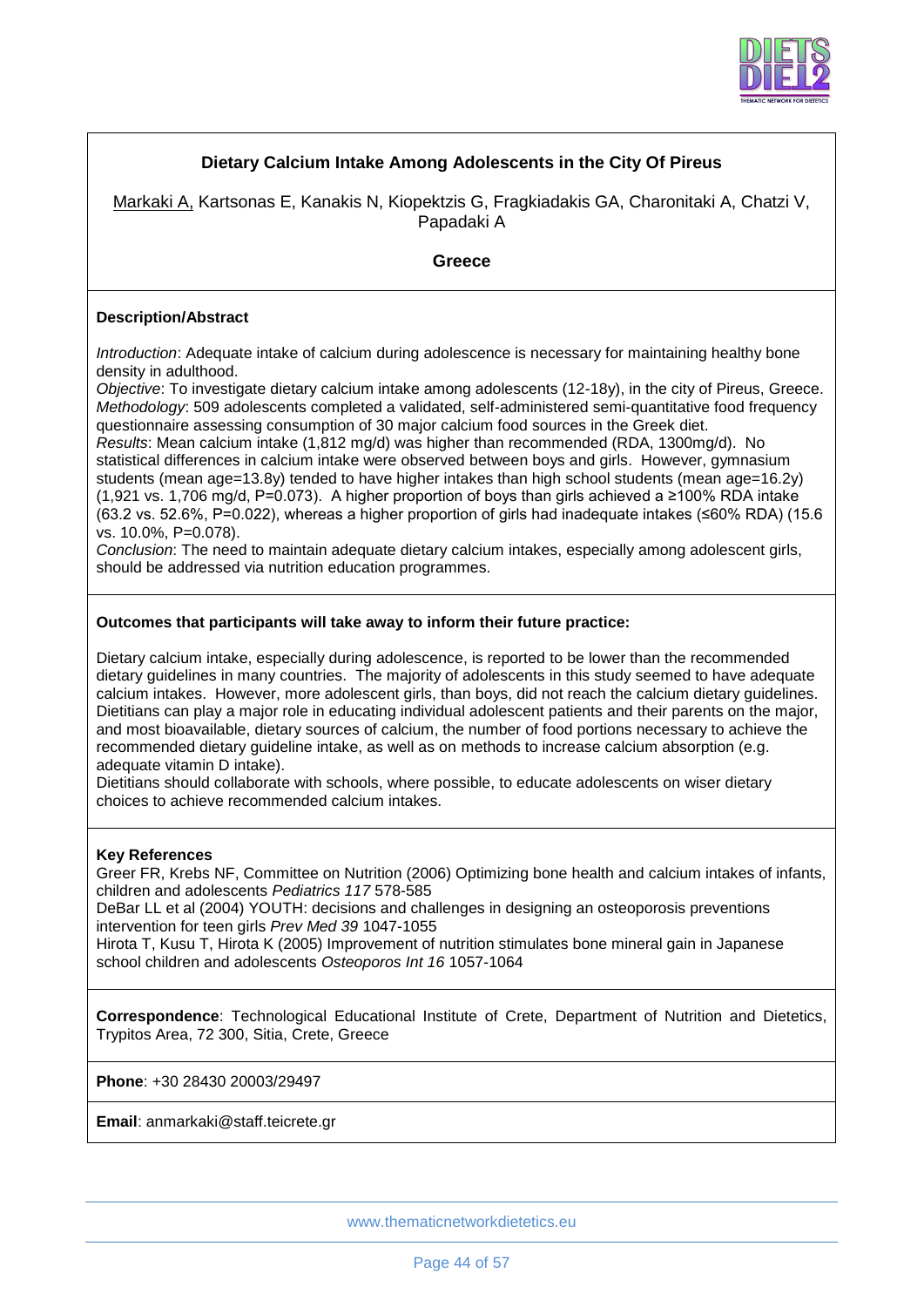

## **The Effect of Nutritional Habits of Pregnant Women on Somatometric Characteristics Of Newborns**

Markaki A, Gkouskou K, Menelaou V, Vlastos I, Dimitropoulakis P, Papadaki A, Fragkiadakis, GA

**Greece**

#### **Description/Abstract**

*Introduction*: The effect of nutrient consumption and dietary habits of pregnant women on fetal somatometric characteristics is a matter of conflict.

*Methodology*: Correlations between somatometric characteristics of the newborns of 104 pregnant Cypriot women and their maternal dietary and medical records were examined. *Results*: A positive correlation was found between red meat and caffeine consumption and birth weight. On the other hand consumption of vegetables, fruits, bread, fish, white meat, fat, and various sweets, supplement intake, iron percentage in blood, exercising and smoking were not correlated to birth weight.

*Conclusions*: Further studies are needed in order to delineate the role of dietary habits and nutrient consumption on birth weight and most importantly on health status of the newborn in western countries

#### **Outcomes that participants will take away to inform their future practice:**

Maternal nutrition, at least in industrialised populations, seems to have only a small effect on birth weights. Until further studies come to conclusive results, dietitians should advise pregnant women to follow a healthy and balanced diet according to the recommended daily intakes.

#### **Key References**

Seo Won Bang and Sang Sun Lee (2009) The factors affecting pregnancy outcomes in the second trimester pregnant women *Nutrition Research and Practice 3(2)* 134-140 Knudsen VK et al (2008) Major dietary patterns in pregnancy and fetal growth *Eur J Clin Nutr April 62(4) 463-70* Epub 2007 Mar 28

Mathews F, Yudkin P, Neil A (1999) Influence of maternal nutrition on outcome of pregnancy: prospective cohort study *BMJ August 7 319(7206)* 339–343

**Correspondence**: Technological Educational Institute of Crete, Department of Nutrition and Dietetics, Trypitos Area, 72 300, Sitia, Crete, Greece

**Phone**: +30 28430 20003/29497

**Email**: anmarkaki@staff.teicrete.gr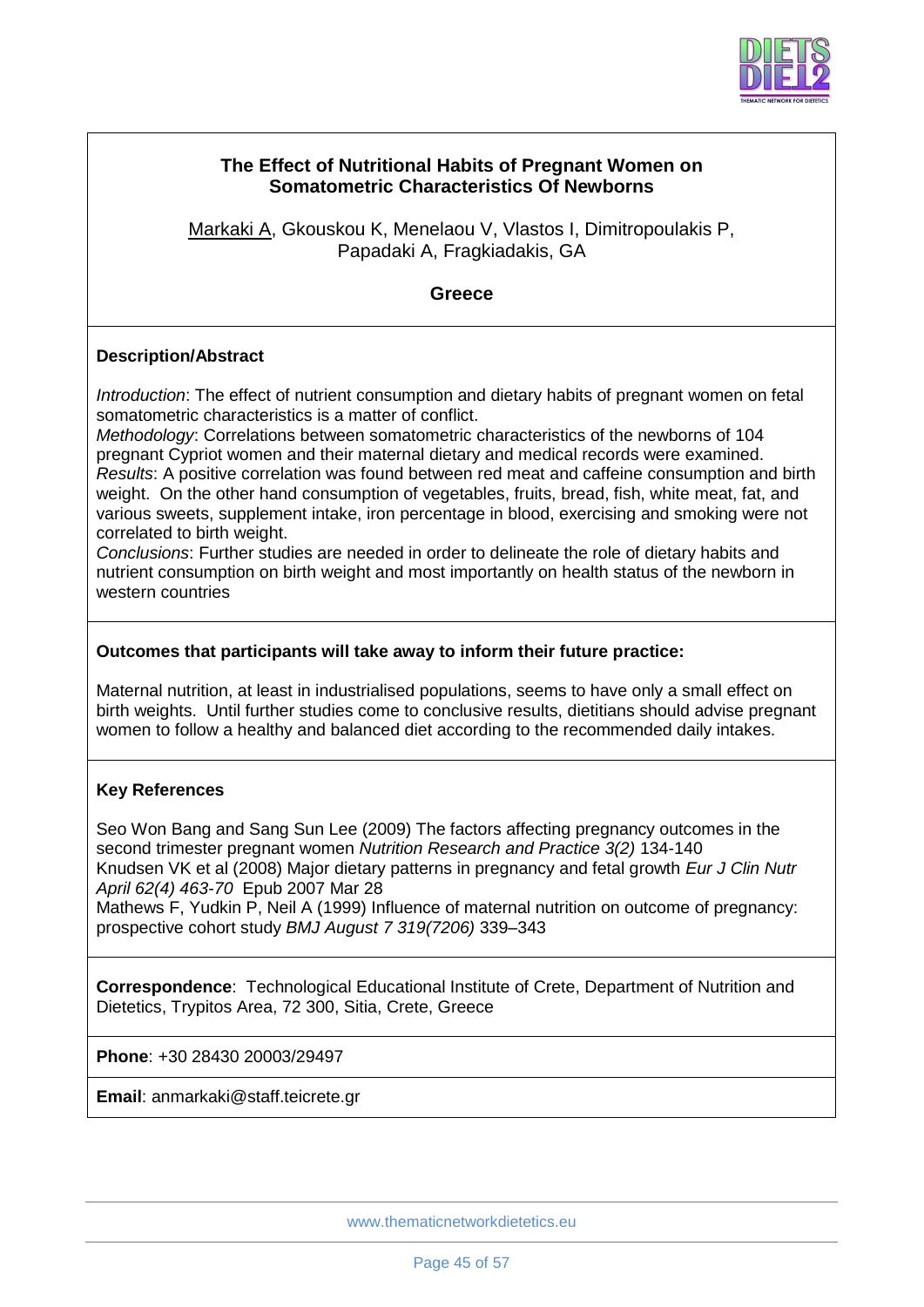

## **Multivariate analysis in Adolescents and Young students in Madrid**

Teresa Iglesias

**Greece**

## **Description/Abstract**

A total of 1596 students (657 men and 939 women) from private and public centres, in Northwest area in Madrid, participated in the study. 1245 students were ≤ 18 years and 351 students were  $\geq$  19 years. In the  $\leq$ 18 group, more women than men were underweight. When we looked at overweight-obesity in the same group, the numbers were similar between men and women. Amongst students who were 19 years or older, there were more women than men with underweight and overweight-obesity. By using multivariate analysis, cluster 1 featuring 453 women (28.4%) was related to good eating habits (often eating fruit and vegetables) no smoking and no alcohol. Cluster 2 featured 533 men aged ≤ 18 years (33.4%). In this cluster, the men had a poorer diet and smoked. Cluster 3 included 457 men and women aged  $\geq$  19 years, who had a sedentary way of life, frequently consumed both alcohol and tobacco, slept less than 6 hours per day, and normally ate prcooked meals and always added salt to their meals.

#### **Outcomes that participants will take away to inform their future practice:**

- critical perspective and structural change on nutrition
- impact of nutrition habits at societal level
- some practical recommendations regarding specific target groups

#### **Key References**

http://ec.europa.eu/health/index\_en.htm http://ec.europa.eu/health/nutrition\_physical\_activity/policy/index\_en.htm

**Correspondence**: Universidad Francisco de Vitoria, Ctra Pozuelo-Majadahonda km 1,800, 28223 Pozuelo de Alarcón, Madrid, Spain

**Phone**: +34 659116570

**Email**: m.iglesias.prof@ufv.es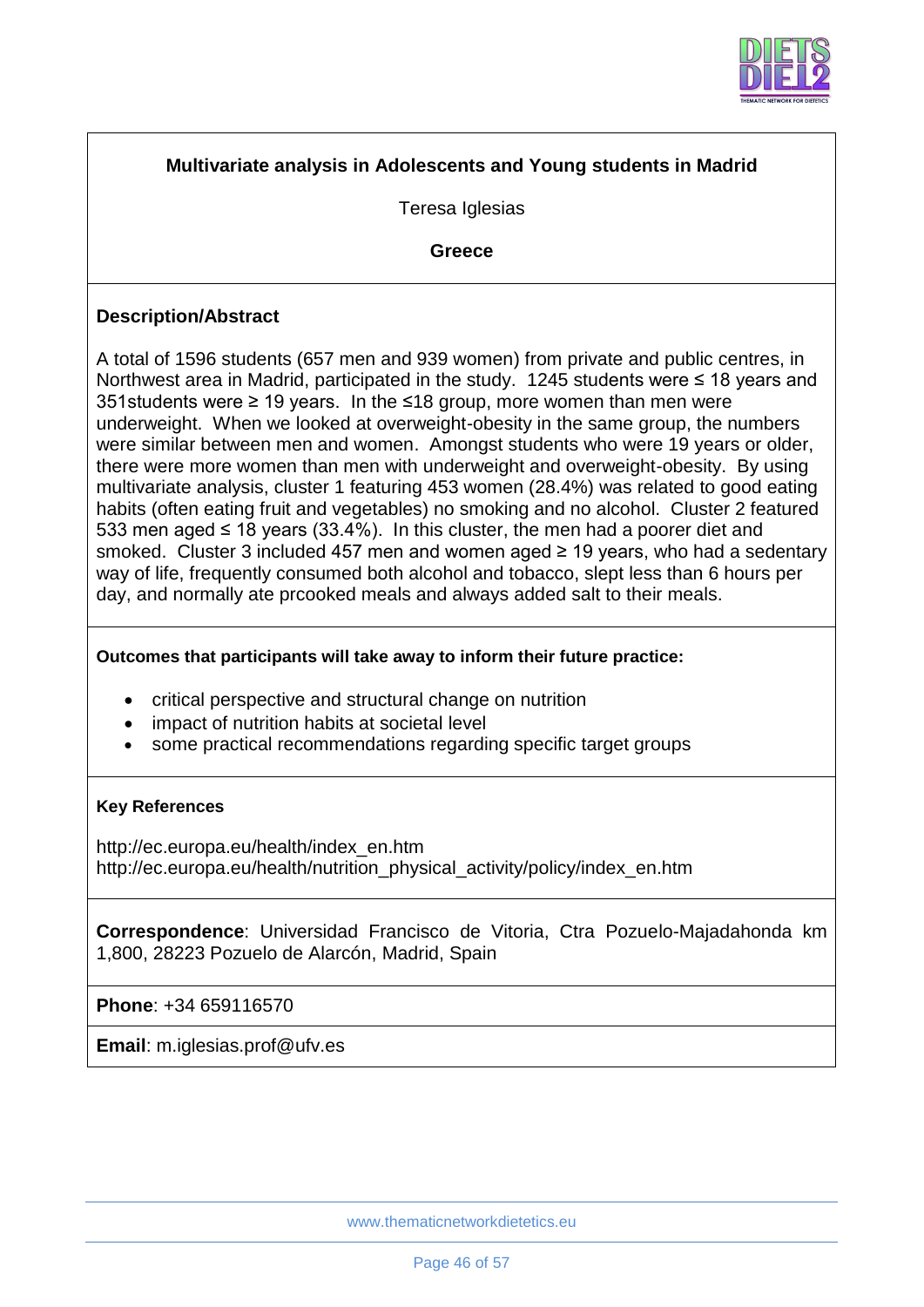

# **Workshop Reports**

The following reports reflect the discussions that dietitians interested in particular areas of dietetics had at the conference.

The reports differ in their presentation for this reason.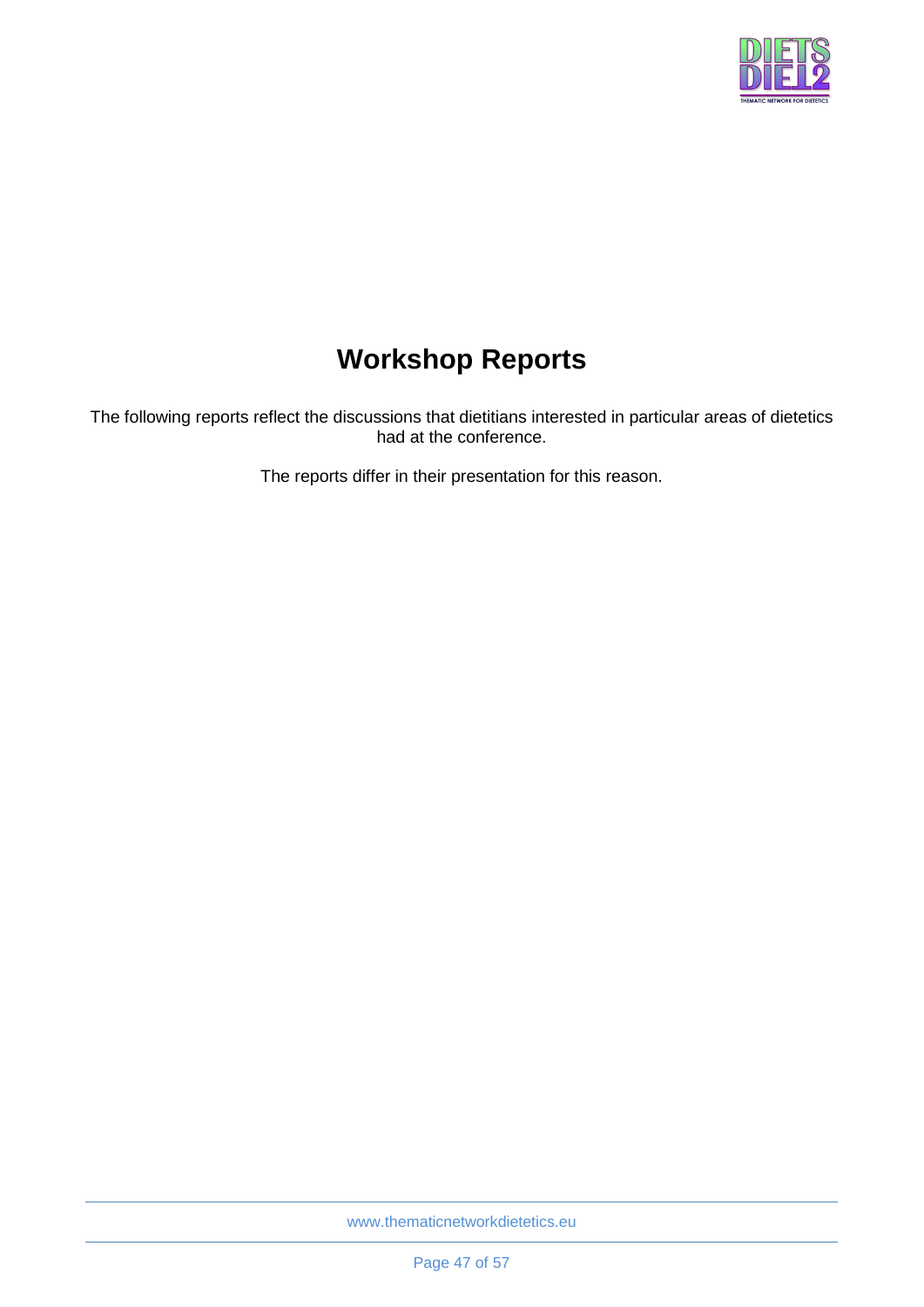

# **Workshop Special Theme: Obesity**

**Theme Leaders:** Ellen Govers, *Research Dietitian, The Netherlands* Maria Hassapidou, *Professor of Nutrition & Dietetics, Thessaloniki, Greece*

#### **Should there be specialisation?**

Yes, we need specialisation after the bachelor level. Postgraduate education on the treatment of obesity is necessary. Specialisations include:

- lifelong learning
- defining skills that are necessary
- how to work in a multidisciplinary way
- how to treat comorbidities
- Masters and PhD level study in dietetics

#### **Where should skills be improved?**

- behavioural skills
- communication skills, both in different settings
- coaching skills
- nutritional assessment and treatment skills
- advanced skills in physiology and energy expenditure
- dietetic diagnosis, similar to SOAP for physicians (subject, objective, assessment, plan)
- skills in working in multi-disciplinary settings
- skills in treating comorbidities
- skills in sustaining weight maintenance
- skills in evidence-based research

## **What should we have to agree on?**

- patient-centred treatment
- **clinical indicators**
- definition of successful treatment
- evaluation of outcomes

There was not yet the momentum for a European network of obesity dietitians. This may lie in the near future. A first step could be: national networks of obesity dietitians.

NB: in November 2010 the Dutch network of obesity dietitians was formed: Knowledge Centre of Dietitians treating Overweight and Obesity (KDOO; which pronounces as the Dutch word for present: *cadeau*). [www.nvdietist.nl/netwerken/KDOO.](http://www.nvdietist.nl/netwerken/KDOO)

In the UK a special interest group is already established: 'Dietitians in Obesity Managment'. They offer meetings and training courses. [www.domuk.org](http://www.domuk.org/)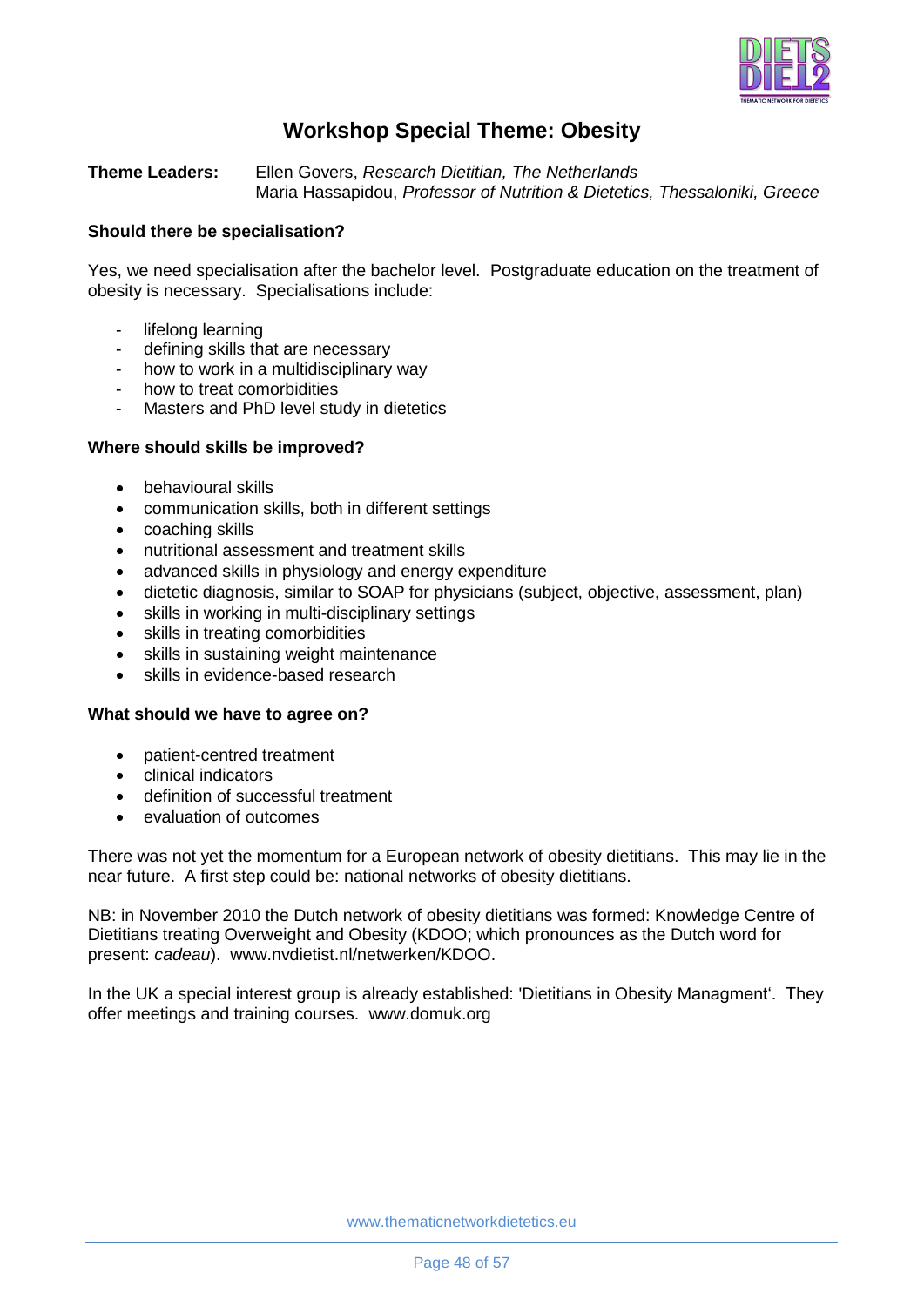

# **Workshop Special Theme: Diabetes**

#### **Theme Leader:** Cathy Breen *Research Dietitian, Endocrine Unit, Dublin, Ireland*

Delegates from a wide range of both geographical and work areas attended the diabetes workshop, including clinical, public health, industry and universities.

Cathy and Ulirich opened the workshop by presenting an overview of effective treatments and working methods in which specialist diabetes dietitians play key roles in both the prevention and management of diabetes. A lively discussion then followed on the competencies, knowledge and skills that delegates felt were important for diabetes specialist dietitians.

There was consensus that a thorough, up-to-date knowledge of the evidence base for effective treatments was very important. (These include carbohydrate counting and intensive insulin therapy in type 1 and weight management strategies such as meal replacements and bariatric surgery in type 2).

Another key competence that was identified was having good communication and facilitation skills for delivering education for effective diabetes self-management.

The group also felt that a specialist diabetes dietitian needed advanced skills in encouraging and motivating lifelong behaviour change in clients.

The workshop concluded with delegates completing the proforma, and a significant number reported being interested in taking part in a network of specialist diabetes dietitians in Europe.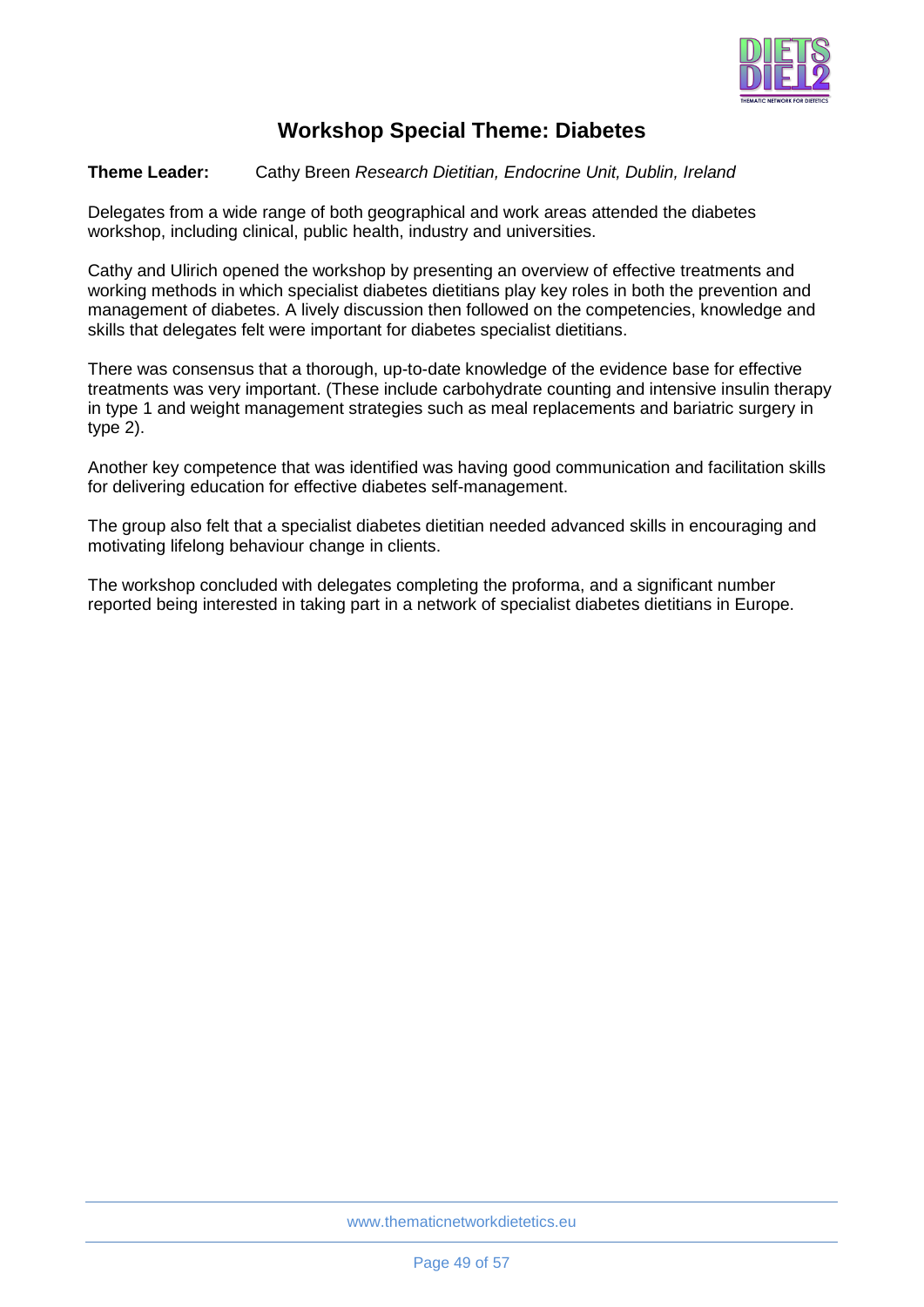

## **Workshop Special Theme: Administrative Dietetics**

**Theme Leader:** Ylva Mattsson Sydner*, Associated Professor, Department of Food, Nutrition and Dietetics, Uppsala University, Sweden*

ICDA and EFAD define administrative dietitians as one of three main areas for the practice of dietetics. EFAD describe the administrative dietitian as "*a dietitian who focuses and works primarily within food service management with responsibility for providing nutritionally adequate, quality food to individuals or groups in health and disease in an institution or a community setting*". For this kind of work, Griffin et al (JADA 2001) have stated that management of resources needs to be combine with knowledge and skills in different areas, for example: food service science and safety, food service systems and nutrition in health and disease. Moreover they identified six Standards of Professional Practise to describe expectations in management and food service. One of these standards is the application of research. However, to develop the profession of administrative dietetics and the area of food service, it is necessary that the administrative dietitians also identify the research questions themselves and as well as accomplish the research.

During the workshop, nine administrative dietitians from six countries agreed on the necessity to discuss and develop the area of administrative dietician profession. Questions to be discussed and develop covered:

- leadership and management
- communication and marketing
- the need for research, particularly specific research questions in administrative dietetics
- best practice how to plan, produce and serve meals based on nutritional needs and the wishes of different target groups

We also agree on the need for writing a position paper about the competence of administrative dietitians. A small network was established and hopefully it will develop during DIETS2.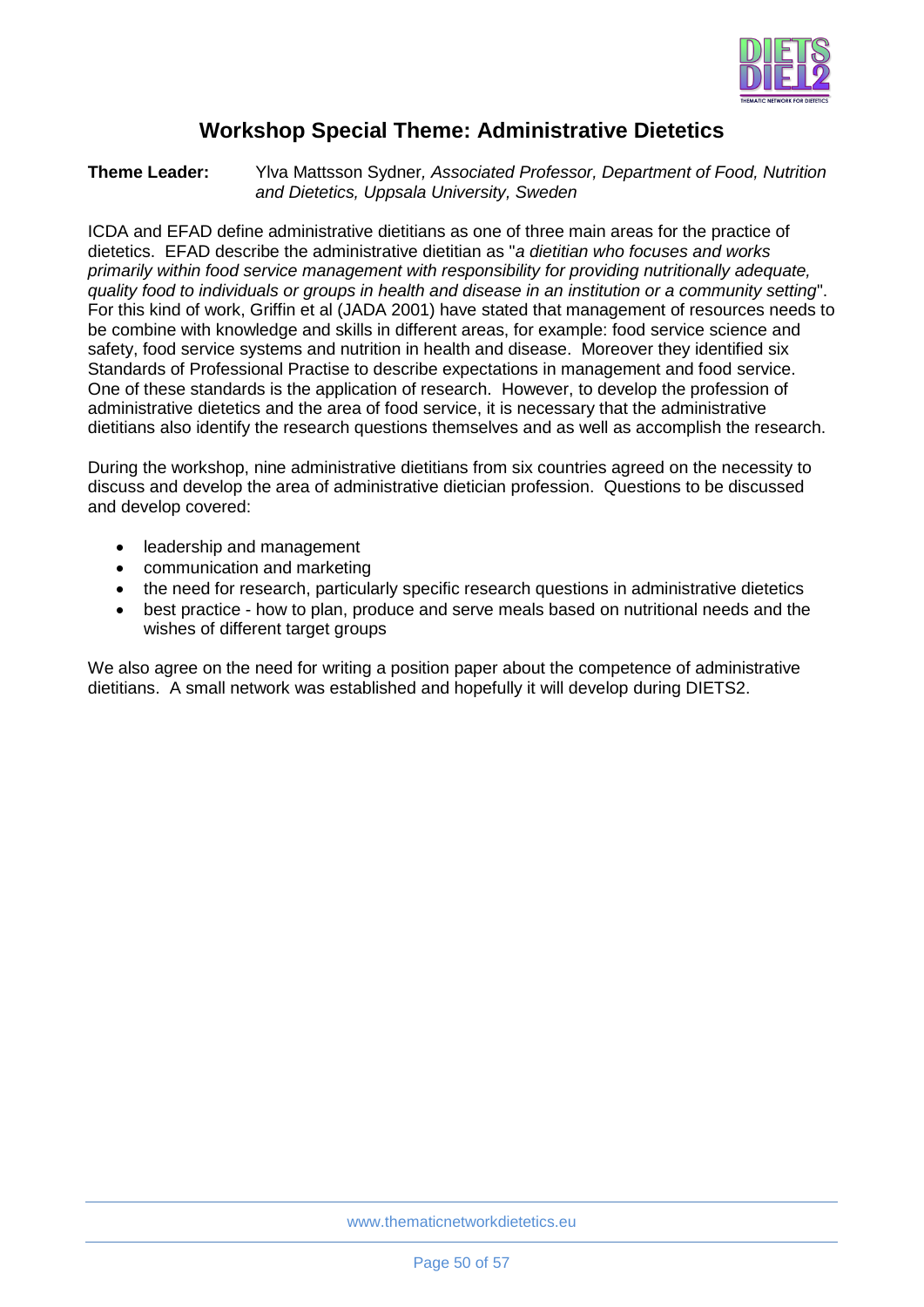

# **Workshop Special Theme: Public Health Dietetics (PHD)**

**Theme Leaders:** Clare Pettinger**,** *Plymouth University, England* Jolein Lestra, *Utrecht University, The Netherlands*

This workshop included 20 individuals from 12 countries (Belgium, Spain, Italy, Slovenia, UK, The Netherlands, Germany, Austria, Portugal, Lithuania, France, Denmark). The discussion took place around these questions:

#### **What is PHD?**

- 1. No country has a protected title
- 2. No clear definition of what a PHD is
- 3. No clear distinction between Public Health Nutrition & Public Health Dietetics
- 4. Other health workers assume this role (eg nurses, paediatricians, food technologists etc)
- 5. In some countries PHN = Masters, PHD = bachelor

#### **Are there specific competences?**

- Evaluation methods
- Epidemiology/EBP
- Theory of behavioural change
- Communication
- Empowerment
- Marketing
- Lifecycle stage (target groups)
- Global health
- Applied nutrition
- Multi-disciplinary/partnership
- Synthesis of ideas/proposals for funding
- Knowledge of food system/sustainability

#### **Are there any specific criteria?**

- Not explicit in any group...
- No special requirements (other than skills outlined above)
- Lack of clarity across countries

#### **Professional Development needs?**

- 1. Evidence database/library of the effectiveness of interventions
- 2. Need for a clear profile/definition of PHN vs PHD
- 3. Monitoring/evaluation of interventions
- 4. What do you need to specialise? Standards? Training? LLL?
- 5. Consultation with industry
- 6. Advocacy of the profession within political circles?

#### **Research Priorities**

- 1. Effective interventions at different levels and in different settings (behavioural and environmental)
- 2. Link with industry, eg product design, reformulation
- 3. Cross-country/cultural collaborations across Europe (and beyond)
- 4. Methodological items, evaluation, validation etc

#### **Summary**

- 1. There should be a formation of a new European Public Health Dietetic network
- 2. Potential for sharing best practice
- 3. Collaborating for professional and research development
- 4. Advocacy and lobbying in political circles
- 5. Representation within other professional groups
- 6. New innovations and creative ideas, eg how to work better with industry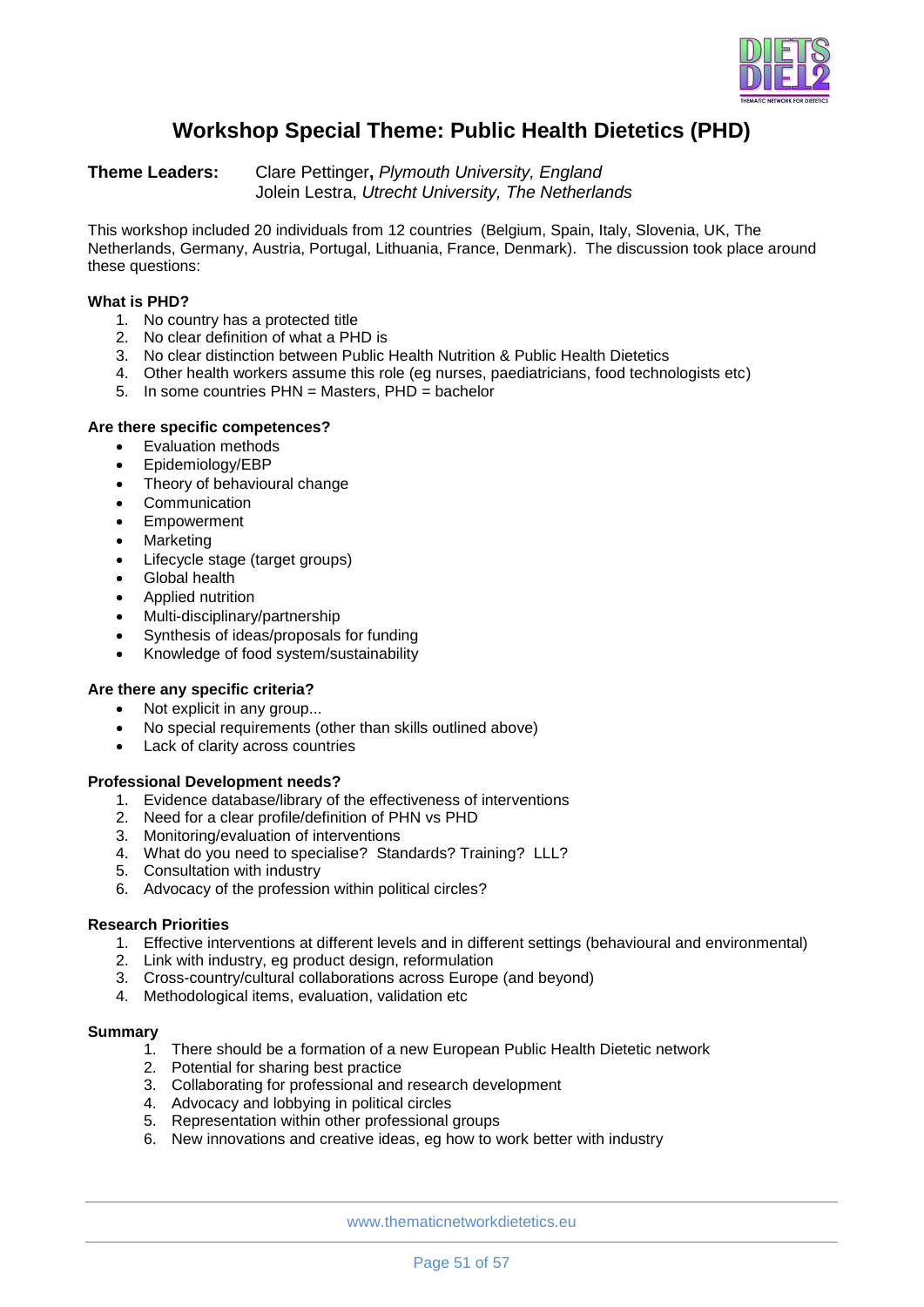

# **Workshop Special Theme: Renal**

#### **Theme Leader:** Barbara Gillman *Clinical Specialist Renal Dietitian, Mater Misericordiae University Hospital, Dublin, Ireland*

The prevalence of risk factors for Chronic Kidney Disease (CKD) is increasing. Risk factors include increasing age, hypertension, obesity and diabetes. It also well documented that the risk of cardiovascular death far outweighs the risk of renal disease progression. Numbers of people with end stage renal disease requiring dialysis are just the tip of the iceberg. Whilst there are multiple guidelines available on the different aspects of nutritional management of CKD, many of these recommendations are based on a relatively poor evidence base or are opinion based.

Numbers at this workshop were small and mostly were from an academic background. Key points discussed were:

- Currently in most European countries, dietitians are competent to see all patient types on completion of undergraduate theory and practical training. However, there are different scopes of practice and also some countries require further education and mentorship to work within specialised areas.
- It was generally agreed that there is a lifelong requirement for education and training to increase skill base and overall competence within practice. This can be achieved by active participation in continuous professional development activities such as national teaching courses, self-directed learning (reading journals, attending education meetings, reflective practice) and mentoring. A set of disease-specific competencies would provide a framework for this ongoing learning.
- It was agreed that, as a profession, we need to actively seek to have specialised dietitians. A framework for postgraduate education and specialist competencies is required. It was suggested that liaison with the American Dietetic Association where this grade is established would provide a valuable insight into what is required.
- As there are gaps in research for evidence-based practice, it was felt that a collaborative approach would facilitate ability to collectively address specific questions.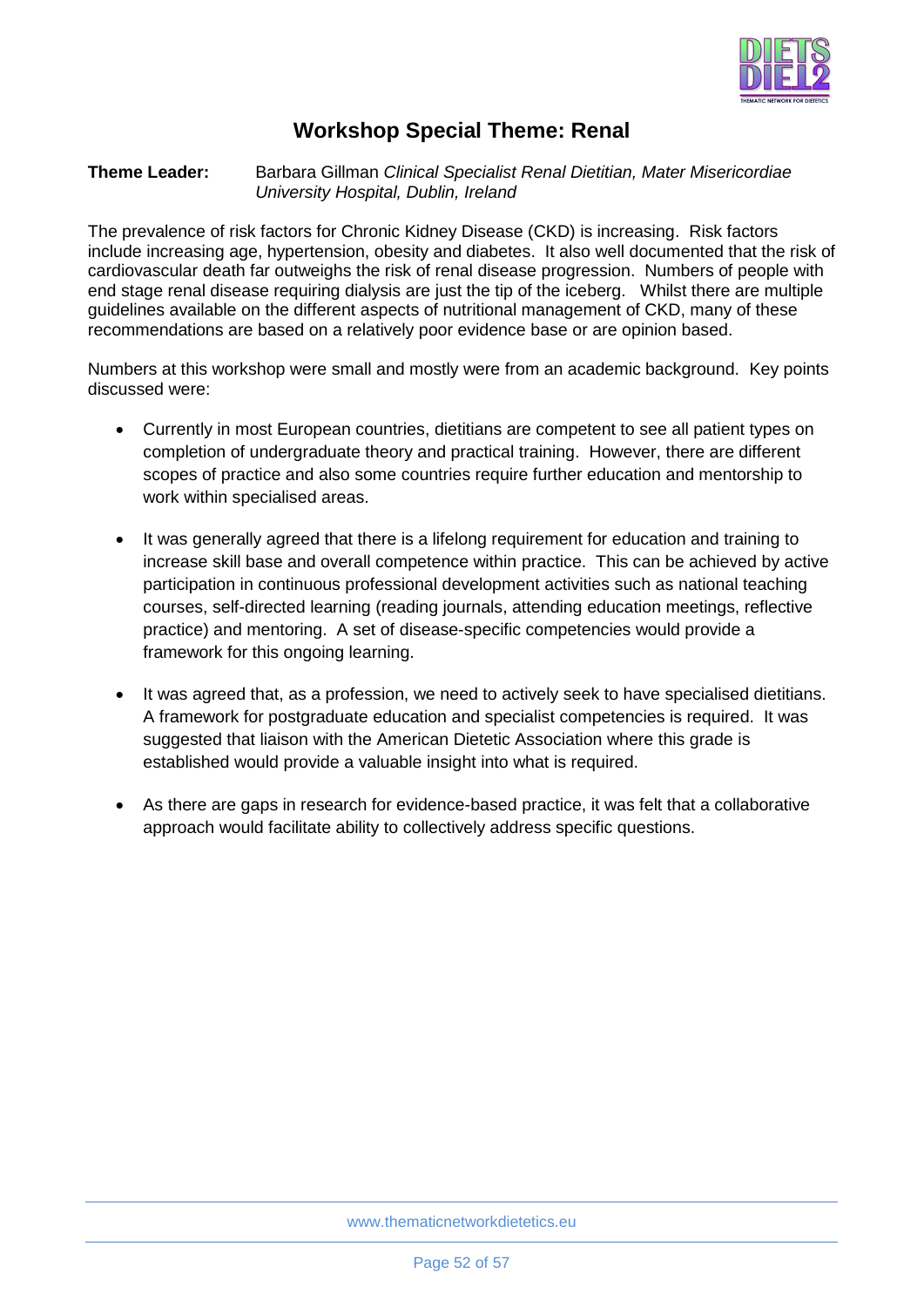